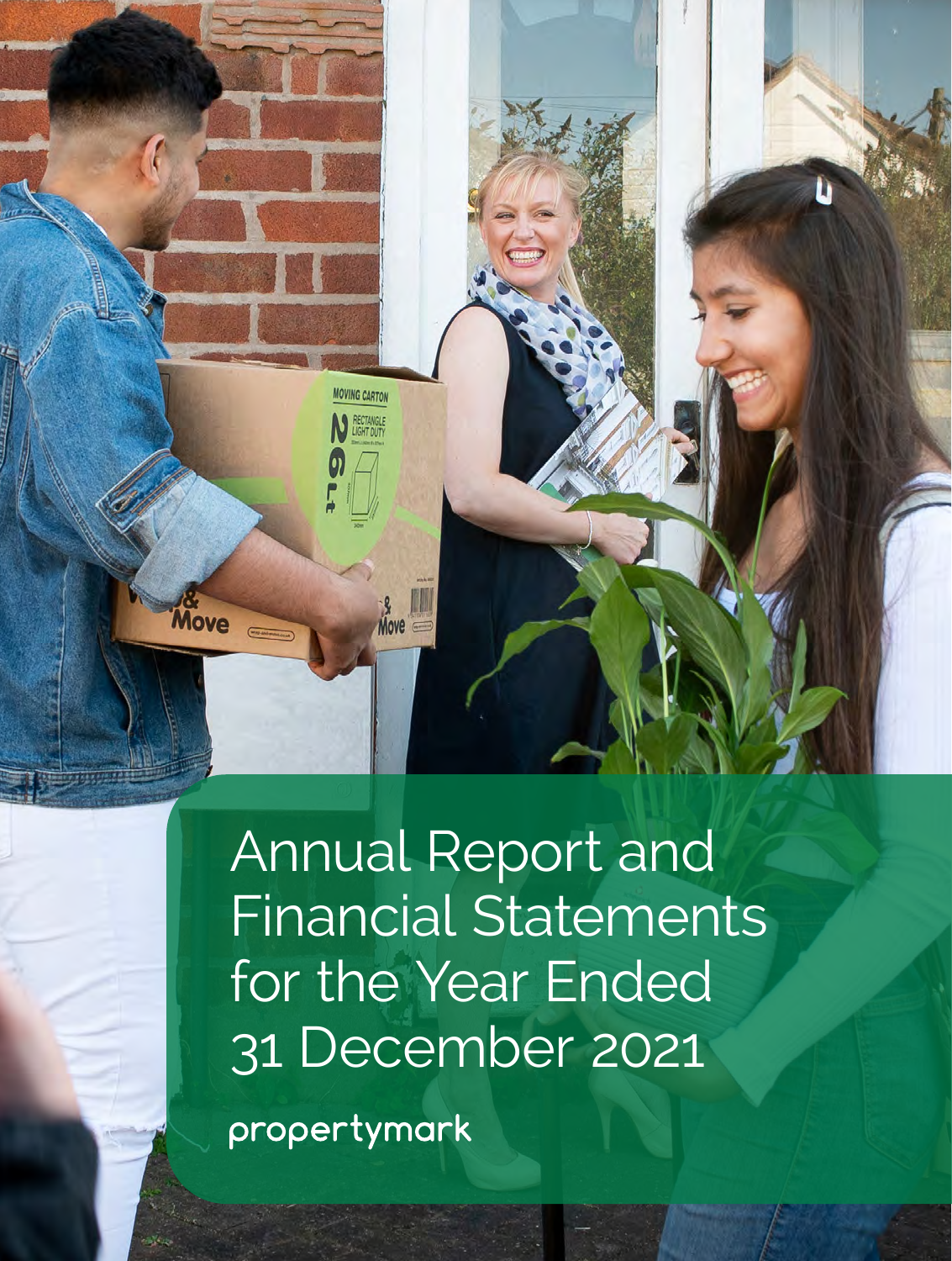# COMPANY INFORMATION

#### **DIRECTORS**

V J Bannister N Emerson K L Griffin N A Heathcote P J Hemsley (appointed 30 June 2021) K A McArthur (appointed 30 June 2021) J Paul R L Selwyn S E Wilkinson

#### REGISTERED NUMBER 00897907

### REGISTERED OFFICE INDEPENDENT AUDITOR

- Arbon House 6 Tournament Court Edgehill Drive Warwick **Warwickshire** CV34 6LG
- Haysmacintyre LLP 10 Queen Street Place London EC4R 1AG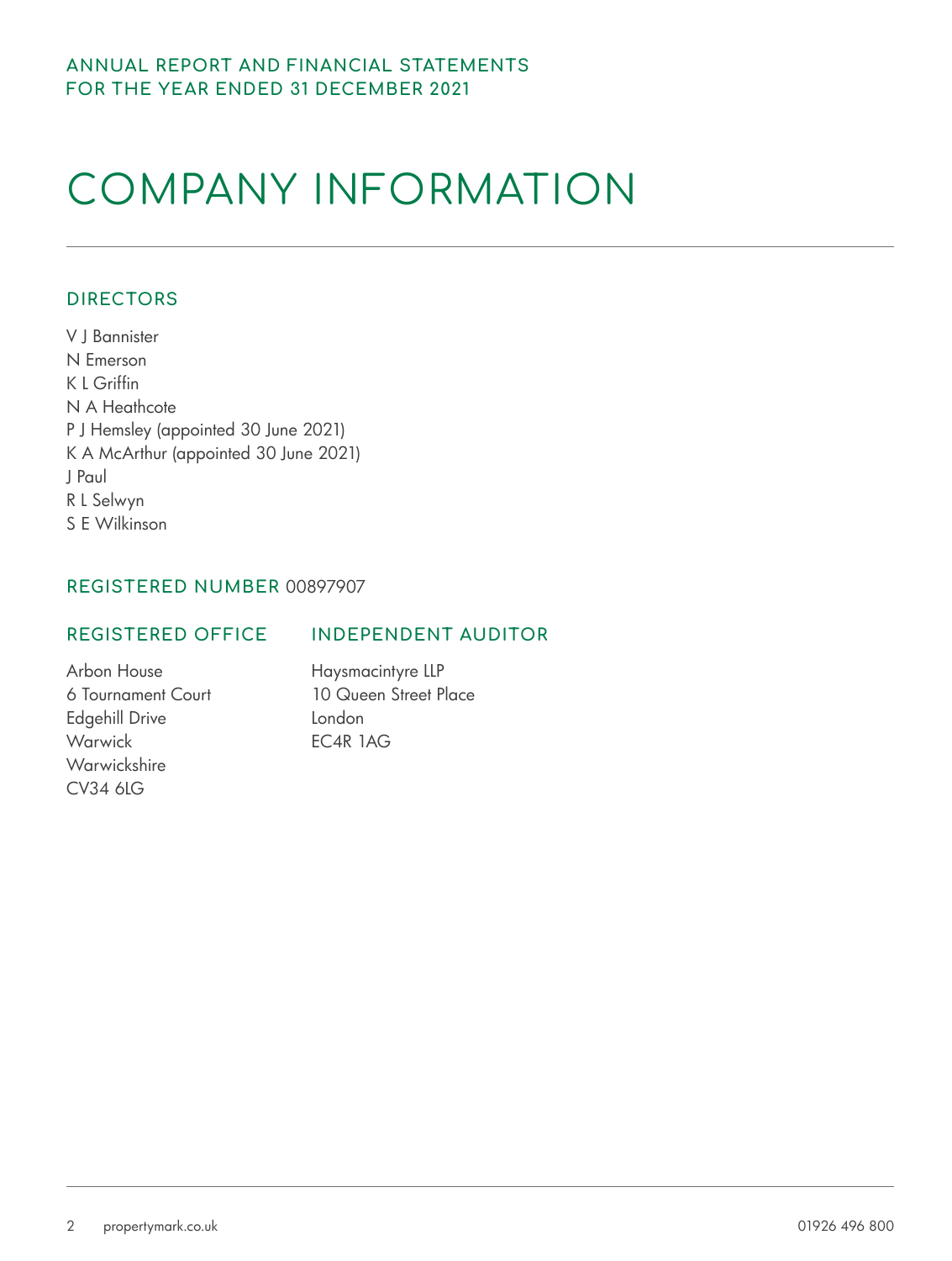### ANNUAL REPORT AND FINANCIAL STATEMENTS FOR THE YEAR ENDED 31 DECEMBER 2021

# **CONTENTS**

| <b>INTRODUCTION</b>                                           |  |
|---------------------------------------------------------------|--|
| Executive Chair's Foreword                                    |  |
| CEO's Foreword                                                |  |
| Agenda for the Fifteenth Annual General Meeting, 17 June 2022 |  |

| PROPERTYMARK AGM REPORT                                        |  |
|----------------------------------------------------------------|--|
| Minutes of the Fourteenth Annual General Meeting, 30 June 2021 |  |

| <b>CONSOLIDATED FINANCIAL STATEMENTS</b>       |    |
|------------------------------------------------|----|
| Group Strategic Report                         | 18 |
| Directors' Report                              | 25 |
| Independent Auditor's Report                   | 27 |
| Consolidated Statement of Comprehensive Income | 31 |
| Consolidated Statement of Financial Position   | 32 |
| Company Statement of Financial Position        | 34 |
| Consolidated Statement of Changes in Equity    | 36 |
| Company Statement of Changes in Equity         | 38 |
| <b>Consolidated Statement of Cash Flows</b>    | 40 |
| Consolidated Analysis of Net Debt              | 41 |
| Notes to the Financial Statements              | 42 |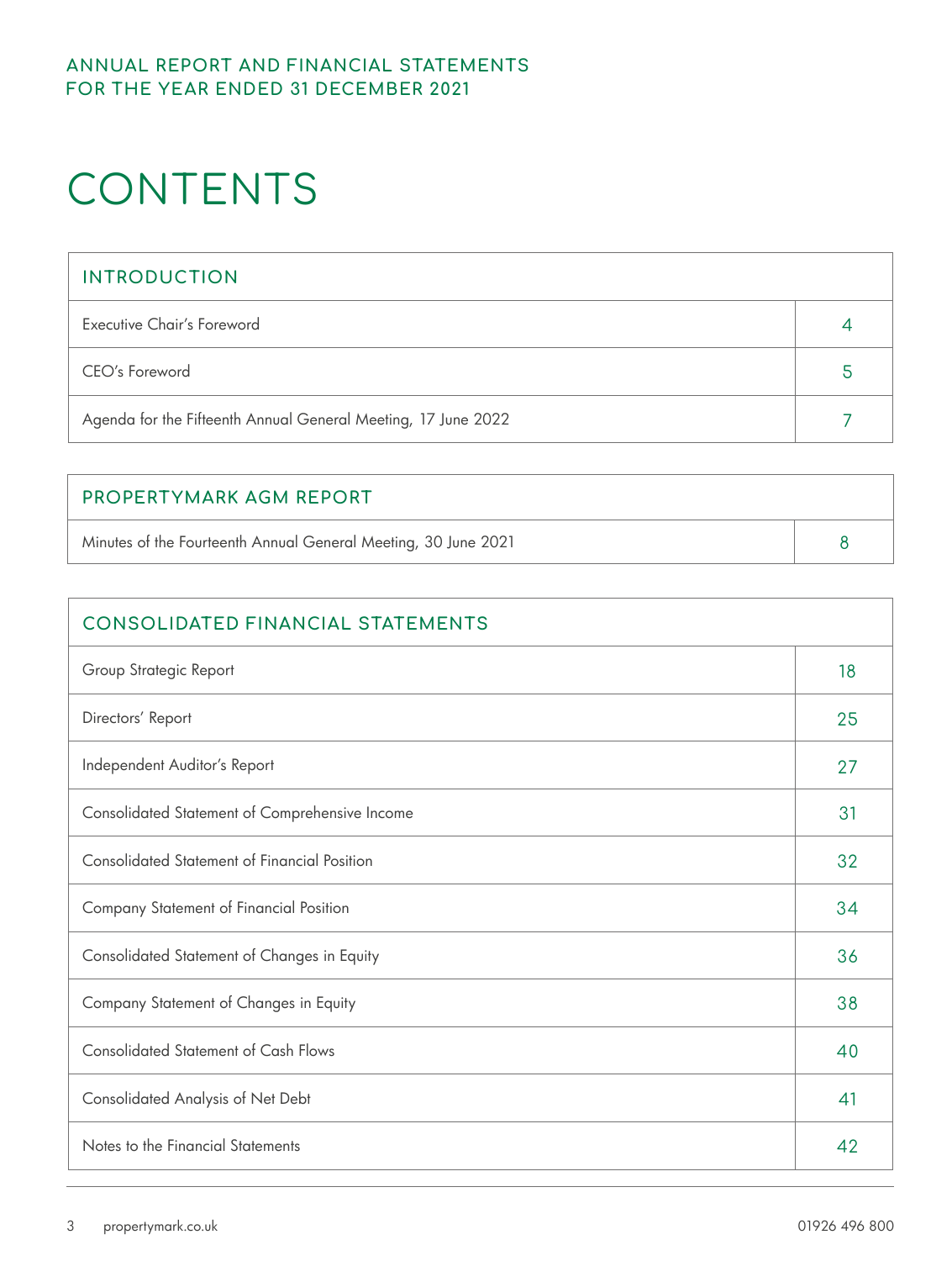# EXECUTIVE CHAIR'S FOREWORD

2021 has seen Propertymark's strategy advancing well. Delivery has continued under our four strategic pillars, with this year very much being one of structural change and laying foundations.

In February we saw the appointment of our new CEO, Nathan Emerson, and the restructuring of our Management Team to include the expertise of our existing Head of Qualifications and Head of Marketing and Communications. We also implemented a new in-house PR and Press Team and expanded our Policy and Campaigns Team. The impact of these changes, together with the embedding of our strategy that puts members truly at the heart of everything we do, has led to a noticeable uplift in positive sentiment towards the organisation and a growth in our membership numbers throughout the year.

We have also initiated a number of key strategic reviews, the recommendations of which will be implemented during 2022 and will include the strengthening of our compliance department and comprehensive Audit Programme.

As Chair, my personal focus has been on reviewing our Corporate Governance Framework and recruiting some new expertise into the boardroom in the form of two new Non-Executive Directors. As a first step to enhancing our governance, we established a new Audit and Risk Committee and a new Nominations and Remuneration Committee in the summer, both chaired by our new Non-Executive Directors and each committee having three member elected Board Directors within its membership. We have also changed the structure of our Qualifications Governing Body so that, as an Awarding Body, it has a more appropriate level of oversight and independence.

2022 will see the implementation of a new Regulatory Board and a new Fitness Panel and proposals to adopt new modernised Articles of Association for both Propertymark and Propertymark Qualifications. All these changes will further professionalise the organisation and stand us in good stead if the Regulation of Property Agents (RoPA) is taken forward as anticipated by Government.

My other main focus has been improving communication and engagement with our staff, ambassadorial network and stakeholders. Staff town hall sessions have been held and Nathan and I now attend the divisional Advisory Panels and the Regional Executive Network meetings where we provide updates and hear directly from our members who are working at the coal face. To complement the work of our Policy and Campaigns Team, we also sit on industry forums across the sector and meet regularly with our key suppliers and stakeholders.

There is no doubt that 2021 was yet another busy year for the property market and despite the current economic challenges, 2022 looks to bring more of the same. I continue to be very proud of Propertymark and our members as we work together to professionalise the whole of the property sector.



Nicky Heathcote Executive Chair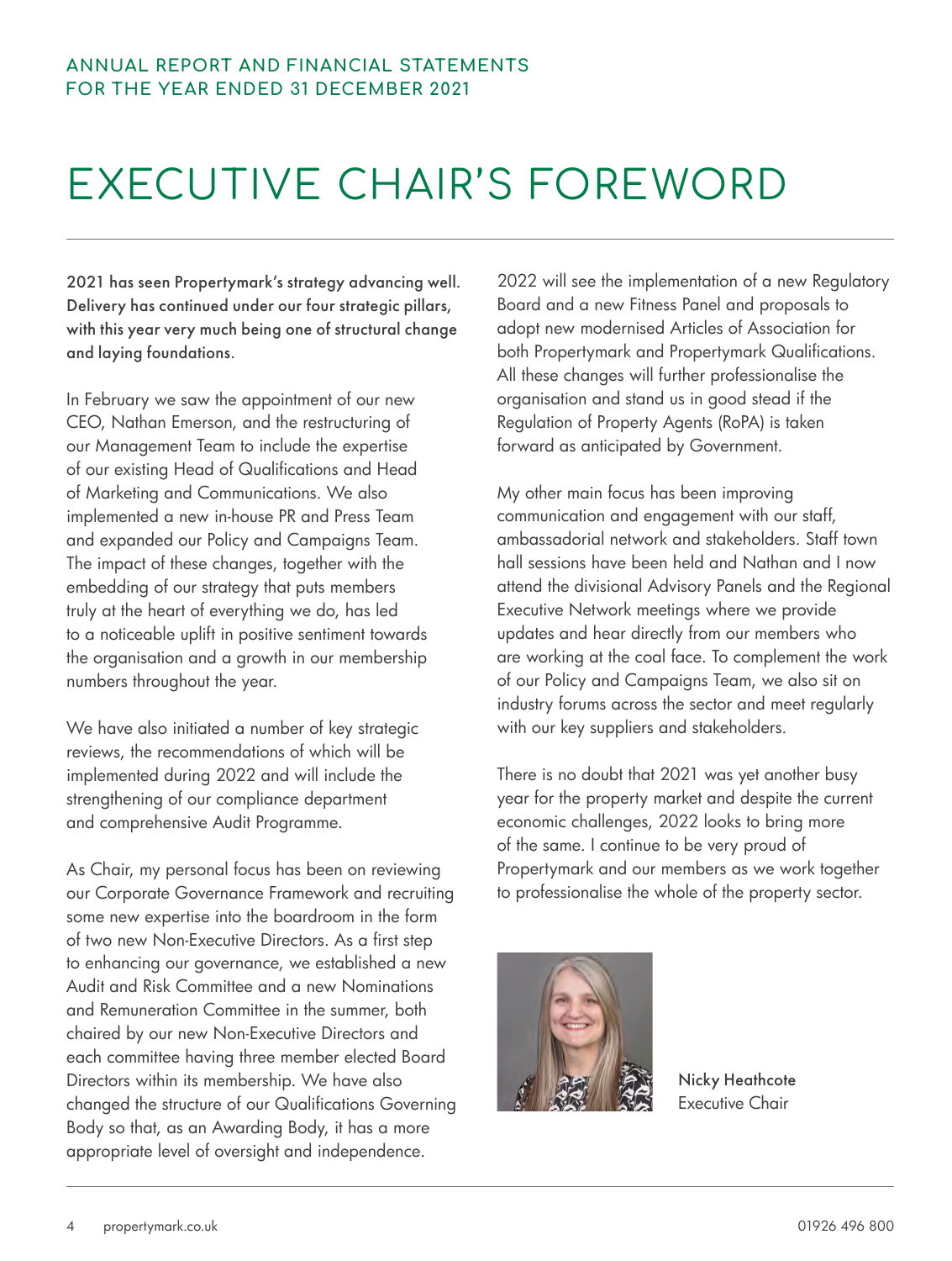# CEO'S FOREWORD

Having been in the CEO role for just over one year now, we have seen considerable movement in my three key focus areas of reputation, stability and results.

As Nicky referred to, we have implemented new structures and put in place additional resource within key areas such as Policy, PR, and Marketing which has stabilised the organisation and increased our reputational footing within the industry.

On the delivery front, our biggest success during the year was the implementation of our new ARCA IT system and interactive website. A major project, this had suffered some delays due to COVID so it was good to see this delivered and without any major disruptions. Members can now set their preferences and experience a more tailored service from Propertymark. We also have a platform to build and integrate more membership services and structures.

Our technology investment has continued through the year. We have developed a remote invigilation system so that members can take examinations at home or in the office and in addition a new qualifications specific CRM system to improve the end to end learner journey.

We have also redesigned our Level 3 and 4 qualifications to provide a more modern offering and we look to release these initiatives to the market in 2022. We remain the leading industry provider of qualifications, with the organisation registering 6,537 new candidates throughout 2021 and a further 235 apprentices registered for the Junior Estate Agent Standard end point assessment scheme during the year. With an enhanced qualifications offering and

increased interest we can only see this grow in the years to come.

Our Membership Proposition Review has been moving forward and we have started to implement changes. We have restructured our Regional Executive Network and changed the content and format of our regional meetings and conferences. We have also introduced additional support to all of our divisional Regional Executives so that they can take a lead role at the regional events and be more interactive with members in their region.

Despite the challenges of a further lockdown earlier in the year, we successfully reintroduced face to face meetings and events which included our much-awaited national ARLA Propertymark Conference and our prestigious Qualifications Awards in December 2021. Feedback from all the events has been highly positive, however because we strive to continually improve as an organisation, we will endeavour to keep adapting our events to provide the best experience to our members.

During the period we have also had significant success in raising the profile and changing Government's thinking in a number of key policy areas including:

- Published Propertymark's *The Future of Renting position paper* ahead of the UK Government's plans to legislate to reform private renting in England.
- Propertymark's campaigning helped to secure a £65 million support package from the UK Government for councils in England to aid low-income earners in rent arrears in the private rented sector.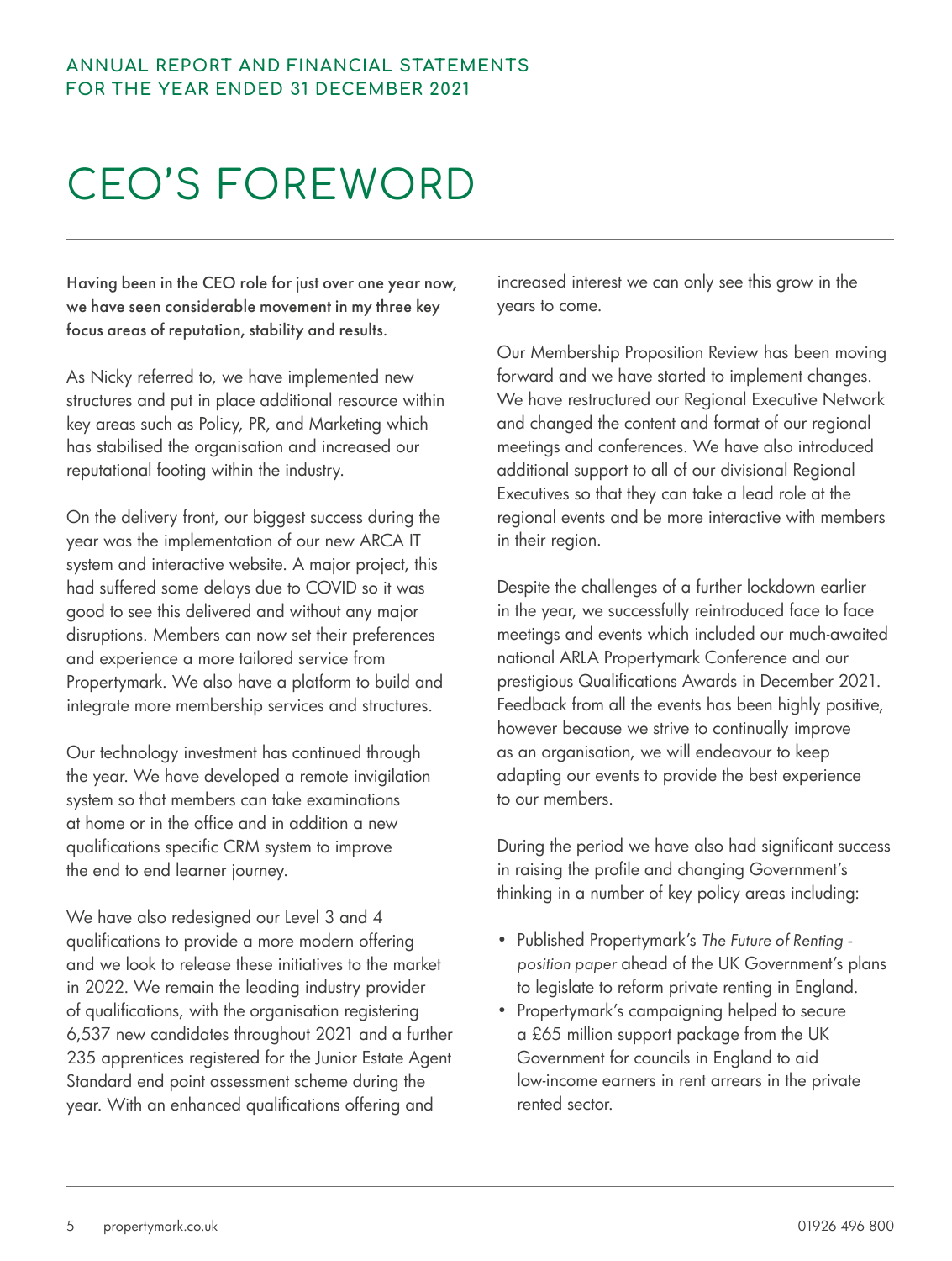# CEO'S FOREWORD

- Propertymark gave evidence to House of Lords COVID-19 Committee's Towns and Cities Inquiry and to the Committee for Communities in Northern Ireland on the Private Tenancies Bill.
- Launched a research report *Lagging behind: energy efficiency in low-viability properties* raising concerns over the affordability of retrofitting properties and highlighting that residents in the North of England will be the hardest hit.
- Propertymark worked with the UK Government on the new mortgage guarantee scheme which involved the Housing Minister and Chancellor.
- Our research as published in our Leasehold: A Life Sentence Report was referenced in Parliament by Baroness Andrews during the Second Reading of the Leasehold Reform (Ground Rent) Bill to highlight issues around ground rents and unreasonable service charges.
- Collaborated with the Welsh Revenue Authority on a public engagement campaign regarding Land Transaction Tax.
- Provided AML guidance for FATF (Financial Action Task Force) on risk assessment and mitigation, internal controls and governance, and training and awareness.
- Partnered with Smart Energy GB for the launch of Smart Meter Awareness Week.
- Launched Propertymark's first parliamentary newsletter to 935 UK Parliamentarians.
- Propertymark responded to 26 consultations from governments and inquiries across the UK.
- Produced 16 pieces of guidance for members including FAQ documents and guides on *Renting with Pets and Energy Efficiency-preparing the private rented sector for the future*.

Membership has grown by a further 2.9% and despite significant investment we remain in a healthy position having made a surplus of £277k. Cash and bank has decreased to £4,281k which still provides a strong financial base for us to continue to invest and improve our member services. In 2021 we undertook a review of all our key contracts and negotiated more favourable terms, the benefits of which will come through in 2022.

During the period, the usage of our already popular member legal and HR help lines saw considerable increase in demand which outstripped provision. This led to an injection of additional investment to enhance the capabilities of this important members support service.

There is still much more that we need to implement and deliver, however I am confident that with the full support of our staff and our ambassadorial network, we will continue to go from strength to strength in the coming years.



Nathan Emerson CEO, Propertymark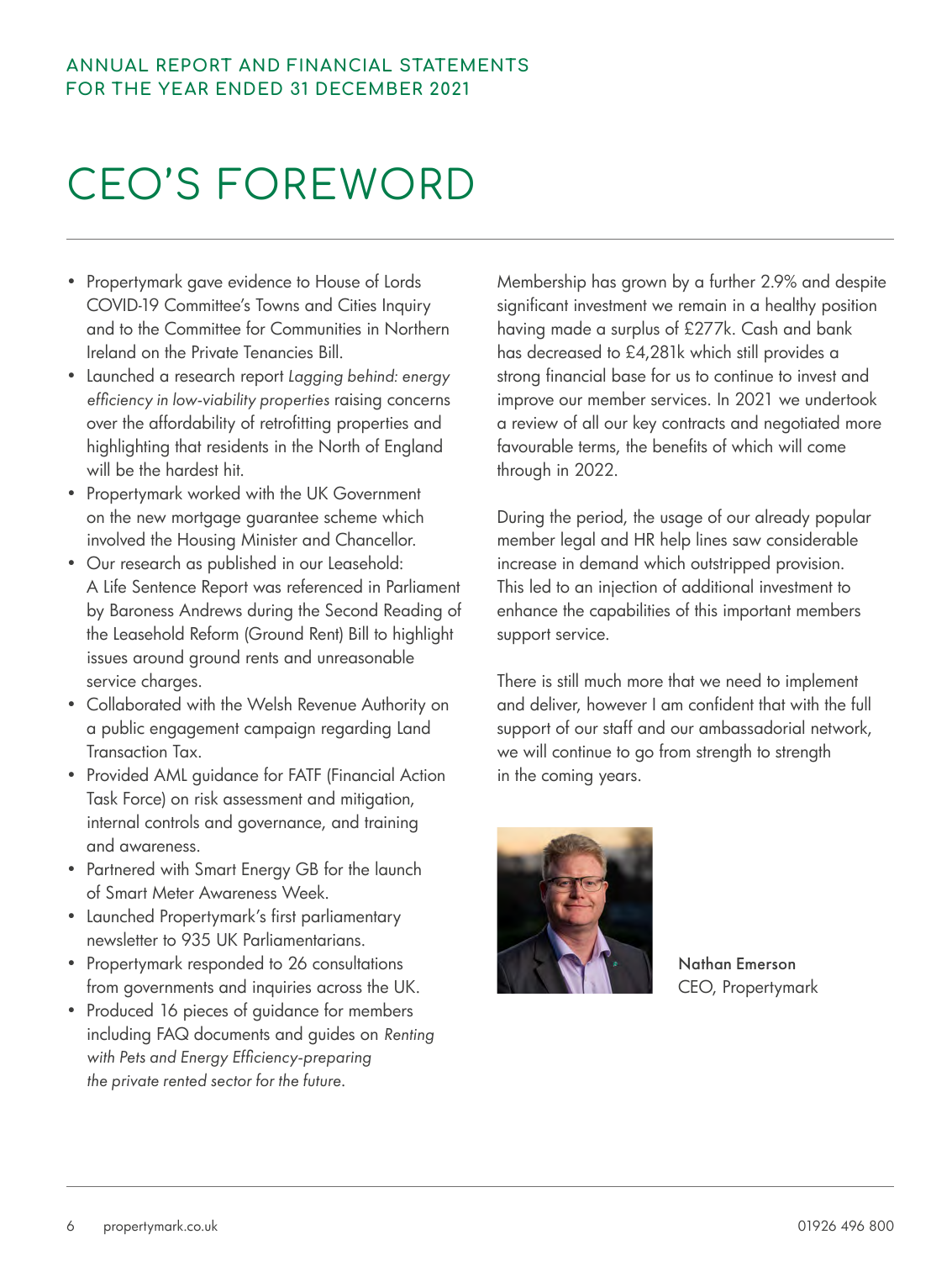### ANNUAL REPORT AND FINANCIAL STATEMENTS FOR THE YEAR ENDED 31 DECEMBER 2021

### AGENDA FOR THE FIFTEENTH PROPERTYMARK ANNUAL GENERAL MEETING, 11AM 17 JUNE 2022

11am 17 June 2022 Delta Marriott, Warwick, CV34 6RE

Nicky Heathcote Nathan Emerson Sarah Bunting Simon Thomson Stephen McCarron David Votta

- 1. Welcome from the Chair
- 2. CEO Opening Remarks
- 3. Minutes of the Annual General Meeting 30 June 2021
- 4. Election Results
	- NAEA Propertymark Member Elected Board Directors
	- ARLA Propertymark President Elect
	- NAEA Propertymark Vice President
- 5. Presidential speeches
- 6. Resolution procedures
- 7. Ordinary resolutions
- 8. Special resolution
- 9. Any other business AGM closes

### Minutes of a Propertymark Annual General Meeting, held Wednesday 30 June 2021 at 11:00 at the M40 Warwick Hotel/GOTOWEBINAR

#### PRESENTERS

Nicky Heathcote, (NH) – Executive Chair of the Propertymark Board Nathan Emerson (NE) – Chief Executive Officer Sarah Bunting (SB) – Interim Head of Finance Angela Davey (AD) – ARLA Propertymark President Liana Loporto (LL) – NAEA Propertymark President Maxine Fothergill (MF) – ARLA Propertymark President-Elect Simon Thompson (ST) – Mi-Voice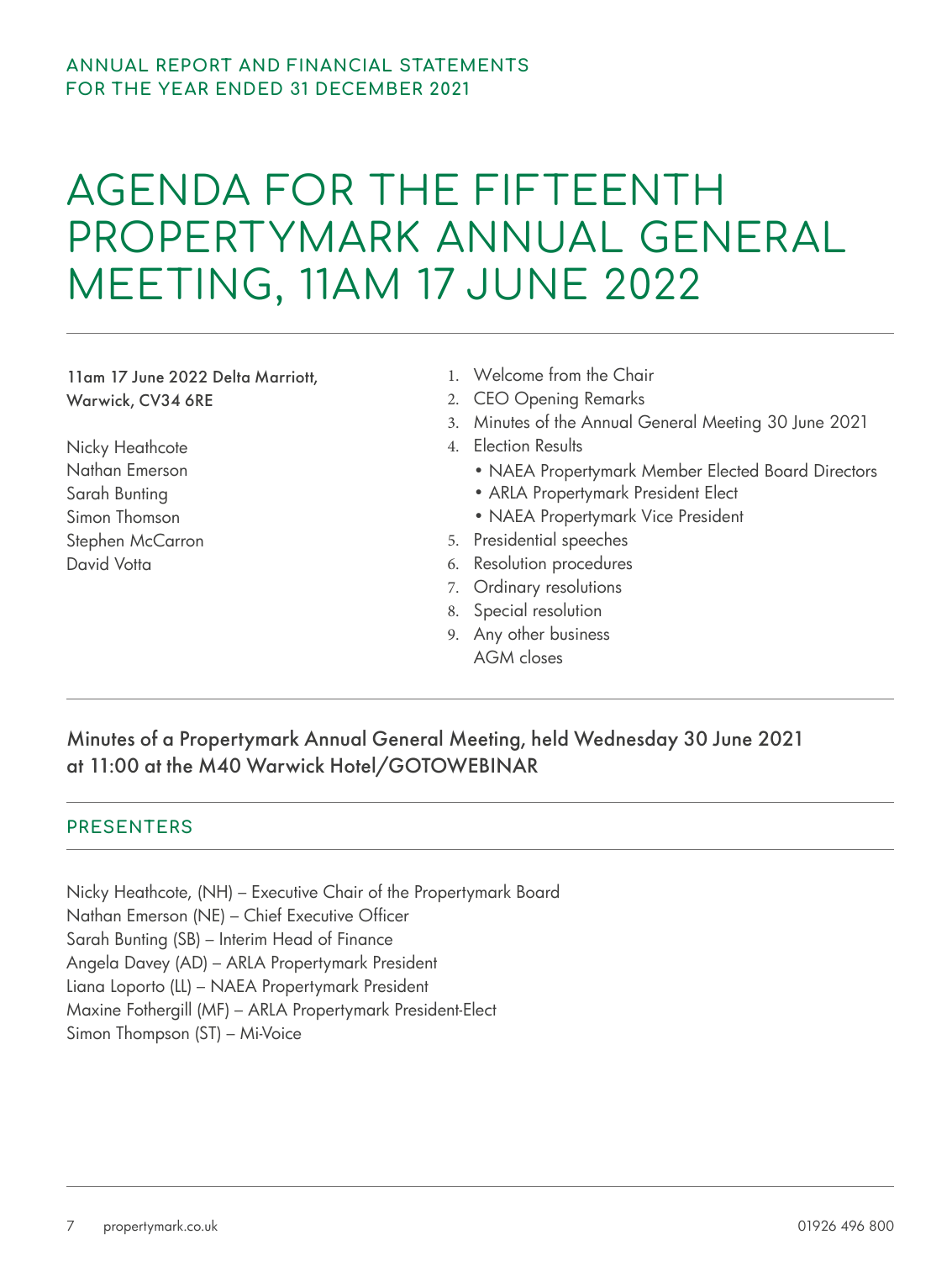PROPERTYMARK AGM REPORT

### MINUTES OF THE FOURTEENTH ANNUAL GENERAL MEETING, 30 JUNE 2021

Minutes of a Propertymark Annual General Meeting, held Wednesday 30 June 2021 at 11:00 at the M40 Warwick Hotel/GOTOWEBINAR

### **PRESENTERS**

Nicky Heathcote, (NH) – Executive Chair of the Propertymark Board Nathan Emerson (NE) – Chief Executive Officer Sarah Bunting (SB) – Interim Head of Finance Angela Davey (AD) – ARLA Propertymark President Liana Loporto (LL) – NAEA Propertymark President Maxine Fothergill (MF) – ARLA Propertymark President-Elect Simon Thompson (ST) – Mi-Voice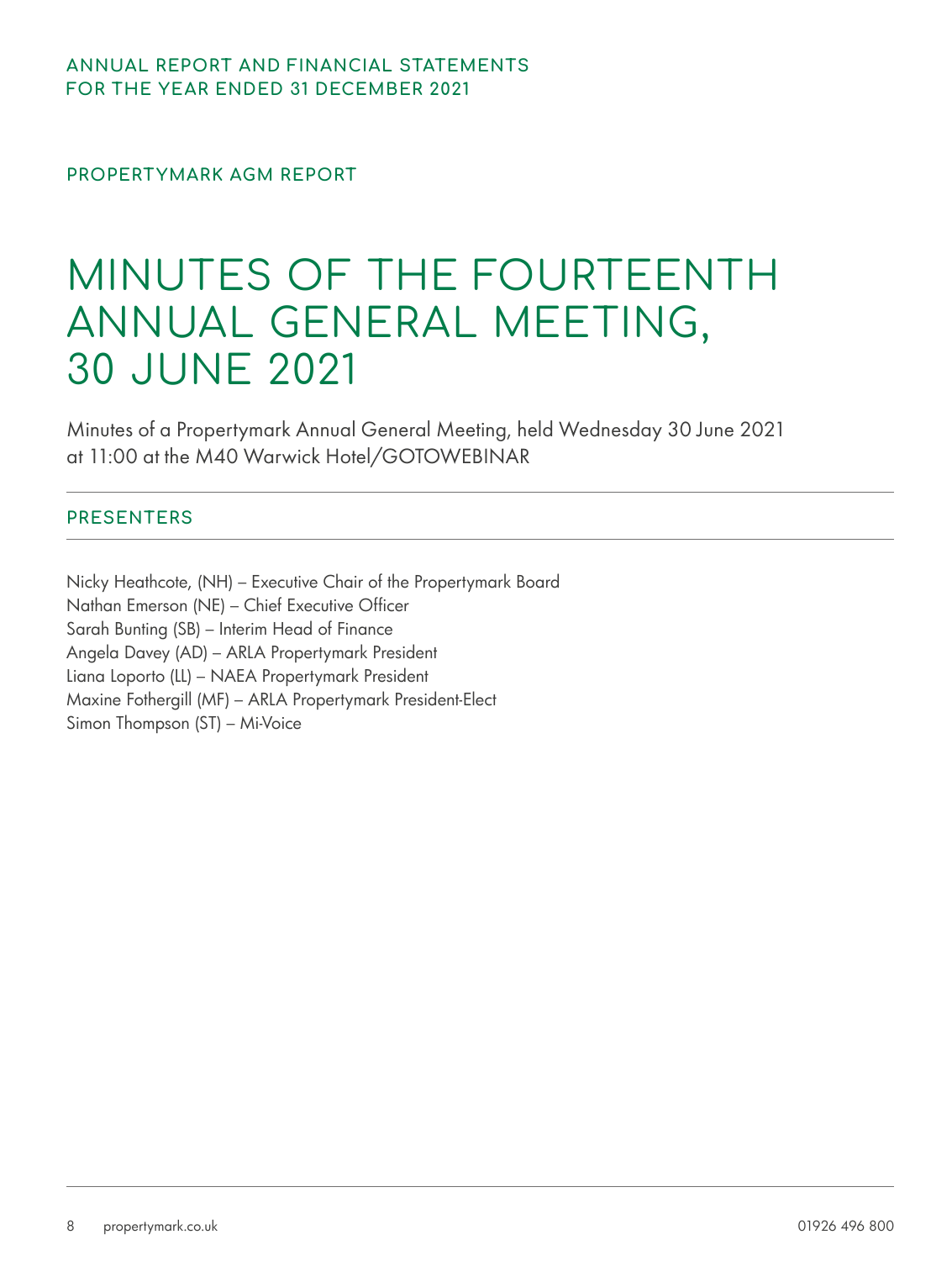### 1. WELCOME

The Chair welcomed members to the fourteenth Annual General Meeting. The Chair acknowledged that this was a different method of delivering the AGM due to the current Coronavirus pandemic, and whilst there was only limited capacity available for people to attend in person, a virtual option had been made available to members. The Chair confirmed that members had access to all relevant papers in advance of the meeting and had been provided the opportunity to vote and submit questions in advance.

### 2. CHAIR'S OPENING ADDRESS

The Chair acknowledged that 2020 had been a challenging year and during this time Propertymark has been by its members side throughout, providing the relevant guidance and being the industry voice to Government and the media. Propertymark understands the importance that the housing market plays to the wider economy and highlighted how Government gave the green light to the sector to reopen during the first lockdown when so many other businesses remained closed.

Propertymark's new vision and strategy developed by the Board in 2020 was shared by the Chair; members are valued and put at the heart of everything the organisation does.

The vision is to professionalise the whole of the property sector by:

- Being the leading professional body for property agents
- Upholding recognised industry standards
- Providing modern qualifications
- Delivering valued membership benefits
- Being the leading industry voice to drive positive change

The work currently being undertaken in Propertymark is focused on four strategic pillars, providing a clear sense of direction for the organisation:

#### Pillar 1 is Valued Membership Services:

A cross disciplined Industry Steering Group has been created to conduct a full review of Propertymark's membership proposition and members will be asked to contribute. Propertymark understands that it needs to stay relevant to members and aims to understand and support its members needs by tailoring its services and products for both individual agents and companies.

#### Pillar 2 is Being the Recognised Industry Voice:

To help members navigate the complicated legislative and political landscape, Propertymark provides the credible and influential voice to Government which ensures tangible changes can be made that both impact and benefit members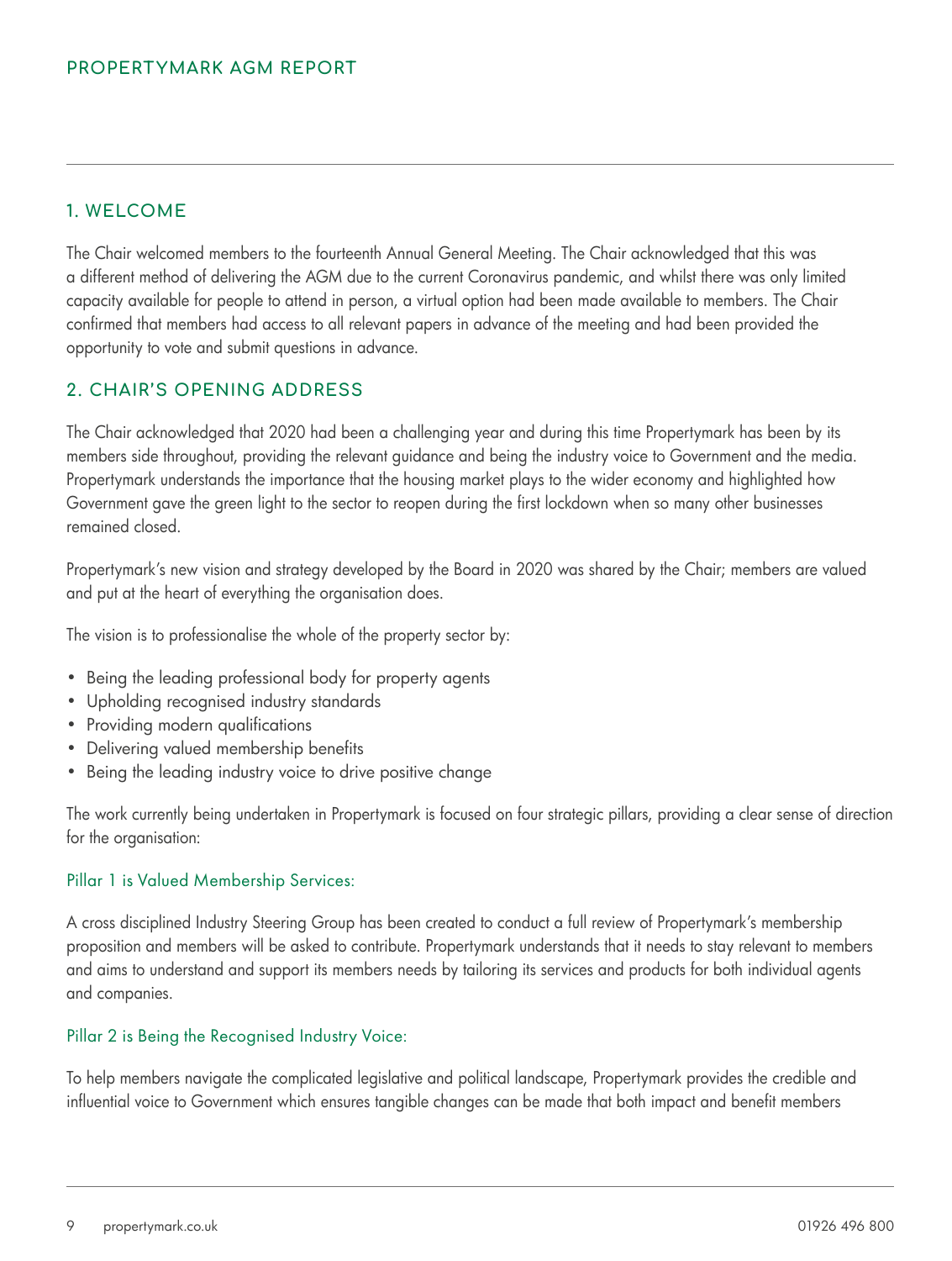and the sector. Being THE industry voice is built on a bedrock of membership engagement and feedback and Propertymark will continue to expand and grow the internal Policy and PR Team to further increase the reach and influence it carries.

#### Pillar 3 is Recognised Industry Standards:

Industry standards are a clear competitive differentiator and members want consumers to differentiate between them and rouge agents. By providing a strong and recognisable symbol of professionalism, underpinned by a robust Code of Practice and a modern qualification offer, Propertymark will continue to support members seeking to gain an accreditation and raise industry standards.

It is also very clear in the intent for Propertymark to play a key role in the future regulatory structure, whenever that comes about.

#### Pillar 4 is Future Proofing Propertymark:

Propertymark must be agile and adapt to the market in which it operates and is investing in enhancing systems and digital technologies to ensure it has the right infrastructure in place to serve members going forward. It is also important that it looks after its people, particularly in these unprecedented times, and that it fosters a culture of openness and transparency.

#### 3. CHIEF EXECUTIVE OFFICER'S OPENING REMARKS

NE acknowledged that 2020 operating year was dominated by the impact of the Coronavirus (COVID-19) pandemic. As the first lockdown was implemented, Propertymark's main aim was to keep its staff, members and the public safe. Staying open for business was a key priority so that it could continue the work in supporting members and actively help them navigate the evolving Government guidance and legislation, enabling members to stay compliant and keep the nation safe.

Propertymark worked tirelessly to ensure as many staff as possible had the right equipment to facilitate working from home, which in turn considerably reduced the organisation's need to use the Government's Job Retention Scheme and furlough staff. A newly formed COVID Committee also ensured the appropriate risk assessments were in place and that staff health and well-being was being supported and monitored effectively.

Propertymark swiftly adapted to the virtual way of working for both staff and its members and during this time used its influence with Government to positively impact in the following areas:

- Expansion of Business Rates Relief to include Sales and Letting agents, estimated to save in excess of £200,000,000.
- The amendment of the furlough scheme eligibility criteria to include commission payments for agents.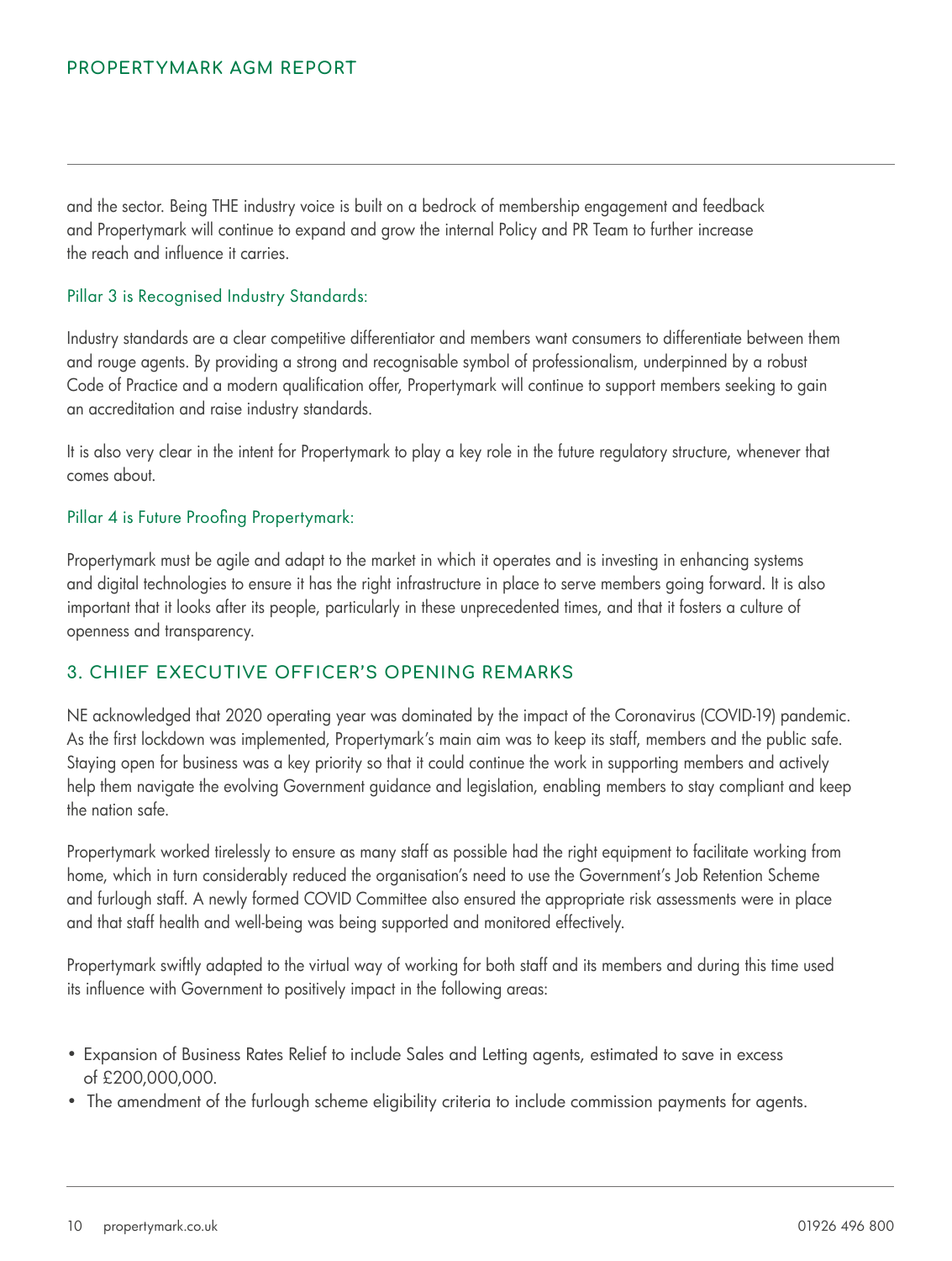- Stamp duty, LTT and LBTT holidays to stimulate the markets and an extension to allow additional time for sales to complete.
- The housing market reopening earlier than other sectors to allow people to move home and for socially distance property viewings to take place.

During the lockdown period, Propertymark also delivered training to 3,700 participants through small group sessions across 248 dates via a new virtual learning environment and its webinars received in excess of 42,000 views.

Propertymark's examination centres were forced to close during lockdown which affected its ability to award qualifications. However, people within the property sector were still keen to learn and develop which saw the organisation register 6,661 agents who commenced studying towards Propertymark qualifications, with a further 111 apprentices registered for the Junior Estate Agent Standard end point assessment scheme.

During 2020, Propertymark continued to develop its new ARCA IT system and website, however due to the impact of the pandemic, the project was seriously compromised in terms of both deliverability and the overall cost. NE was pleased to advise that ARCA went live on the 17th June and members are now directly benefiting from an improved membership gateway, giving access to a member dashboard which allows the user to tailor their individual membership experience enhancing the organisation's performance management, member engagement and payment gateways.

A major aspect of the support to members are the legal and HR helplines that Propertymark provides to its members which enable robust and focused advice and answers to those individual members contacting these facilities. The legal helpline itself received and dealt with 21,000 calls during 2020 representing a 210% increase since it was introduced responding to a wide range of issues.

The helplines are seen as a considerable benefit and a contributor to driving membership. Propertymark are therefore enhancing the amount of resource available and injecting additional investment into the services.

NE advised that a surplus in the accounts last year enabled Propertymark to reinvest into a number of key areas for the benefit of its members.

Propertymark have already identified the need for its qualifications offering to be modernised, particularly when physical examination centres had to be closed due to COVID-19. Moving forward it is imperative that the organisation can provide more digital and remote qualification services to remain the provider of choice in this ever-competitive market. As a first step, Propertymark Qualifications will be investing heavily in a new remote invigilation and integrated CRM system during 2021.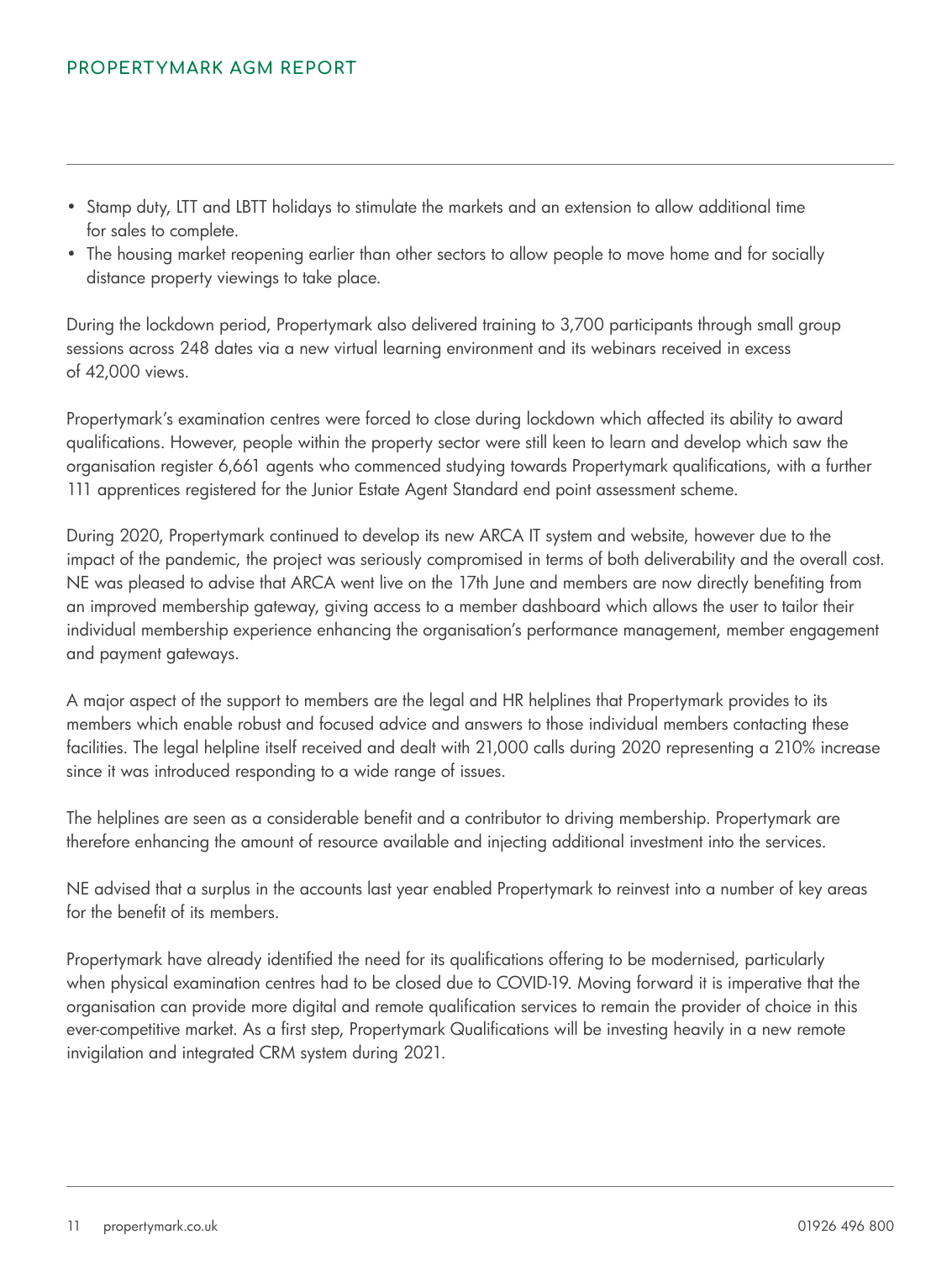Propertymark membership numbers have remained relatively static and consequently income from membership fees has been fairly consistent. However, given the uncertainties ahead, it cannot be complacent and must ensure it is delivering a relevant membership offering and truly putting members at the heart of everything it does. It is for this reason the organisation has set up the Membership Proposition Review. With the support of the Industry Steering Group, the Review will help Propertymark understand the needs of its members so that it is able to enhance its offering and aid growth in membership numbers.

Member contact enquiries will also see structural changes during 2021 as the organisation adapt the lessons learned during the pandemic to further improve its service to members. The investment in a new telephony system combined with the creation of an experienced centralised customer services team will improve the member experience and ensure all enquiries are owned, coordinated and responded to expeditiously.

Whilst each UK government has their road map to lifting restrictions, there remains uncertainly and the potential for further lockdown and restrictions which may hamper Propertymark's ability to reintroduce face to face meetings and conferences across the UK. Propertymark is taking a cautious approach and only committing to a 3-month rolling program of events going forward and keeping a hybrid of physical and virtual presence. It is also carefully monitoring the pre-planned ARLA Propertymark conference which is due to take place in December.

It remains uncertain as to when the Regulation of Property Agents regime will be established and whilst that will, for some agents, be a change in approach to conducting business, Propertymark is well equipped to play a significant role in any future regulatory regime.

Health and well-being have been identified as a key issue for the work force across the UK as a result of prolonged home working and national lockdowns. The organisation will continue to provide support to its people and members and be heavily supportive of related charities.

NE thanked all the staff at Arbon House for their commitment to Propertymark and to helping move the organisation forward. There is still much work to do as the organisation continues to evolve, adapt and improve its membership offering and it looks forward to working with the members over the coming months on all of its upcoming initiatives, underpinning its reputation, providing stability and delivering results against our four strategic pillars.

### 4. MINUTES OF THE THIRTEENTH ANNUAL GENERAL MEETING

The minutes of the Thirteenth Annual General Meeting were circulated to members in advance of the meeting and no comments or questions relating to the minutes had been received. Therefore, The Chair declared the minutes a true and accurate record of that meeting.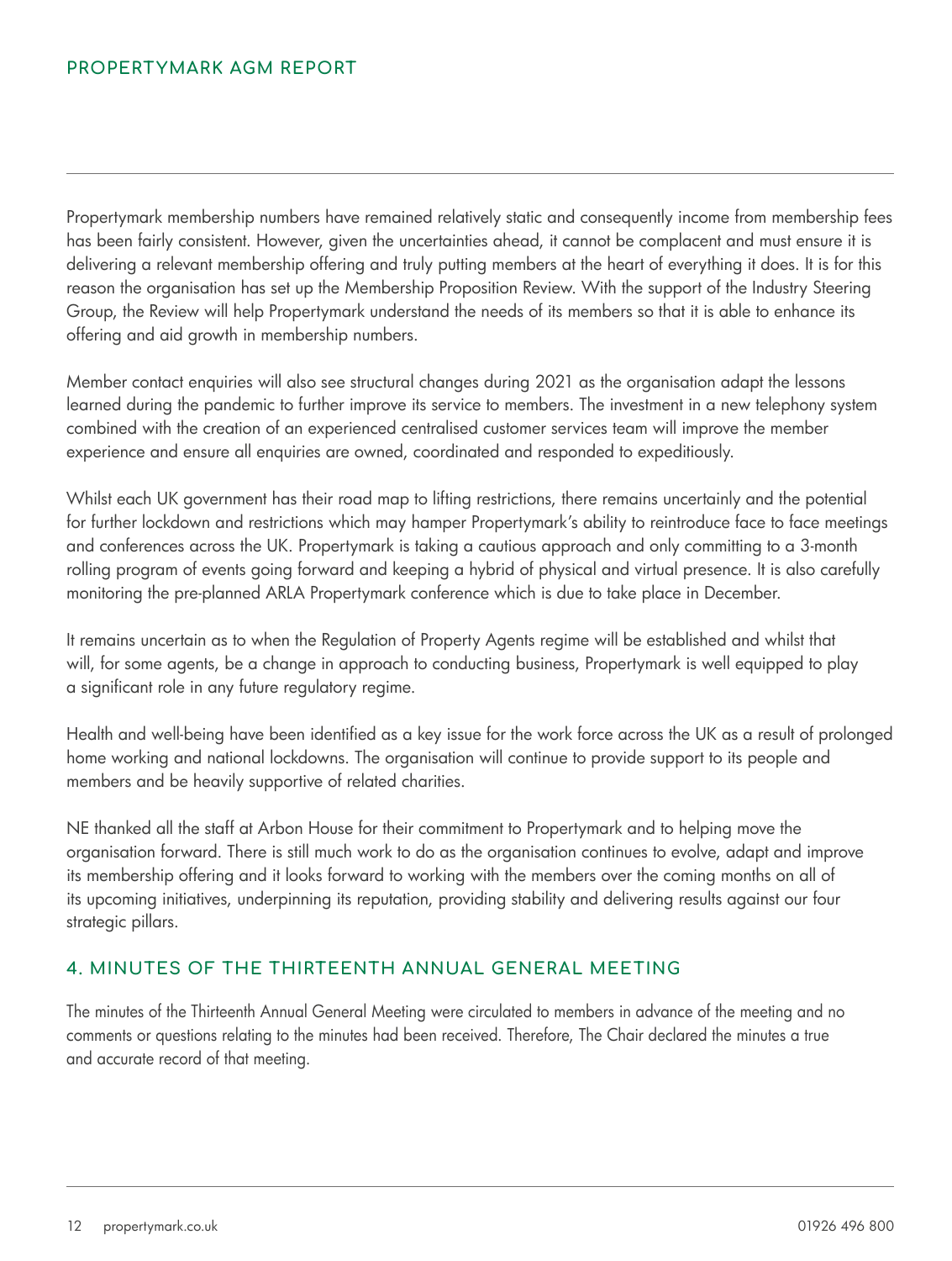### 5.VICE PRESIDENT ELECTION RESULTS

The elections had been independently administered by Mi-Voice and Simon Thompson (ST) Director of Mi-Voice was invited to announce the results for the two Vice President positions as follows:

ARLA Propertymark Vice President, the successful candidate is Angharad Trueman.

NAEA Propertymark Vice President; ST advised that following the assessment day there was only one candidate and the successful candidate following the vote is Michael Holden.

The Chair congratulated the new appointees and advised that Paul Bridgeman is the new Chair for the National Association of Valuers and Auctioneers (NAVA).

The Chair announced that the Propertymark Board have appointed two new Non-Executive Directors; Paul Hemsley and Karen McArthur who will be joining the organisation in July 2021.

### 6. PRESIDENTIAL SPEECHES

The Chair invited Angela Davey (AD), President, ARLA Propertymark to the stage and thanked her for her commitment and enthusiasm in promoting the organisation whilst acknowledging the difficult and challenging year during her presidency.

### ANGELA DAVEY SPEECH, OUTGOING ARLA PROPERTYMARK PRESIDENT:

AD acknowledged that her Presidency was unique in that in the main it had been a virtual Presidential year having stepped into the role at the height of the Coronavirus pandemic.

AD paid tribute to Propertymark for working tirelessly to support members throughout these challenging times whilst the organisation itself was undergoing some structural change.

As Propertymark embarks on its new vision and strategy AD feels that the organisation is now in the best shape to positively move forward and thrive.

AD detailed that it had been both a challenge and a privilege to have been given the opportunity to serve the membership and to have had input on important changes made for the longevity of the organisation. AD will continue to contribute to the organisation via the ARLA Propertymark Advisory Board and as a Regional Executive for her region in South Wales.

AD concluded by thanking all those that have supported her during an extraordinary year, and invited the new President of ARLA Propertymark, Maxine Fothergill to the stage.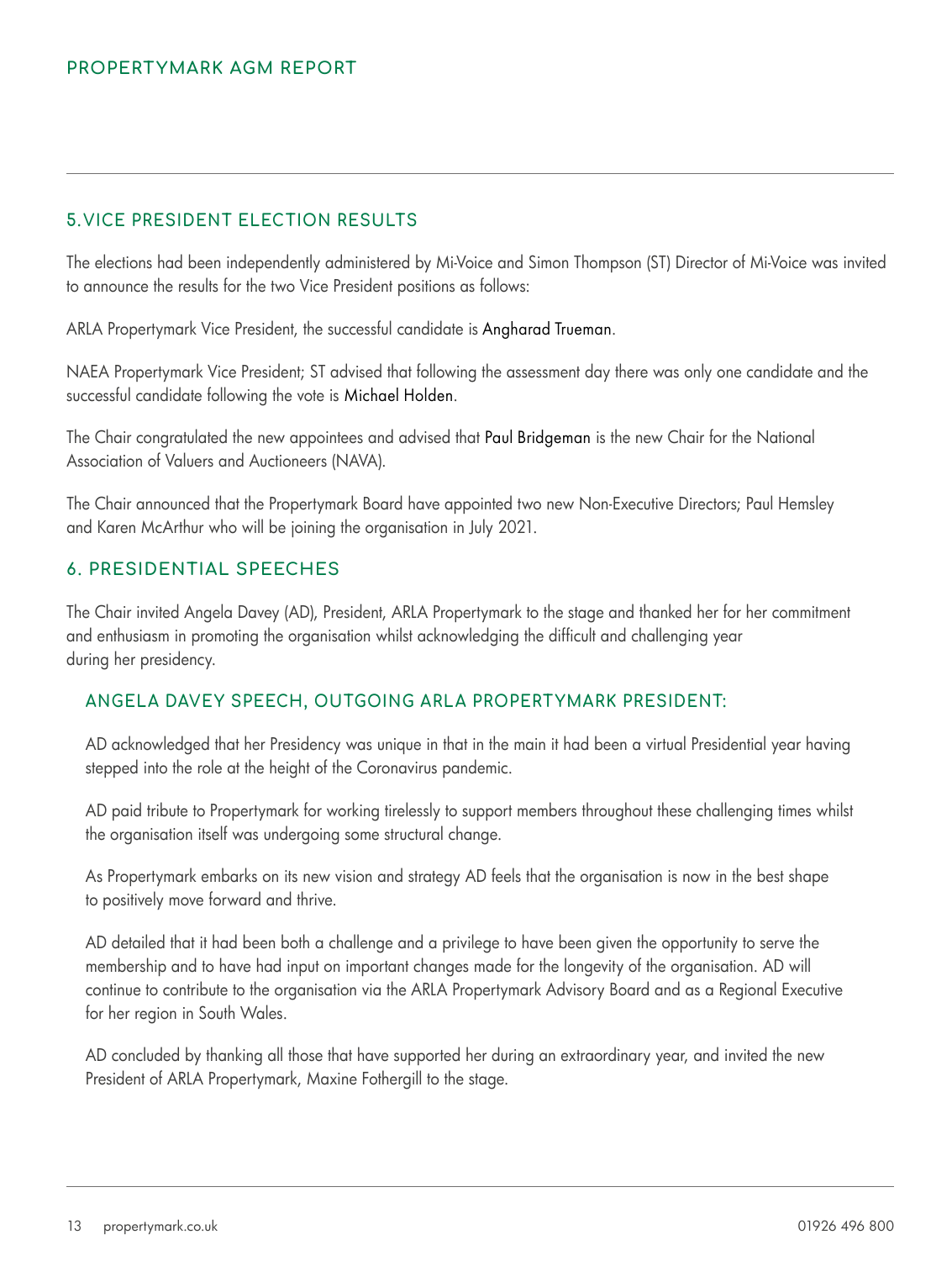#### MAXINE FOTHERGILL SPEECH, INCOMING ARLA PROPERTYMARK PRESIDENT:

MF thanked those in attendance and stated that it was an honour for her to be present in the role of President, in doing so she paid tribute to the outgoing President AD and welcomed the newly elected Vice President to the team, Angharad Trueman and that she looked forward to working with her NAEA Propertymark counterpart Liana Loporto-Browne (LL).

MF detailed that during her thirty-three-year career in the industry she had witnessed a sea of change, none more so than the effect of how the Coronavirus has impacted the sector and paid tribute to Propertymark as it continuously guided members through the challenging times.

During her time in the industry, MF became a trainer and is still performing this role today having trained approx. 5000 landlords and agents to date, for her education and knowledge is key. Changing the perception of the industry, MF would like the property sector to be a future career of choice for those starting out in their working lives. During her Presidency MF intends to reach out to young people to champion careers in the property sector.

MF believes qualifications are the way forward, especially with RoPA on the horizon, and as a practitioner and trainer is working very closely with the Housing and Property Management Trail Blazer Group to ensure apprenticeships in the industry are aligned and relevant to the Private Rented Sector.

As a small business owner, MF feels that small businesses similar to hers can rely on Propertymark to keep them abreast of changing legislation and is the professional body to represent their views.

MF concluded by thanking her fellow ARLA Propertymark Advisory Board members and that she is looking forward to the following 12 months as their President.

#### LIANA LOPORTO-BROWNE SPEECH, INCOMING NAEA PROPERTYMARK PRESIDENT:

LL detailed how she started her estate agency career as a young 19-year-old in Malta and how one of her greatest achievements was the sale of one of Malta's most prestigious properties. LL learnt a valuable lesson at that young age, to not judge a book by its cover. This deal allowed LL to put a deposit on her first flat and purchase her car of choice.

Following a successful career in Malta, LL moved to London to join a London firm and was struck by how different the attitude to estate agents is by the public. LL wants to make a difference and help promote standards of professionalism which is why she joined Propertymark.

LL showcased that you can be a business owner, parent to two young children and find time to study toward a Level 4 qualification. To this end, during her Presidency, LL wants to support members to make the journey to qualifications as easy as possible.

The pandemic has touched people from all walks of life and detailed the fund-raising event she has organised for the charity Young Minds for young people struggling with mental health issues.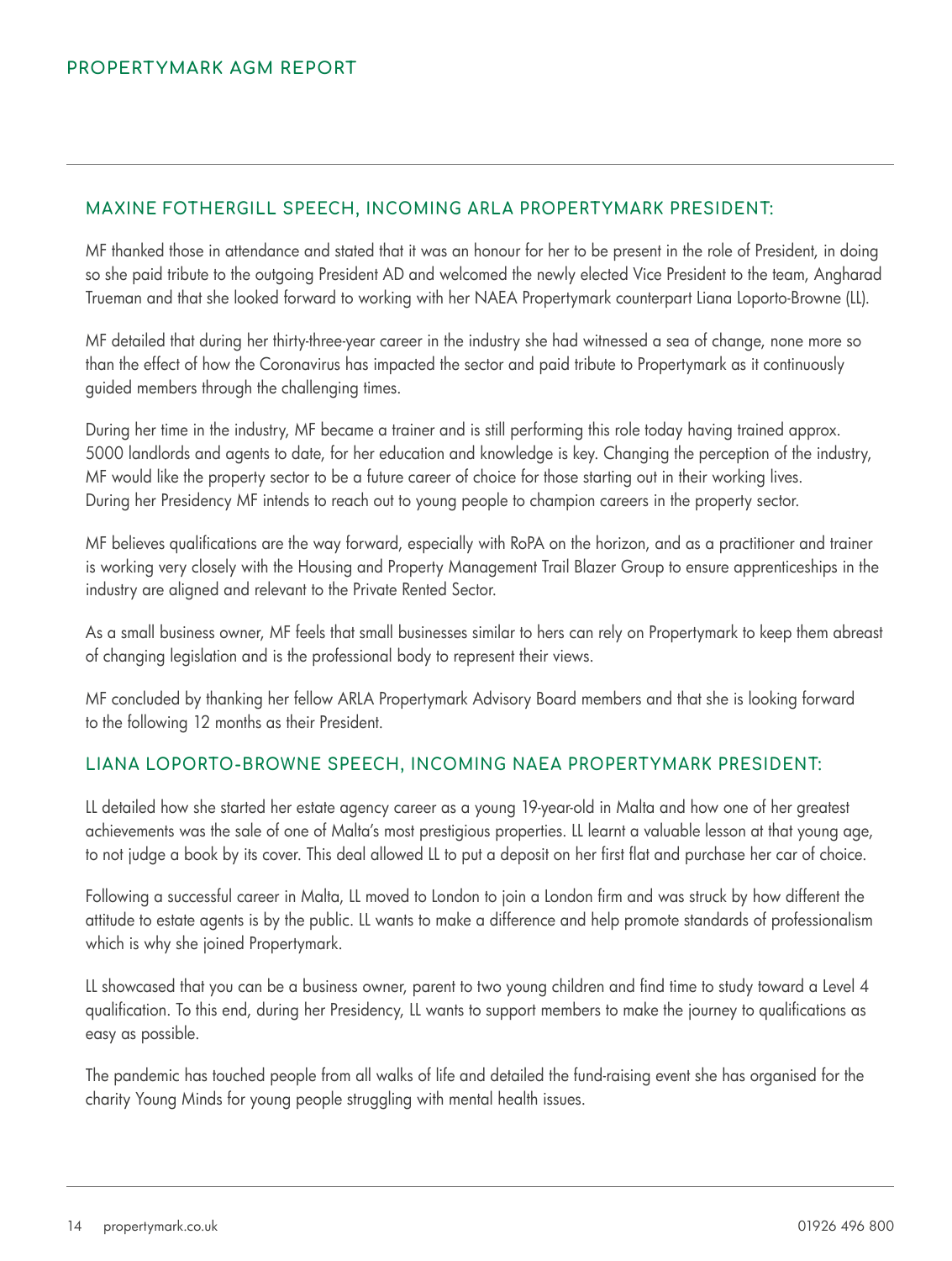LL concluded by congratulating her counterpart MF on her appointment and thanked everyone present.

### 7. FINANCIAL UPDATE AND APPROVAL OF ACCOUNTS

Sarah Bunting, Interim Head of Finance provided an overview of the financial performance of the Propertymark Group.

The consolidated Group accounts for the year ended 31 December 2020, had been audited by Haysmacintyre. The Propertymark Group is made up of three companies: Propertymark Ltd, Propertymark Qualifications Ltd and Money Shield Ltd, a 51% subsidiary of Propertymark Ltd. Money Shield is now fully consolidated into the Group accounts and the remaining shares are owned by The Tenancy Deposit Scheme Limited.

An interim remote audit was conducted in November 2020 to allow Haysmacintyre to familiarise themselves with the organisation ahead of the full year end audit undertaken in March and April 2021. SB was pleased to report that there were no outstanding audit issues, all work had been completed and the accounts had been reviewed and signed off by both Haysmacintyre and the Directors. This followed a full review process where the auditors had reported all their findings to the Directors.

There were no qualifications or outstanding control points resulting from the audit and once adopted, the accounts were ready for filling at Companies House.

SB presented the consolidated group accounts for the year ended 31 December 2020.

#### Key Performance Indicators of Propertymark:

- The first KPI is that of Membership numbers. These have shown a decrease of 2% which is understandable given the financial uncertainty members have faced over the last year.
- The second key financial measure is that of Cash at bank and in hand. This has increased by £480K. This provides a strong financially sustainable base to allow for continued investment into the membership related projects and services. The launch of the new IT system will enable the organisation to operate more effectively and allow the organisation to manage membership requirements more easily. .
- A pre-tax surplus of £780K compared to a prior year surplus of £226K has been recorded. The surplus is reflective of the way the business adapted and operated during the COVID restrictions reducing its costs wherever possible and changing work practices such as being able to supply valued online courses. There was also the release of CMP and indirect tax provisions contributing to the 2020 surplus. The postponement of the annual conference caused a dip in income and associated costs.
- Net Assets has increased from the prior year due to the surplus already mentioned and now stands at £4.37M. Propertymark continues to focus on supporting members.

#### Statement of Income:

The consolidated statement of income represents a trading report of the organisation over the whole of 2020.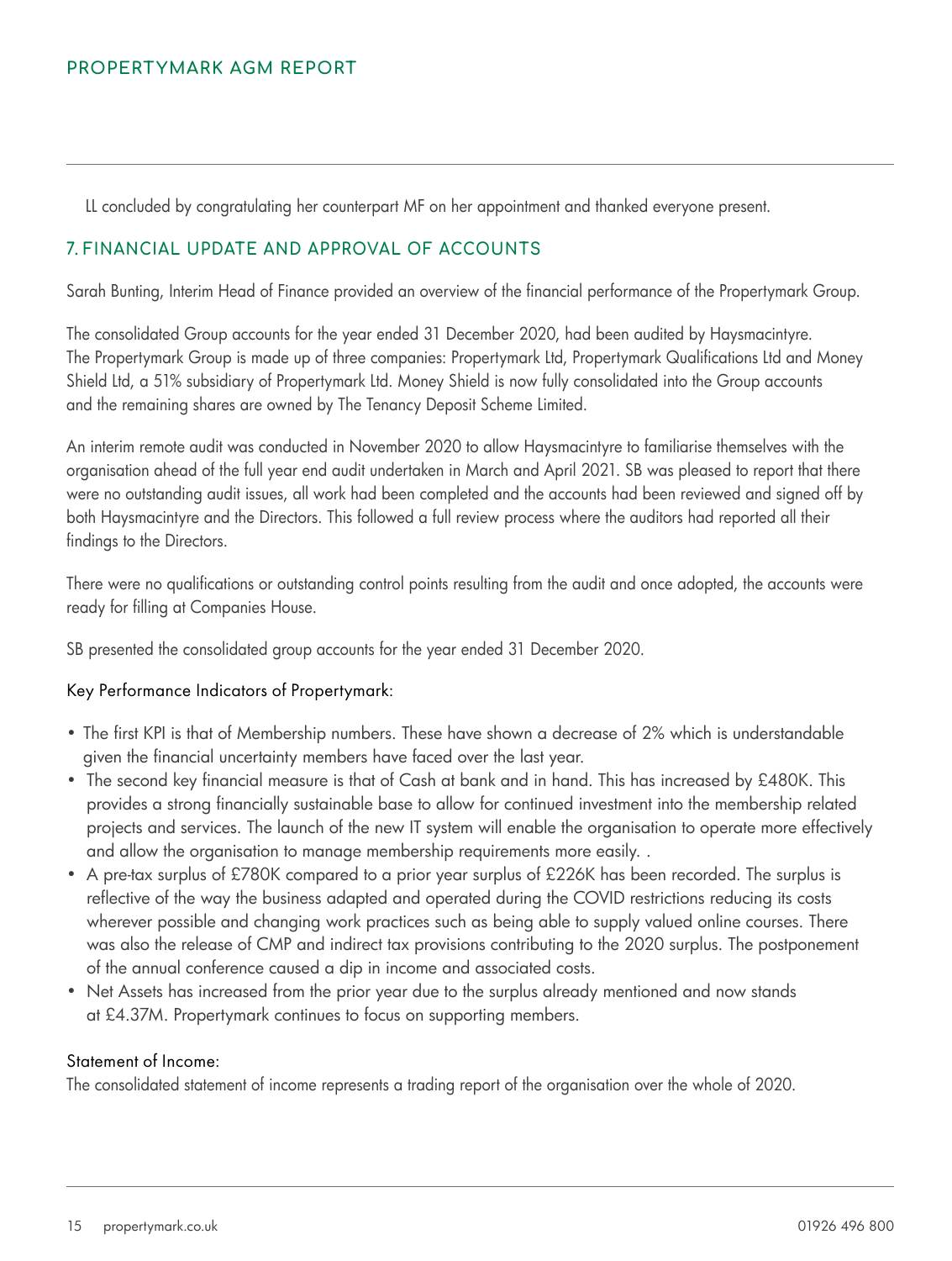There are several factors driving the change in surplus when you compare 2020 to 2019: There are several factors driving the change in surplus when you compare 2020 to 2019:

- Turnover overall has decreased by £565K which is a 7% decrease primarily due to events and qualifications activity being significantly curtailed due to the Covid restrictions. Membership fee income has increased due to the timing of the release of deferred fee income along with an increase in CMP income.
- Cost of sales have also decreased as expected in 2020 by £969K. This is due to the curtailment of activities across all areas of the business primarily Qualification costs significantly reduced due to the testing centres being closed and events costs not being incurred.
- The change in activities has resulted in the gross surplus percentage increasing from 62% to 73%.
- Administrative expenses have decreased by £300K. The main driver here are cost savings on travel and subsistence across all areas of the business and savings in other overhead areas such as PR and marketing and the releasing of the indirect tax provisions.

#### Balance Sheet:

Referring to the Balance Sheet as of 31 December 2020 for the Group.

- Fixed Assets, the only material additions to the fixed assets this year have been investment into the new IT system. This is reflected in the Intangible Asset line.
- Debtors have reduced by £74K over the year primarily due to a reduction in trade debtors and prepayments. The 2019 prepayments were higher because conference costs received in advance of the event in February 2020.
- Creditors have decreased by £99K. This is being driven by a decrease in accruals due to a reduction in costs as a result of the Covid restrictions in place.
- The provision line has reduced by £65K. The CMP provision relates to any potential CMP claims after year end and the indirect taxes provision relates to any interest penalties that may arise from HMRC.

Overall, these factors have contributed to a growth in Net Assets of £795K.

#### Surplus/Deficit:

Although not a statutory requirement, the figures were provided to give extra clarification to the accounts with the surplus figures split down by company within the group.

- Propertymark Ltd is driving the overall surplus for the year with a positive contribution of £909K.
- Propertymark Qualifications has recorded a loss for 2020 of £169K. Sales were significantly reduced by £345K due to the closure of testing centres with the impact negated partly by a reduction in the associated Cost of Sales of £157K. The company does however have strong reserves which help to absorb this loss.
- Money Shield Ltd made a surplus in the period of £55K following its first full year of trading in 2020 with 508 members at the year end.

Due to the hybrid nature of the meeting, members had the opportunity to express their voting preference online. Simon Thompson from Mi-Voice announced the results as follows: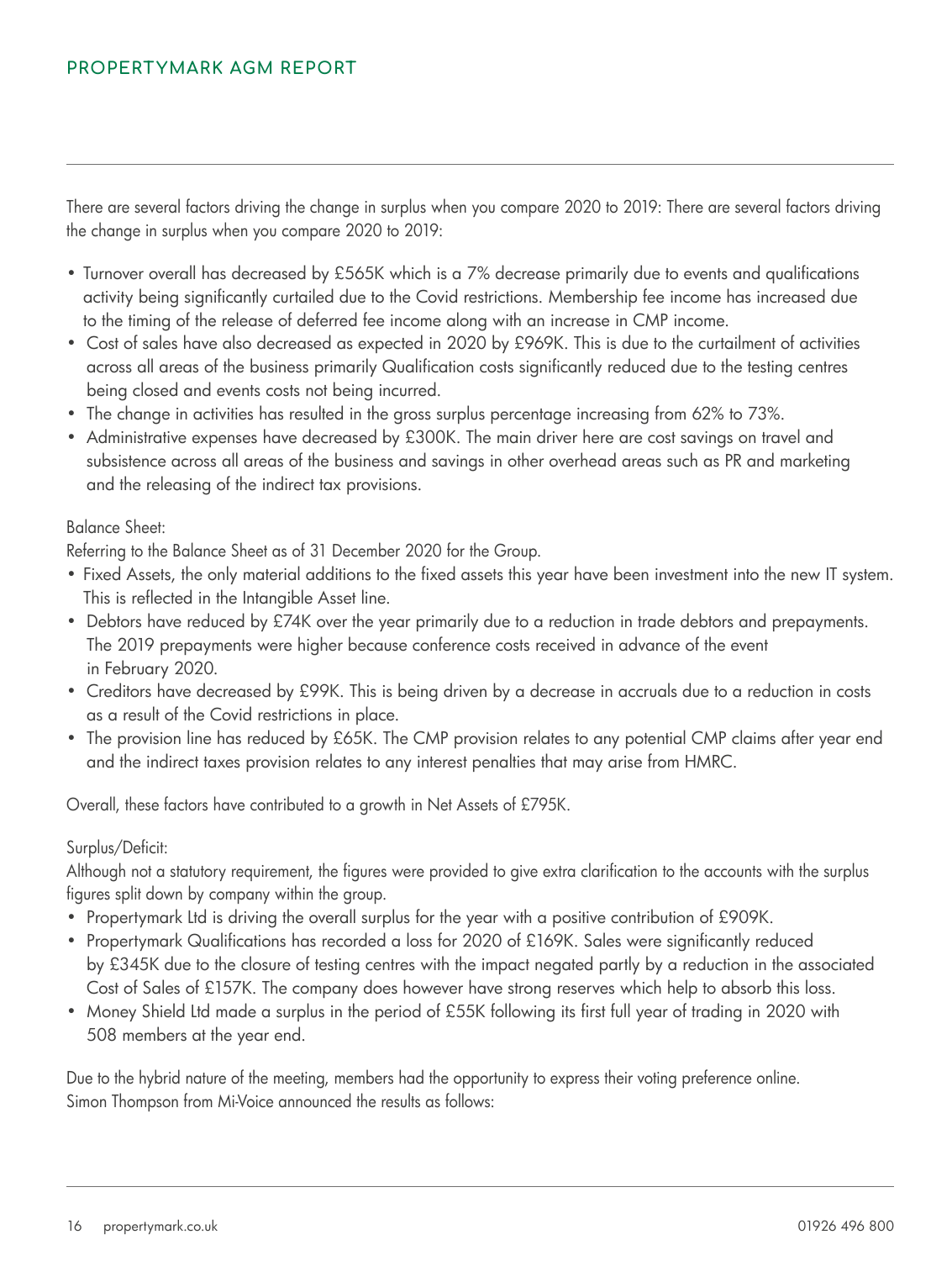Resolution One – To approve the annual report of the auditors and accounts, together with the Board annual report for the year ended 31 December 2020.

Votes in favour – 320 Votes against – 13 Abstentions – 147

The Chair declared the accounts for the year ended 31 December 2020 as approved.

#### 8. APPOINTMENT OF AUDITORS

Due to the hybrid nature of the meeting, members had the opportunity to express their voting preference online. Simon Thompson from Mi-Voice announced the results as follows:

Resolution Two – To approve Haysmacintyre LLP, registered auditor and chartered accountants, as the auditors of Propertymark for the coming year and to authorise the Board to set their remuneration. Votes in favour – 330 Votes against – 13 Abstentions – 136

The Chair declared Haysmacintyre as the auditors for Propertymark.

#### 9. ANY OTHER BUSINESS

One question had been submitted as follows:

Question:

"What has happened to the membership of "The Fellowship", the successor to the College of Fellows. Have there been any nominations in particular all the recent Presidents and past Presidents, for membership and have any new members been approved?"

The Chair addressed the question and confirmed that there had been no additional Fellowship members during the reporting year. As detailed at the AGM earlier, Propertymark is undertaking a Membership Review which will be looking at all levels of membership, including Fellowship as part of the review. Propertymark will be reaching out to all relevant stakeholders to help inform its view in the coming weeks.

There were no further questions.

The Chair thanked all for attending both present and online and declared the Fourteenth Annual General Meeting of Propertymark closed at 11:50.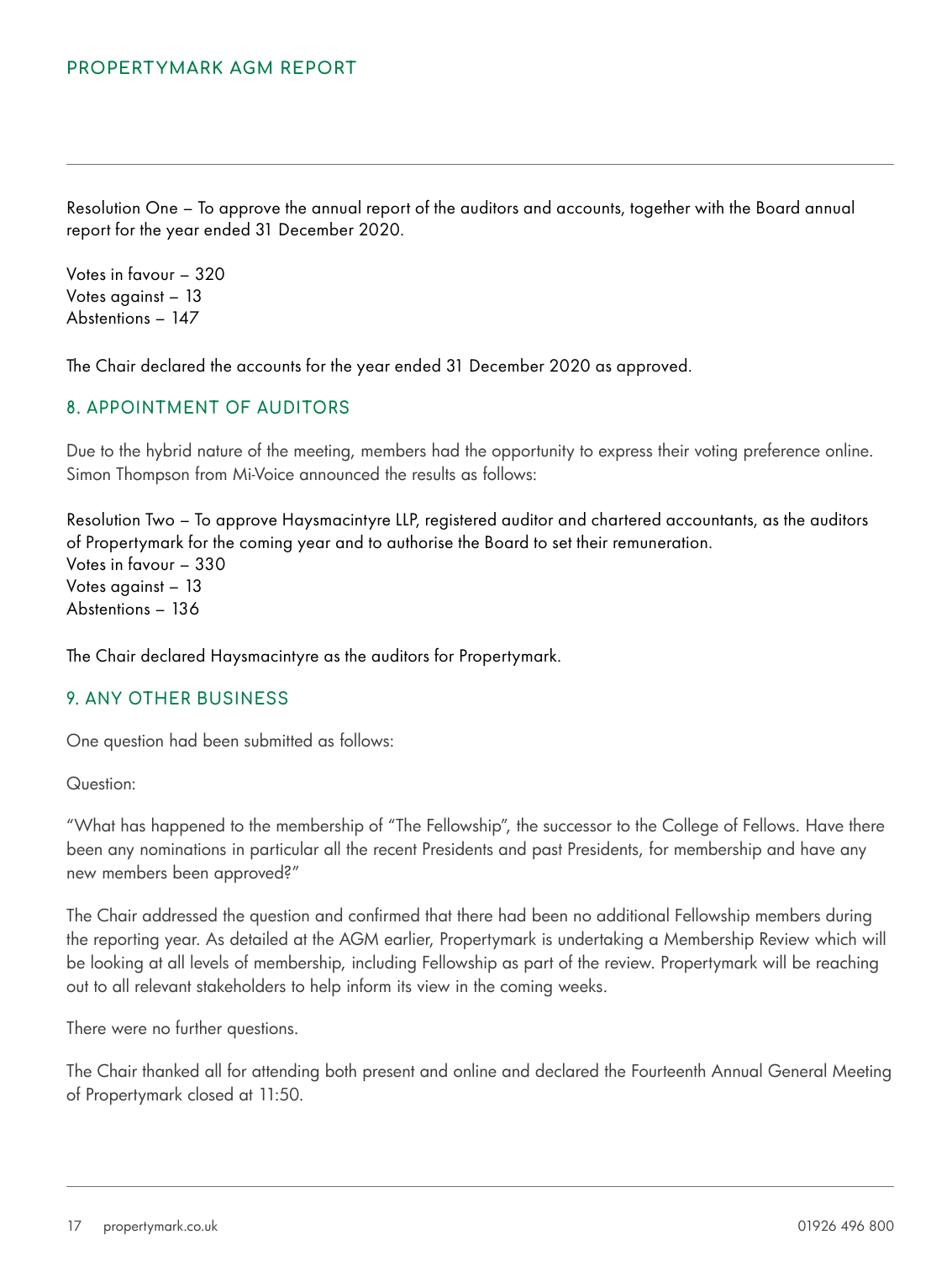# GROUP STRATEGIC REPORT FOR THE YEAR ENDED 31 DECEMBER 2021

The directors present their Strategic Report of the company and the group for the year ended 31 December 2021.

#### PRINCIPAL ACTIVITY

Propertymark is the leading professional body for property agents, with 17,700 memberships, our practising agents help people to buy, sell and rent their homes every day.

Launched in February 2017, Propertymark combined five different associations (ARLA, NAEA, NAVA, ICBA and APIP) under a single brand. This brought together professional agents from across the property sector including lettings, sales, auctioneers, valuers, commercial and inventories.

Our core objectives are to uphold recognised industry standards, provide valued membership benefits and be the leading industry voice.

Propertymark sets high professional standards for its members through adherence to a Code of Conduct and Rules, including maintaining client money accounts and obligatory Client Money Protection cover where relevant. Members must also afford consumers access for resolution of disputes through one of the Approved Redress Schemes.

The drive to improve standards is also achieved through the provision of Propertymark Qualifications which offers a range of formal Ofqual recognised accreditations at different levels. We also deliver industry-leading training programs and enforce

mandatory Continuing Professional Development.

Propertymark provides a continuous source of guidance, advice and research through a comprehensive program of workshops, conferences and events. Our expanding series of webinars, blogs, factsheets and integrated regional networks support all the professional disciplines within our membership regardless of their size.

The gathering of in-depth research and industry insight enables Propertymark to advocate and lobby on behalf of our members across the UK nations, making us one of the leading voices within the property sector and a go to organisation for Government on policy issues. This involves liaising closely with those Government departments that have responsibilities for the Housing sector or where their remit touch on member business, including the Ministry for Housing Communities and Local Government (MHCLG), HM Treasury and HM Revenue and Customs.

Direct communication is also maintained with the National Trading Standards Estate and Letting Agents Team (NTSLELAT) which has an overall compliance responsibility within the sector. In addition, there is further active participation in industry groups and working parties. This demonstrates that Propertymark is a credible and influential voice which drives positive change and protects members through explaining Government direction, assessing the potential impact of emerging legislation and enabling members to prepare in advance of market developments.

In essence, Propertymark places members at the heart of everything we do.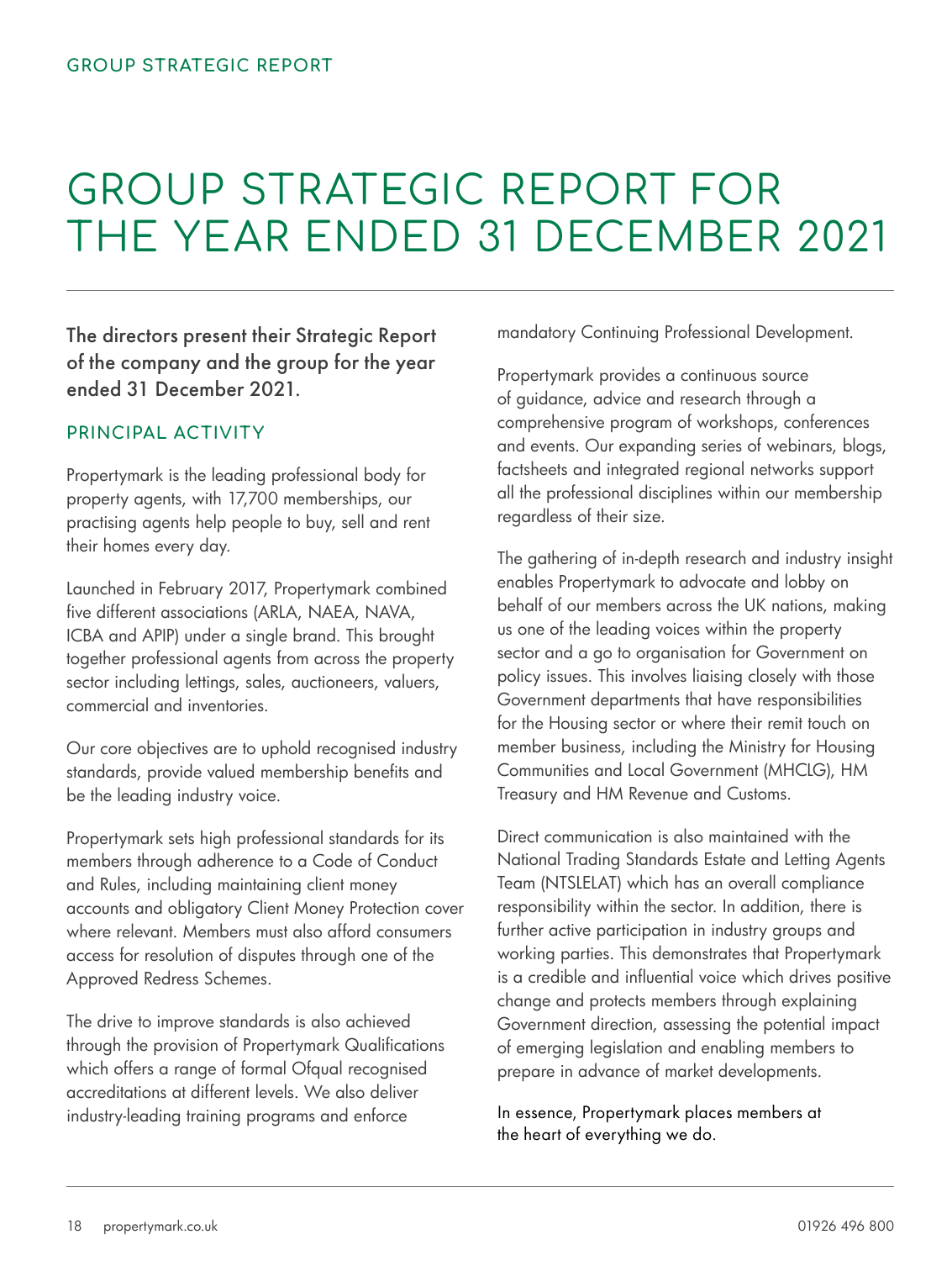#### OPERATIONAL REVIEW

The 2021 operating year was still affected by the impact of the Coronavirus (COVID-19) pandemic, however whilst other sectors were hampered by a further lockdown, the housing market continued to stay open and our members continued to thrive in what remained a very buoyant market despite the end of the Stamp Duty Land Tax Relief and the low level of stock availability.

Our Business Strategy is now advancing well, with the delivery focused on our four strategic pillars. 2021 was very much a year of review, structural change and building the foundations for the introduction of new and improved services which will be implemented from 2022 onwards.

#### VALUED MEMBERSHIP SERVICE

Following the initiation of the Membership Proposition Review, and the creation of the Industry Steering Group, the organisation has started to evolve its membership offering based on the feedback received from members.

In line with the recommendations, we have restructured our Regional Executive Network and changed the content and format of our regional meetings and conferences. We have also introduced additional support to all of our divisional Regional Executives so that they can take a lead role at the regional events and be more interactive with members in their region.

Despite the challenges of a further lockdown earlier in the year, we successfully reintroduced face to face meetings and events which included our much-awaited national ARLA Propertymark Conference in December 2021, which was not only oversubscribed, it provided some great networking opportunities and informative

sessions to keep our members up to date with legislation and business best practice.

Feedback from all the events has been highly positive, however because we strive to continually improve as an organisation, we will endeavour to keep adapting our events to provide the best possible experience to our members.

One of the next phases of the Membership Proposition Review is the exploration of a new company/corporate membership which will enable businesses to register as Propertymark members in their own right. We will consult with small, medium and large businesses to ensure we have the right offering in place and aim to complete the work during 2022.

Whilst we have had a keen focus on transformation throughout the period, we have not forgotten the day to day needs of our members and have continued to deliver a full suite of membership services including fact sheets, training, webinars and legal helplines which we know our members value as key benefits.

Putting members truly at the heart of everything we do has had a positive impact on membership numbers which have grown throughout the year.

### BEING THE RECOGNISED INDUSTRY VOICE

Propertymark continues to be the leading professional body for property agents and the collective voice of its members. To optimise our position of influence, we have invested heavily in expanding our Policy Team to become one of the largest of its kind within the sector. In addition, we have also established a dedicated in house PR and Press Team who not only have a full understanding of the needs of our members, have taken great strides in expanding our reach with both regional and national media outlets.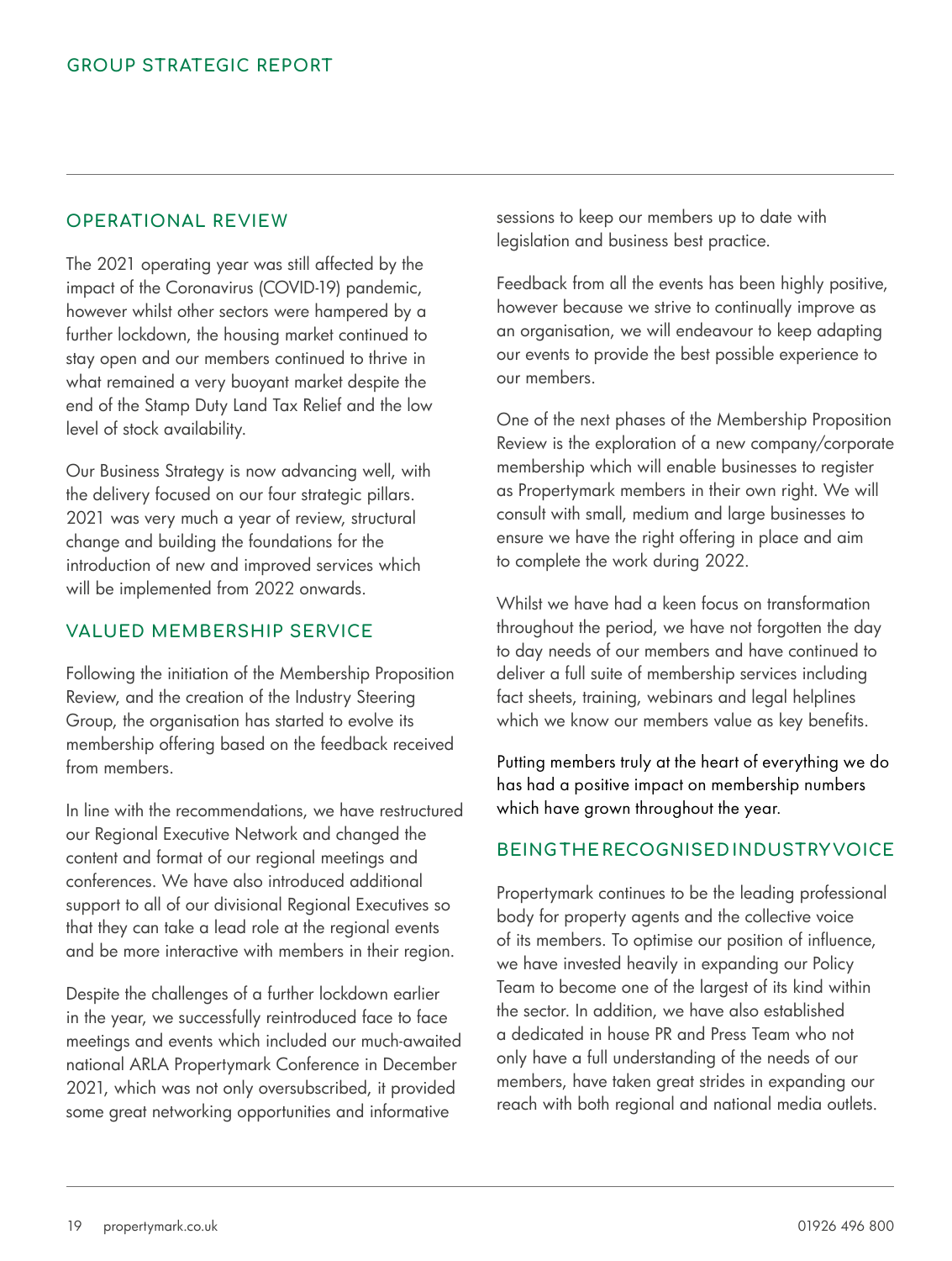We have also introduced new Policy and Comms Forums whereby our Regional Executives and Advisory Panel members provide market insight and feed directly into our responses to the pressing issues our members are facing. These forums ensure we remain relevant and truly understand the impacts and consequences that government policy decisions can have on our agents.

During the period we have also had significant success in raising the profile and changing Government's thinking in a number of key areas including:

- Published Propertymark's *The Future of Renting position paper* ahead of the UK Government's plans to legislate to reform private renting in England.
- Propertymark's campaigning helped to secure a £65 million support package from the UK Government for councils in England to aid low-income earners in rent arrears in the private rented sector.
- Propertymark gave evidence to House of Lords COVID-19 Committee's Towns and Cities Inquiry and to the Committee for Communities in Northern Ireland on the Private Tenancies Bill.
- Launched a research report *Lagging behind: energy efficiency in low-viability properties* raising concerns over the affordability of retrofitting properties and highlighting that residents in the North of England will be the hardest hit.
- Propertymark worked with the UK Government on the new mortgage guarantee scheme which involved the Housing Minister and Chancellor.
- Our research as published in our *Leasehold: A Life Sentence Report* was referenced in Parliament by

Baroness Andrews during the Second Reading of the Leasehold Reform (Ground Rent) Bill to highlight issues around ground rents and unreasonable service charges.

- Collaborated with the Welsh Revenue Authority on a public engagement campaign regarding Land Transaction Tax.
- Provided AML guidance for FATF (Financial Action Task Force) on risk assessment and mitigation, internal controls and governance, and training and awareness.
- Partnered with Smart Energy GB for the launch of Smart Meter Awareness Week.
- Launched Propertymark's first parliamentary newsletter to 935 UK Parliamentarians.
- Propertymark responded to 26 consultations from governments and inquiries across the UK.
- Produced 16 pieces of guidance for members including FAQ documents and guides on *Renting with Pets and Energy Efficiency- preparing the private rented sector for the future*.

Policy Team members and key senior people within Propertymark sit on a variety of influential cross sector and government working groups and forums, where we leverage our influence to represent members and the sectors interests.

Alongside that, the PR Team have been instrumental in enhancing Propertymark's profile and digital footprint with both the trade and national press. This combined with more relevant tailored marketing campaigns and a focus on proactive engagement with our members and the media has led to a noticeable uplift in positive sentiment towards the organisation.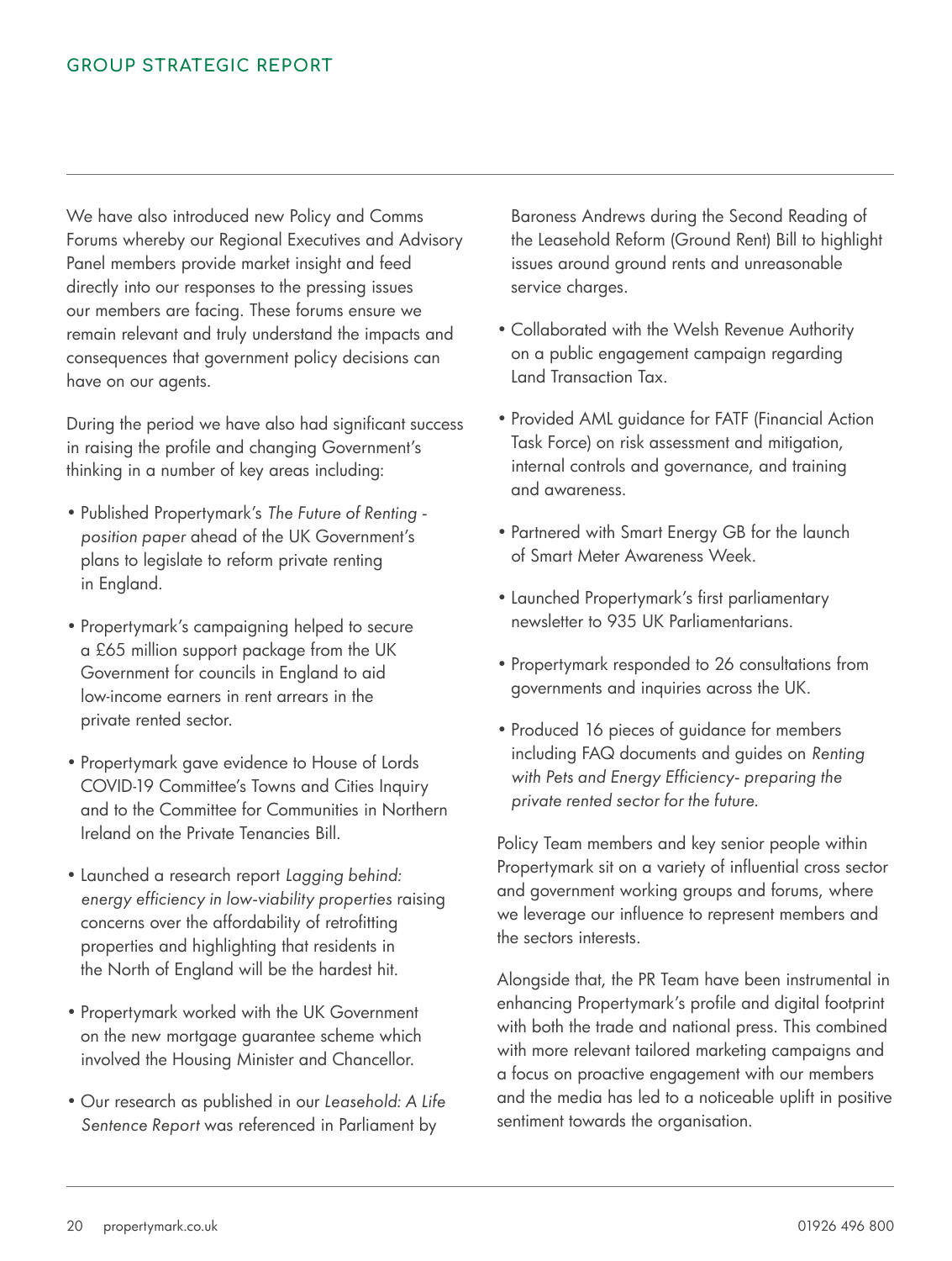### RECOGNISED INDUSTRY STANDARDS

As a professional body, it is of the greatest importance that Propertymark sets and maintains the highest possible standards for its members and that we continue to invest in the provision of high quality qualifications.

Over the period, we have been developing a remote invigilation system so that members can take examinations at home or in the office and a new CRM system to improve the end to end learner journey. We have also redesigned our Level 3 and 4 qualifications to provide a more modern offering and we look to release these initiatives into the market in 2022. This online investment was much needed given that the physical examination centres Propertymark has traditionally used remained closed for part of the period due to COVID which affected our ability to award qualifications.

We have remained the leading industry provider of qualifications, with the organisation registering 6,537 new candidates throughout 2021 and a further 235 apprentices registered for the Junior Estate Agent Standard end point assessment scheme during the year.

The highlight of the qualifications calendar was our prestigious Qualifications Awards which saw the highest level of nominations ever received. We celebrated the achievements of our most successful learners at a formal presentation ceremony in London.

All our members strive to achieve the highest standards possible, however for members to realise the full opportunities of their membership, it is important that the consumer understands the benefits of using a professional Propertymark member. During 2021 we have worked closely with Phil

Spencer, a celebrated property media personality, to put in place plans to reinforce the Propertymark brand to the consumer, which will increase consumer recognition in the medium term and differentiate our members within the market place.

In order to continually raise standards we have also embarked on a full review of our Compliance function and GDPR requirements. The recommendations will be implemented throughout 2022 which will further strengthen our compliance and audit programmes and provide a robust regulatory framework. This will strengthen our position further as we continue to advocate the benefits of introducing the Regulation of Property Agents (ROPA) and how Propertymark is well positioned to become a Designated Regulatory Body in any new regulatory regime.

#### FUTURE PROOFING PROPERTYMARK

During 2021 Propertymark has implemented the new ARCA IT system and a new interactive website. Members now directly benefit from an improved membership gateway, giving access to a member dashboard which allows the user to tailor their individual membership experience. It greatly enhances the organisation's performance management, member engagement and payment gateways.

To ensure the organisation is operating both efficiently and effectively, we have completed a full review of our key contracts and renegotiated terms which are more favourable for the organisation and its members.

Throughout the year our people have slowly returned to the office following the lifting of the COVID restrictions and are now operating under a new hybrid working from home policy. Recent years have been difficult for everyone not least our staff and their Health and Well Being is of the utmost importance to us. That is why we have introduced a whole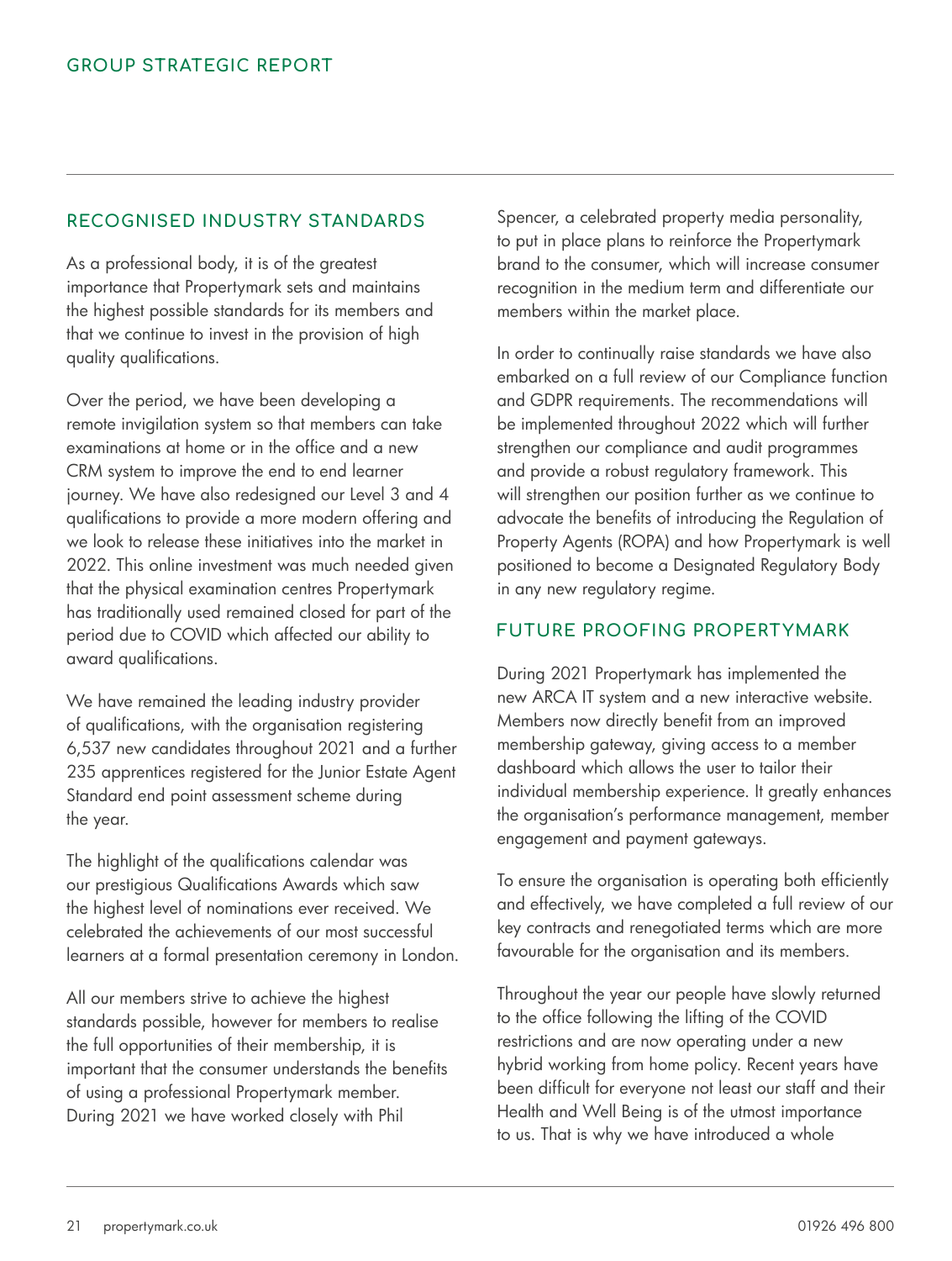programme of staff initiatives together with a new Propertymark People Group and mental health first aiders.

We have continued to foster an open and transparent culture with both the CEO and Chair being very visible and approachable. For example, we have held all staff town hall sessions and increased our engagement with the divisional Advisory Panels, Regional Executive Network and external stakeholders across the sector.

### KEY PERFORMANCE INDICATORS

Membership numbers increased this year by 2.9% to 17,700 (2020:17,200) and that trend continues into 2022.

Following considerable expansion and investment taking place during the financial year, and a moderate increase in member fees, the group was left with a positive surplus of £277k which will be utilised towards further enhancing member benefits.

Turnover, measured on a like for like basis, has increased by 13.4% (2020 decreased 7%). The turnover was £7,951k (2020 £7,012k) and cost of sales £2,682k (2020 £1,921k). Administrative expenses for the group was £5,010k (2020 £4,366k). Cash at bank have decreased to £4,281k (2020 £4380k) which still provides strong financial sustainability for future support to our members. Net assets £4,645k (2020 £4,367k) have increased as a result of the current year surplus of £277k.

### PRINCIPAL RISK AND UNCERTAINTIES

The economic environment for the nation and for all businesses across the globe is still impacted by COVID but is now also heightened by a cost of living crisis,

rising inflation, the effects of BREXIT taking hold and the war in Ukraine.

During the pandemic, the property sector remained resilient compared to many other sectors, however there have been some concerns around the lack of available stock in both sales and lettings. In the rental sector, there are reports of landlords leaving the market altogether or moving to short term lets in their quest to avoid increased legislative requirements. In sales, there is an increasing drive to mandate the provision of more upfront information to better inform buyers and reduce the risk of sales falling through. There is also a growing issue around staff retention and recruitment in the sector as a whole, which has forced salary increases and agents to rethink their operating model and employee policies.

These are a wide and complex range of issues. It is therefore apparent that the guidance and support Propertymark provides to its members needs to also be broad and cover business related advice as well as legislative updates. Having already introduced changes to event sessions, a 2022 mid-year review of our regional events will ensure we are tailoring our content to the most relevant and up to date issues for our members which will serve to retain our current membership and to attract more non-members to our events, giving us the potential to move them into membership.

The implementation of a new dedicated Customer Service Team in 2022 and further recommendations from the Membership Proposition Review will also improve the support and experience we can provide to current and new members.

In a low stock market, it is even more important that the consumer actively chooses to use the services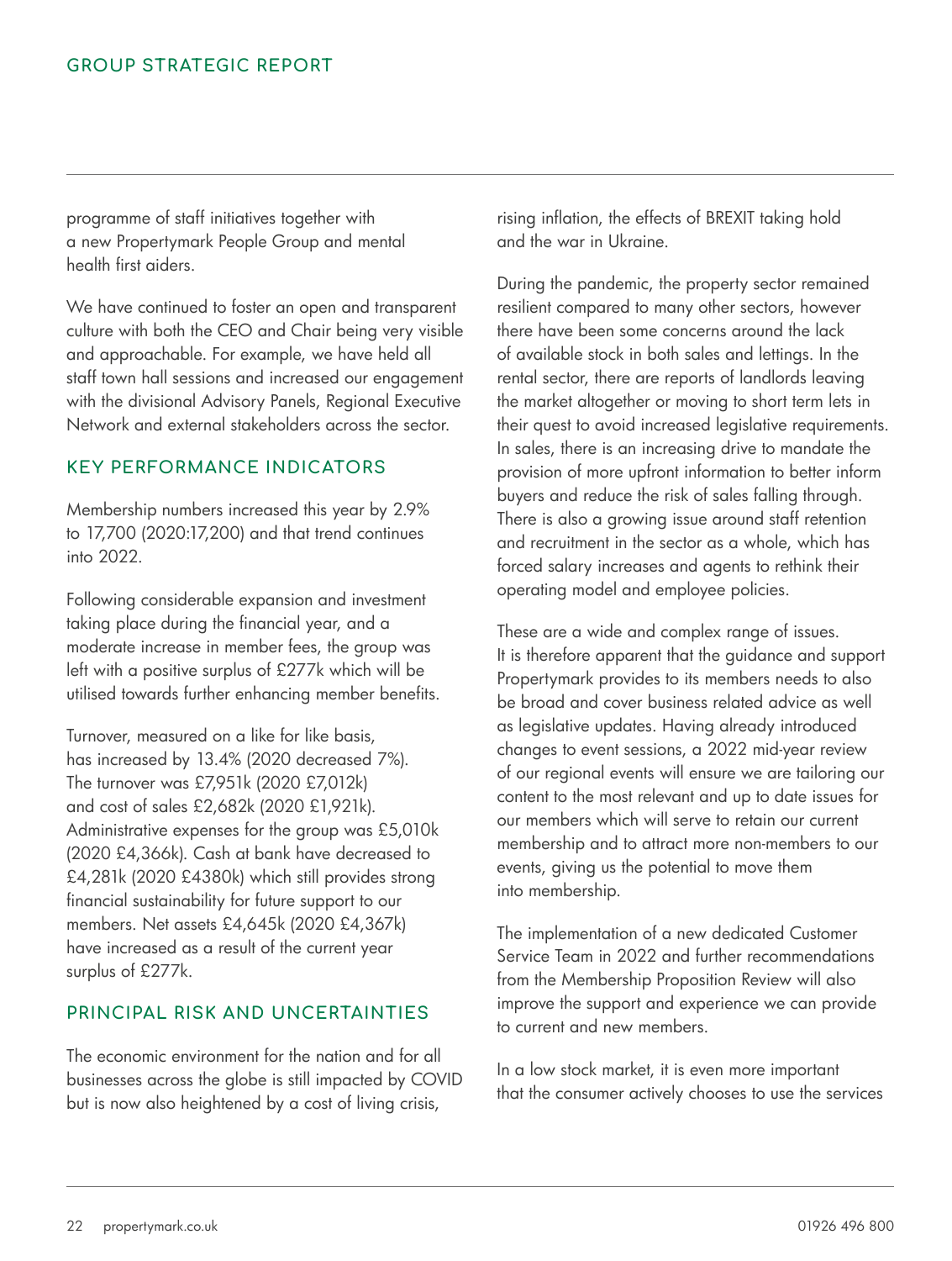of one of our professional members over those of others. Our joint initiative with Phil Spencer to promote the benefits of using a Propertymark agent will increase consumer awareness and set a differentiator within the market. The introduction of dedicated social media resource within Propertymark during 2022 will also enhanced our presence across online platforms where the consumer will further recognise and familiarise themselves with our brand.

Propertymark will continue to voice member concerns and influence Government policy making at every level so that we can mitigate against any unintended consequences for our members from any new measures being introduced. Having expanded our Policy and Campaigns Team and embedded our new PR and Press Team we are in a very strong lobbying position. To ensure Propertymark's responses remain evidence based and we are influencing insight across the sector, we will put additional focus on getting as many members as possible to complete our monthly surveys and encouraging our members to feed into other studies such as the BBC's 'Is the private rented sector under attack? Help us defend it'.

Our members strive to maintain high standards and tell us they are keen to see Government introduce the Regulation of Property Agents (ROPA), however it remains uncertain as to when this will happen. This is problematic as the market needs to be able to prepare for its implementation and to plan for the necessary investment that will be needed, not least in qualifying its agents. To help provide that clarity for members, we will be keeping ROPA at the forefront of ministers thinking and pushing to make it a reality by joining forces with likeminded MPs and other professional bodies in the sector and leading a campaign for its introduction.

The implementation of recommendations following our

Governance Review, Review of Compliance and GDPR Review in 2022 will put us in an even stronger position to realising our ambition to become a Designated Regulatory Body. New technological advances in our qualifications area will also see us at the forefront of our competitors when agents are making educational choices in order to meet the qualification requirements of ROPA.

Recruitment remains a difficult environment across many sectors. Maintaining and recruiting good people so that Propertymark can continue to support its members and learn and evolve is critical and remains a key risk. A new programme of people initiatives has been introduced, together with a comprehensive salary benchmarking exercise and a hybrid working from home policy. In consultation with our people, work has also begun on embedding a new set of organisational values which will complement the open and transparent culture that has been fostered throughout 2021.

The last year has been a period for laying the foundations for the changes Propertymark needs to make if we want to continue growing the membership as we did in 2021. As we move forward, implementing the recommendations of the various reviews undertaken during 2021 will be key to our success and long term sustainability.

### CORPORATE GOVERNANCE

The group currently has a Management Team made up of a Chief Executive, Head of Operations, Head of Finance, Head of Policy and Campaigns, Head of Qualifications and Head of Marketing & Communications. The movement of additional key senior people into the Team during 2021 has strengthened the expertise and collaboration and communication across the organisation.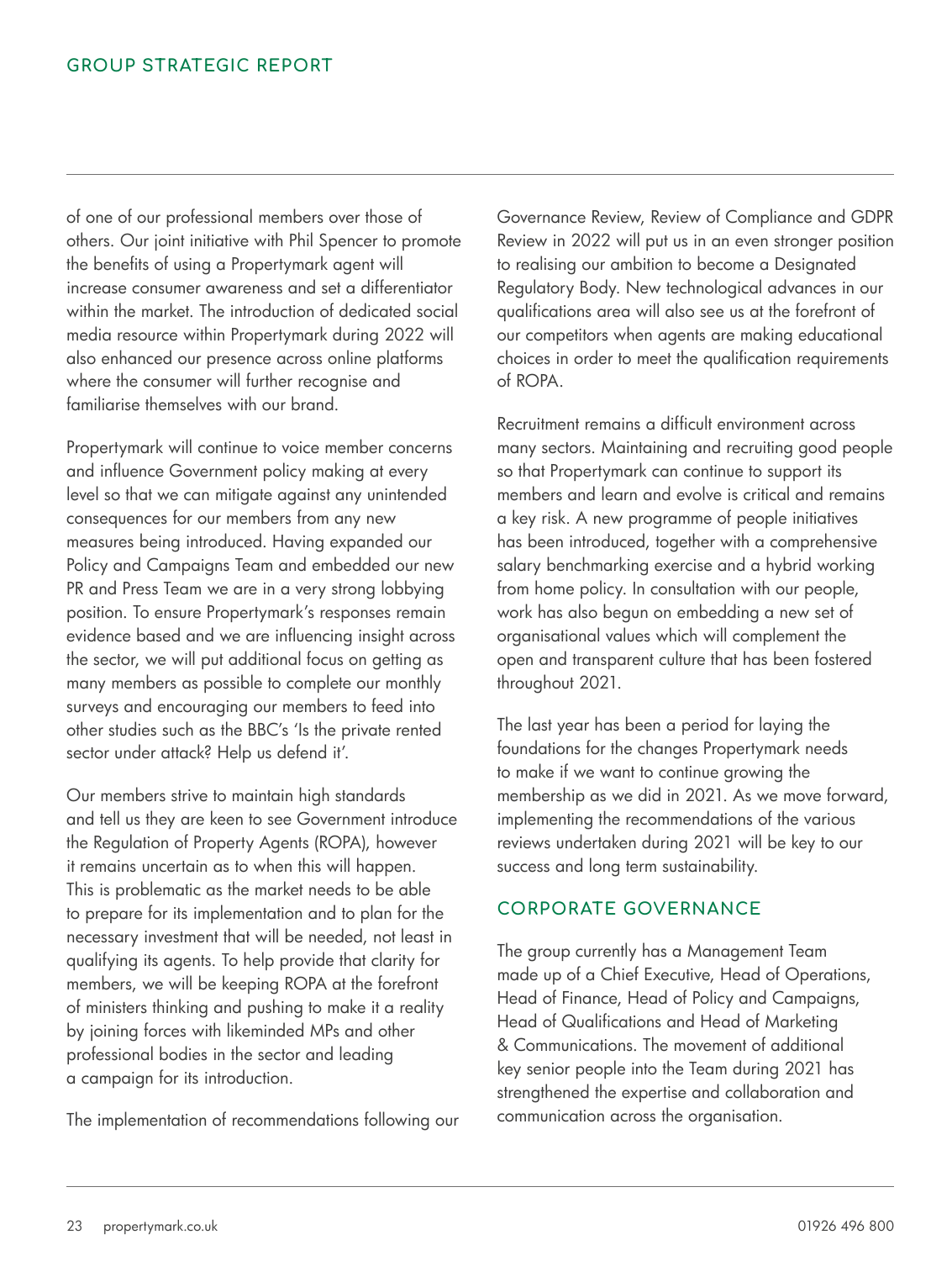The Propertymark Board consists of the Chairperson, three member elected Directors from the sales division, three member elected Directors from the lettings division and two independent Non-Executive Directors.

The Board meets at least once a quarter. Additional monthly meetings were introduced during the COVID period and these have continued to ensure decisions around the transformation programme could happen at pace. As the change initiatives increasingly move into business as usual, the occurrence of these will be considered on a month-by-month basis going forward.

2021 saw the appointment of two new Non-Executive Directors and the establishment of a new Audit & Risk Committee and a Nomination & Remuneration Committee to support the Board. These committees are each chaired by the two Non-Executive Directors and each committee has three member elected Board Directors within its membership.

We have also changed the structure of our Qualifications Governing Body so that, as an Awarding Body, it has a more appropriate level of oversight and independence.

Following a Corporate Governance Review and a Review of Compliance, Propertymark will be introducing a new Corporate Governance Framework in 2022 which will see the proposal of a new modernised set of Articles of Association for Propertymark at the 2022 Annual General Meeting, the formulisation of our Advisory Panels within our governance structures and the establishment of a new Regulatory Board and Fitness Panel. The adoption of new modernised Articles of Association for Propertymark Qualifications Limited is also proposed.

This report was approved by the board on 17 May 2022 and signed on its behalf.

N. therefree

N A Heathcote, Director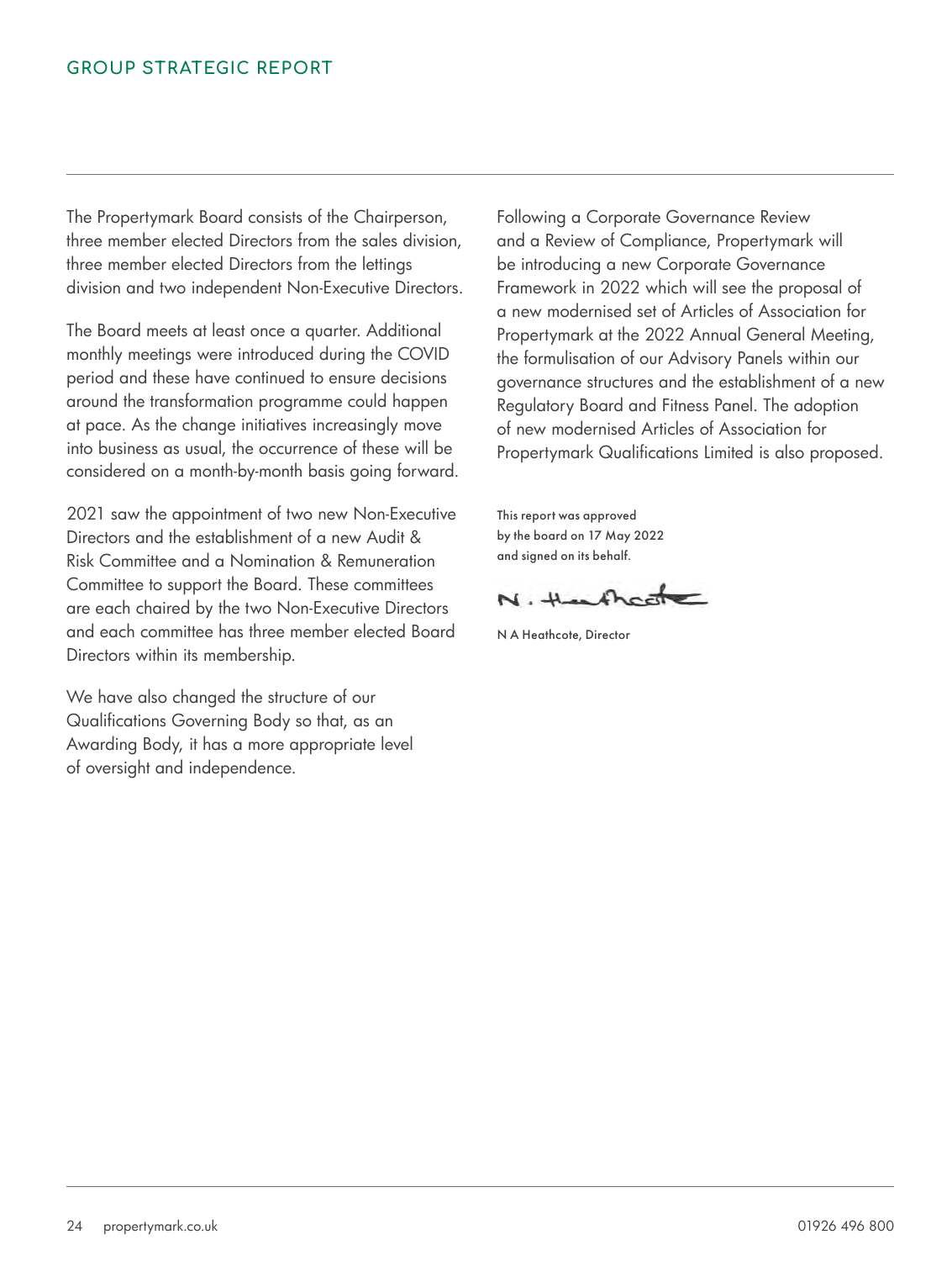# DIRECTORS' REPORT FOR THE YEAR ENDED 31 DECEMBER 2021

The directors present their report and the financial statements for the year ended 31 December 2021.

### DIRECTORS' RESPONSIBILITIES STATEMENT

The directors are responsible for preparing the Group Strategic Report, the Directors' Report and the consolidated financial statements in accordance with applicable law and regulations.

Company law requires the directors to prepare financial statements for each financial year. Under that law the directors have elected to prepare the financial statements in accordance with applicable law and United Kingdom Accounting Standards (United Kingdom Generally Accepted Accounting Practice), including Financial Reporting Standard 102 'The Financial Reporting Standard applicable in the UK and Republic of Ireland'. Under company law the directors must not approve the financial statements unless they are satisfied that they give a true and fair view of the state of affairs of the Company and the Group and of the profit or loss of the Group for that period.

In preparing these financial statements, the directors are required to:

• select suitable accounting policies for the Group's financial statements and then apply them consistently;

- make judgements and accounting estimates that are reasonable and prudent;
- prepare the financial statements on the going concern basis unless it is inappropriate to presume that the Group will continue in business.

The directors are responsible for keeping adequate accounting records that are sufficient to show and explain the Company's transactions and disclose with reasonable accuracy at any time the financial position of the Company and the Group and to enable them to ensure that the financial statements comply with the Companies Act 2006. They are also responsible for safeguarding the assets of the Company and the Group and hence for taking reasonable steps for the prevention and detection of fraud and other irregularities.

### RESULTS AND DIVIDENDS

The surplus for the year, after taxation and minority interests, amounted to £257,917 (2020 - £768,239).

No dividends will be distributed for the year ended 31 December 2021 (2020: £Nil).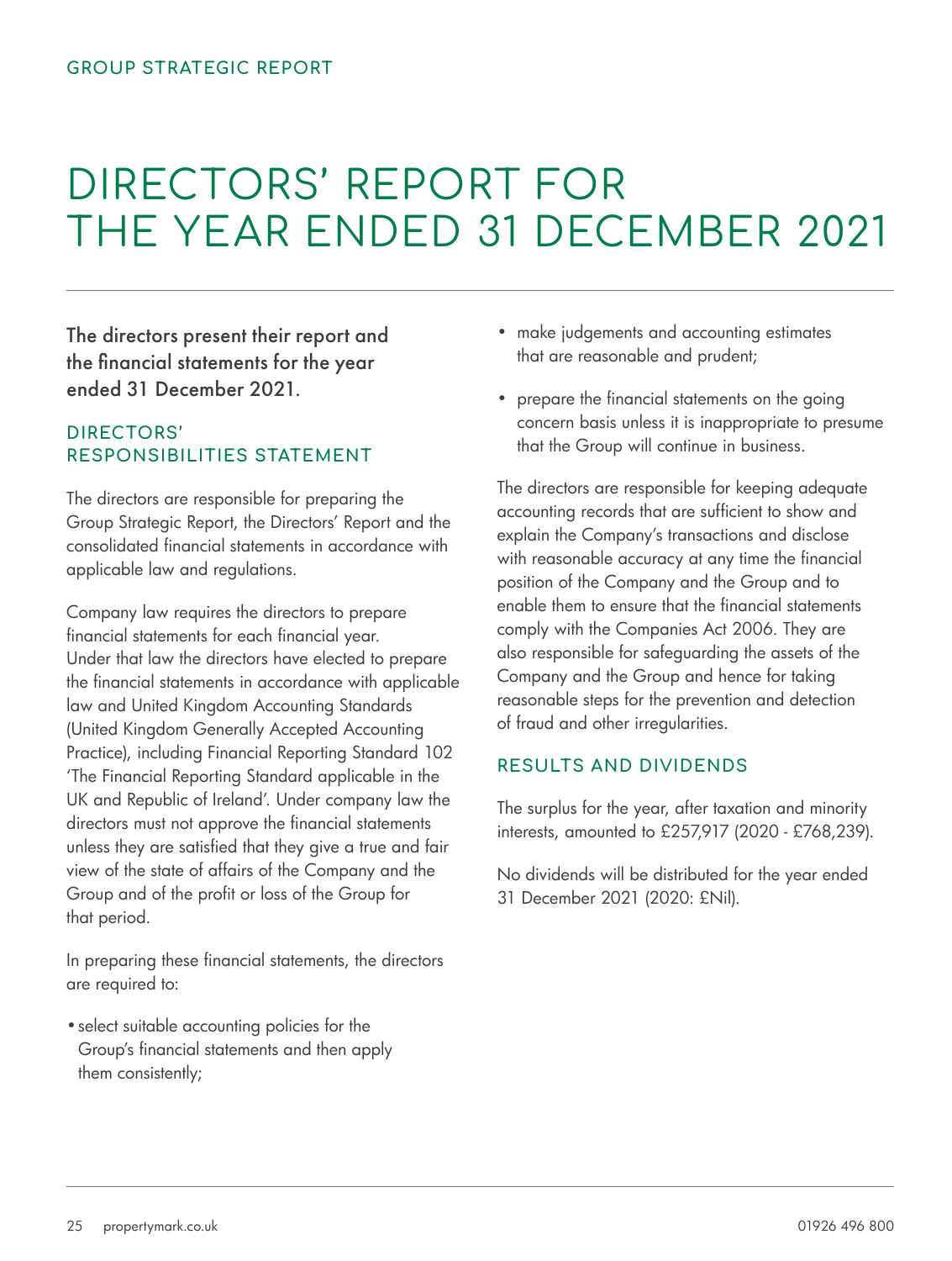### **DIRECTORS**

The directors who served during the year were:

V J Bannister N Emerson K L Griffin N A Heathcote P J Hemsley (appointed 30 June 2021) K A McArthur (appointed 30 June 2021) J Paul R L Selwyn S E Wilkinson H R Herniman (resigned 22 February 2021) T J Balcon (resigned 15 February 2021)

### QUALIFYING THIRD PARTY INDEMNITY PROVISIONS

The company has provided qualifying third party indemnity provisions in respect of the board of directors which were in force during the year and at the date of this report.

### MATTERS COVERED IN THE GROUP STRATEGIC REPORT

The strategic review and future prospects, principal risks and uncertainties, and the financial key performance indicators are included in the Group Strategic Report.

### DISCLOSURE OF INFORMATION TO AUDITORS

Each of the persons who are directors at the time when this Directors' Report is approved has confirmed that:

- so far as the director is aware, there is no relevant audit information of which the Company and the Group's auditors are unaware, and
- the director has taken all the steps that ought to have been taken as a director in order to be aware of any relevant audit information and to establish that the Company and the Group's auditors are aware of that information.

This report was approved by the board on 17 May 2022 and signed on its behalf.

N. Handhart

N A Heathcote, Director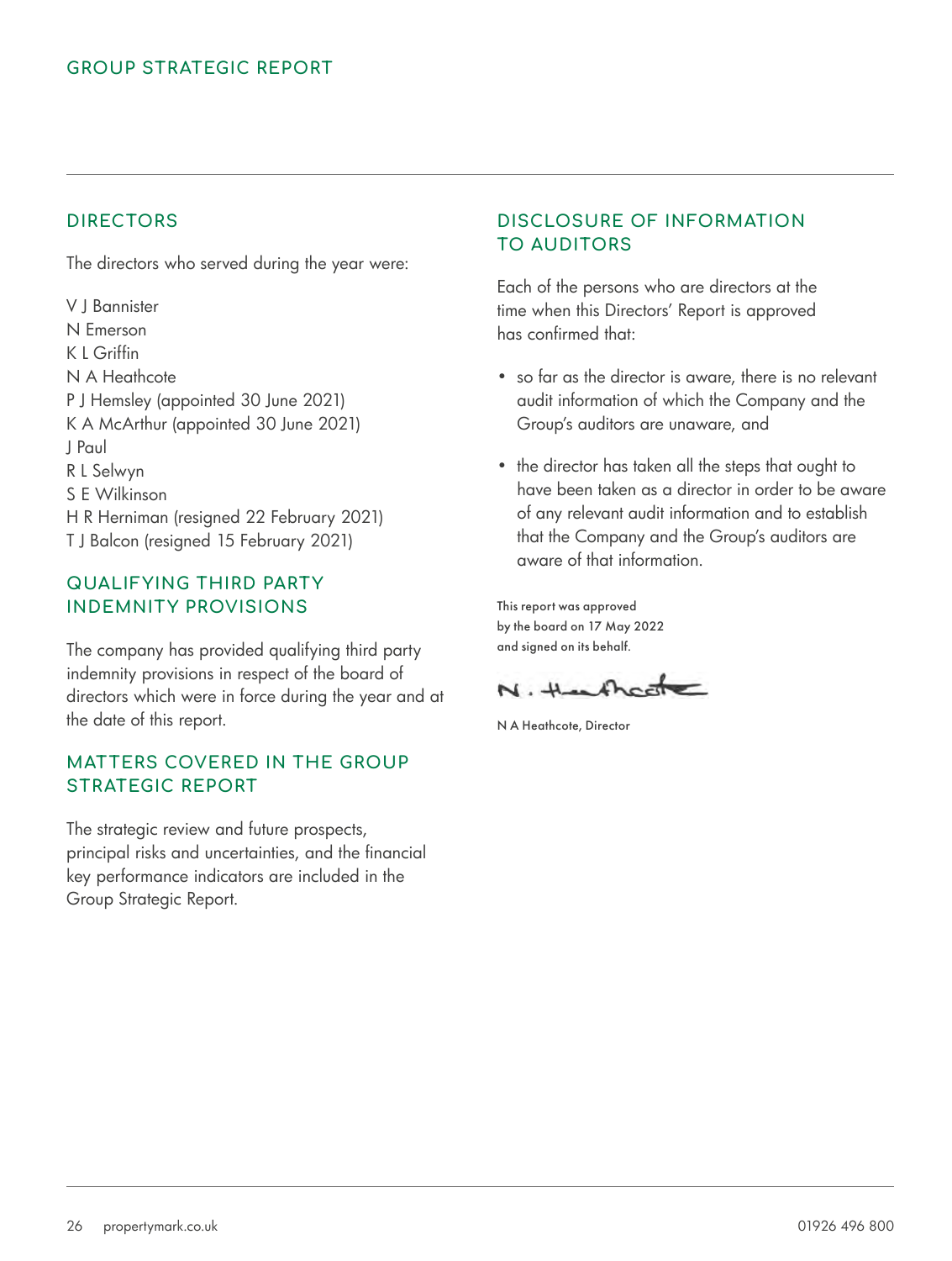### INDEPENDENT AUDITOR'S REPORT TO THE MEMBERS OF PROPERTYMARK LTD

#### OPINION

We have audited the financial statements of Propertymark Ltd (the 'parent Company') and its subsidiaries (the 'Group') for the year ended 31 December 2021, which comprise the Group Statement of Comprehensive Income, the Group and Company Statements of Financial Position, the Group Statement of Cash Flows, the Group and Company Statement of Changes in Equity and the related notes, including a summary of significant accounting policies. The financial reporting framework that has been applied in their preparation is applicable law and United Kingdom Accounting Standards, including Financial Reporting Standard 102 'The Financial Reporting Standard applicable in the UK and Republic of Ireland' (United Kingdom Generally Accepted Accounting Practice).

In our opinion the financial statements:

- give a true and fair view of the state of the Group's and of the parent Company's affairs as at 31 December 2021 and of the Group's surplus for the year then ended;
- have been properly prepared in accordance with United Kingdom Generally Accepted Accounting Practice; and
- have been prepared in accordance with the requirements of the Companies Act 2006.

#### BASIS FOR OPINION

We conducted our audit in accordance with International Standards on Auditing (UK) (ISAs (UK)) and applicable law. Our responsibilities under those standards are further described in the Auditors' responsibilities for the audit of the financial statements section of our report. We are independent of the Group in accordance with the ethical requirements that are relevant to our audit of the financial statements in the United Kingdom, including the Financial Reporting Council's Ethical Standard and we have fulfilled our other ethical responsibilities in accordance with these requirements. We believe that the audit evidence we have obtained is sufficient and appropriate to provide a basis for our opinion.

### CONCLUSIONS RELATING TO GOING CONCERN

In auditing the financial statements, we have concluded that the directors' use of the going concern basis of accounting in the preparation of the financial statements is appropriate.

Based on the work we have performed, we have not identified any material uncertainties relating to events or conditions that, individually or collectively, may cast significant doubt on the Group's or the parent Company's ability to continue as a going concern for a period of at least twelve months from when the financial statements are authorised for issue.

Our responsibilities and the responsibilities of the directors with respect to going concern are described in the relevant sections of this report.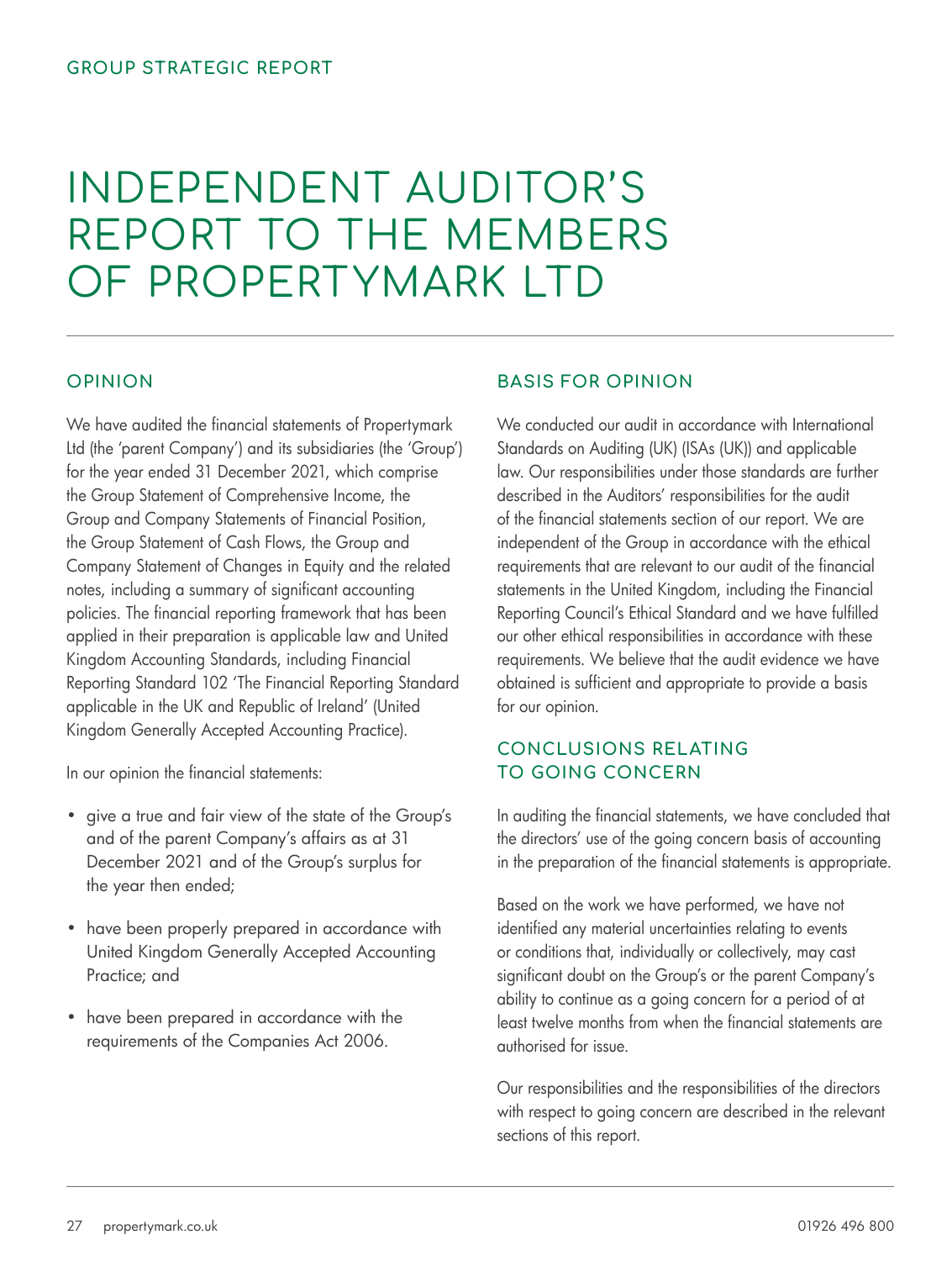### OTHER INFORMATION

The other information comprises the information included in the Annual Report other than the financial statements and our Auditors' Report thereon. The directors are responsible for the other information contained within the Annual Report. Our opinion on the financial statements does not cover the other information and, except to the extent otherwise explicitly stated in our report, we do not express any form of assurance conclusion thereon. Our responsibility is to read the other information and, in doing so, consider whether the other information is materially inconsistent with the financial statements or our knowledge obtained in the course of the audit, or otherwise appears to be materially misstated. If we identify such material inconsistencies or apparent material misstatements, we are required to determine whether this gives rise to a material misstatement in the financial statements themselves. If, based on the work we have performed, we conclude that there is a material misstatement of this other information, we are required to report that fact.

We have nothing to report in this regard.

### OPINION ON OTHER MATTERS PRESCRIBED BY THE COMPANIES ACT 2006

In our opinion, based on the work undertaken in the course of the audit:

- the information given in the Group Strategic Report and the Directors' Report for the financial year for which the financial statements are prepared is consistent with the financial statements; and
- the Group Strategic Report and the Directors' Report have been prepared in accordance with applicable legal requirements.

### MATTERS ON WHICH WE ARE REQUIRED TO REPORT BY EXCEPTION

In the light of the knowledge and understanding of the Group and the parent Company and its environment obtained in the course of the audit, we have not identified material misstatements in the Group Strategic Report or the Directors' Report.

We have nothing to report in respect of the following matters in relation to which the Companies Act 2006 requires us to report to you if, in our opinion:

- adequate accounting records have not been kept by the parent Company, or returns adequate for our audit have not been received from branches not visited by us; or
- the parent Company financial statements are not in agreement with the accounting records and returns; or
- certain disclosures of directors' remuneration specified by law are not made; or
- we have not received all the information and explanations we require for our audit.

### RESPONSIBILITIES OF DIRECTORS

As explained more fully in the Directors' Responsibilities Statement set out on page 25, the directors are responsible for the preparation of the financial statements and for being satisfied that they give a true and fair view, and for such internal control as the directors determine is necessary to enable the preparation of financial statements that are free from material misstatement, whether due to fraud or error.

In preparing the financial statements, the directors are responsible for assessing the Group's and the parent Company's ability to continue as a going concern, disclosing, as applicable, matters related to going concern and using the going concern basis of accounting unless the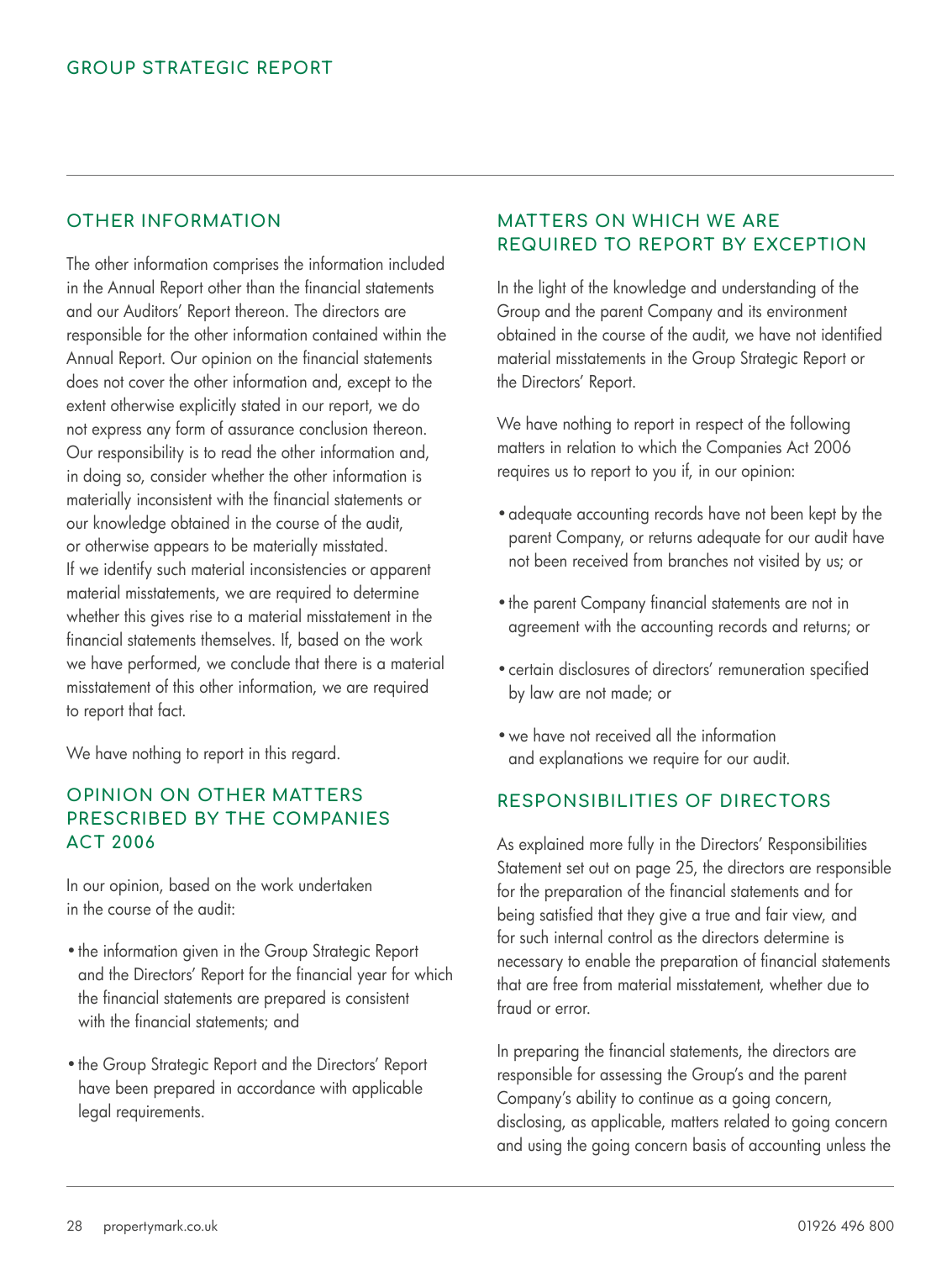directors either intend to liquidate the Group or the parent Company or to cease operations, or have no realistic alternative but to do so.

### AUDITORS' RESPONSIBILITIES FOR THE AUDIT OF THE FINANCIAL STATEMENTS

Our objectives are to obtain reasonable assurance about whether the financial statements as a whole are free from material misstatement, whether due to fraud or error, and to issue an Auditors' Report that includes our opinion. Reasonable assurance is a high level of assurance, but is not a guarantee that an audit conducted in accordance with ISAs (UK) will always detect a material misstatement when it exists. Misstatements can arise from fraud or error and are considered material if, individually or in the aggregate, they could reasonably be expected to influence the economic decisions of users taken on the basis of these Group financial statements.

Irregularities, including fraud, are instances of non-compliance with laws and regulations. We design procedures in line with our responsibilities, outlined above, to detect material misstatements in respect of irregularities, including fraud. The extent to which our procedures are capable of detecting irregularities, including fraud is detailed below:

Based on our understanding of the company and industry, we identified that the principal risks of non‑compliance with laws and regulations related to company law applicable in England and Wales, and we considered the extent to which non-compliance might have a material effect on the financial statements. We also considered those laws and regulations that have a direct impact on the preparation of the financial statements such as the Companies Act 2006, tax legislation regarding payroll, VAT and corporation tax.

We evaluated management's incentives and opportunities for fraudulent manipulation of the financial statements (including the risk of override of controls) and determined that the principal risks were related to posting inappropriate journal entries to revenue and management bias in accounting estimates. Audit procedures performed by the engagement team included:

- Inspecting correspondence with regulators and tax authorities;
- •Discussions with management including consideration of known or suspected instances of non-compliance with laws and regulation and fraud;
- Evaluating management's controls designed to prevent and detect irregularities;
- Identifying and testing journals, in particular journal entries posted with unusual account combinations, postings by unusual users or with unusual descriptions; and
- Challenging assumptions and judgements made by management in their critical accounting estimates including the CMP provision.

A further description of our responsibilities for the audit of the financial statements is located on the Financial Reporting Council's website at: www.frc.org.uk/auditors responsibilities. This description forms part of our Auditors' Report.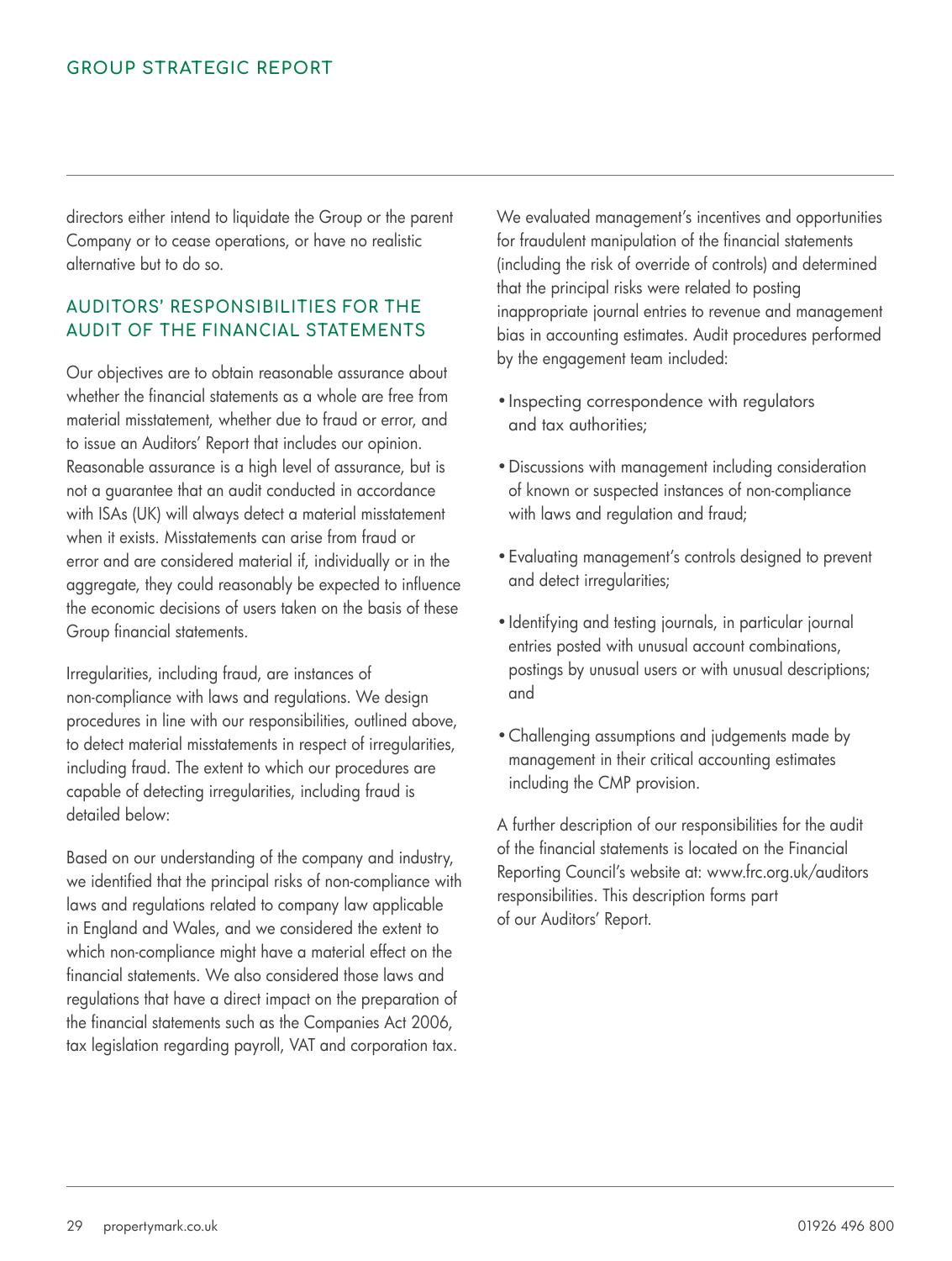### USE OF OUR REPORT

This report is made solely to the Company's members, as a body, in accordance with Chapter 3 of Part 16 of the Companies Act 2006. Our audit work has been undertaken so that we might state to the Company's members those matters we are required to state to them in an Auditors' Report and for no other purpose. To the fullest extent permitted by law, we do not accept or assume responsibility to anyone other than the Company and the Company's members, as a body, for our audit work, for this report, or for the opinions we have formed.

Heyerautyre LLD

Ian Daniels (Senior Statutory Auditor) for and on behalf of Haysmacintyre LLP Statutory Auditors 10 Queen Street Place London EC4R 1AG 17 May 2022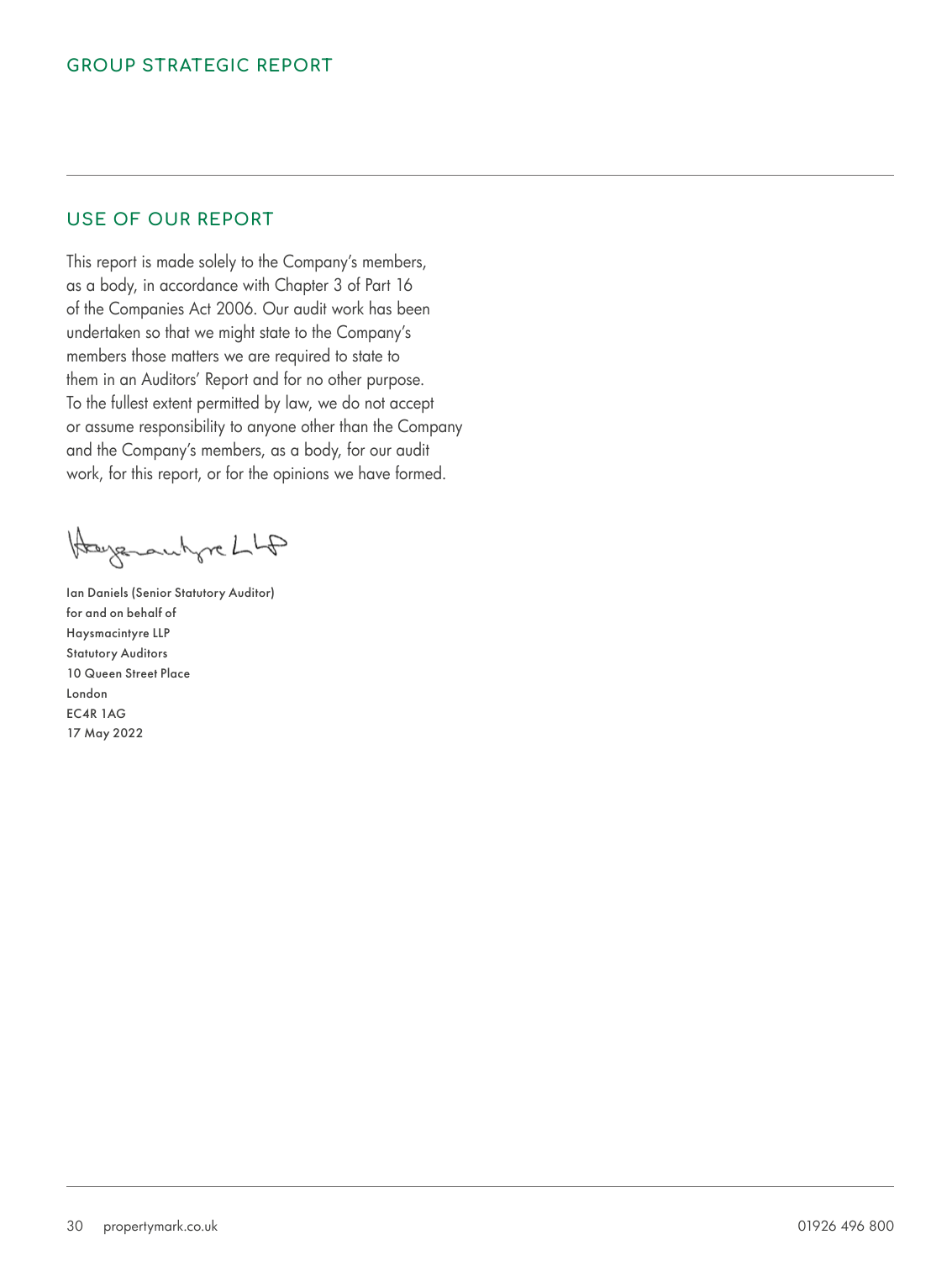### CONSOLIDATED STATEMENT OF COMPREHENSIVE INCOME FOR THE YEAR ENDED 31 DECEMBER 2021

|                                              | Note | 2021 £      | 2020 £        |
|----------------------------------------------|------|-------------|---------------|
|                                              |      |             |               |
| Turnover                                     | 4    | 7,951,050   | 7,011,966     |
| Cost of sales                                |      | (2,682,239) | (1,921,223)   |
| <b>GROSS SURPLUS</b>                         |      | 5,268,811   | 5,090,743     |
| Administrative expenses                      |      | (5,010,066) | (4, 365, 720) |
| Other operating income                       | 5    | 6,097       | 44,424        |
| <b>OPERATING SURPLUS</b>                     | 6    | 264,842     | 769,447       |
| Interest receivable and similar income       | 10   | 4,617       | 10,056        |
| <b>SURPLUS BEFORE TAXATION</b>               |      | 269,459     | 779,503       |
| Tax on surplus                               | 11   | 7,673       | 15,917        |
| <b>SURPLUS FOR THE FINANCIAL YEAR</b>        |      | 277,132     | 795,420       |
| <b>SURPLUS FOR THE YEAR ATTRIBUTABLE TO:</b> |      |             |               |
| Non-controlling interests                    |      | 19,215      | 27,181        |
| Owners of the parent Company                 |      | 257,917     | 768,239       |
|                                              |      | 277,132     | 795,420       |

There was no other comprehensive income for 2021 (2020:£NIL). The notes on pages 42 to 59 form part of these financial statements.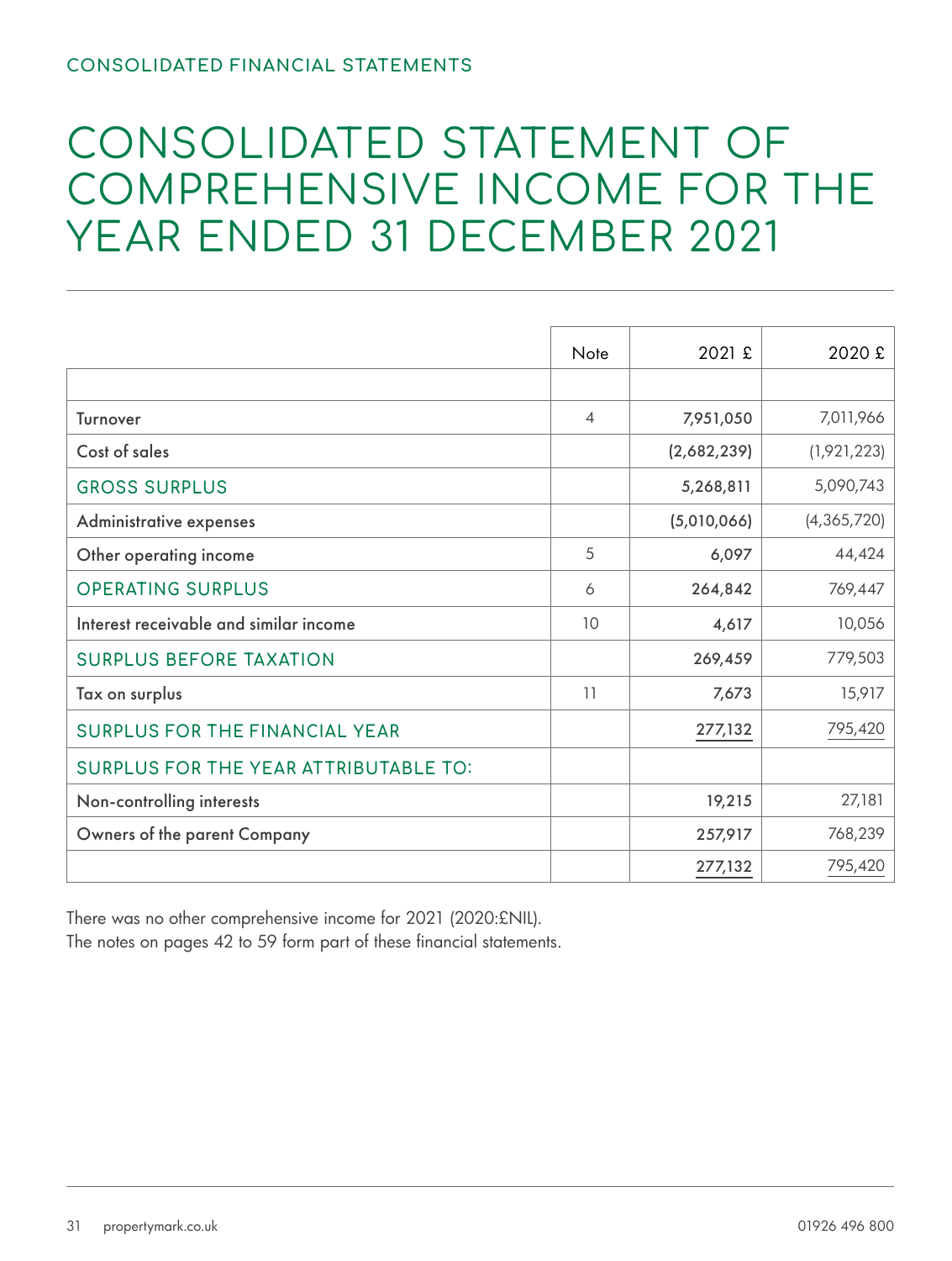### CONSOLIDATED STATEMENT OF FINANCIAL POSITION AS AT 31 DECEMBER 2021

|                                                                         | Note | 2021 £        |            | 2020 £      |            |
|-------------------------------------------------------------------------|------|---------------|------------|-------------|------------|
| <b>FIXED ASSETS</b>                                                     |      |               |            |             |            |
| Intangible assets                                                       | 12   |               | 792,177    |             | 719,705    |
| Tangible assets                                                         | 13   |               | 1,673,556  |             | 1,697,818  |
|                                                                         |      |               | 2,465,733  |             | 2,417,523  |
| <b>CURRENT ASSETS</b>                                                   |      |               |            |             |            |
| Debtors: amounts falling<br>due within one year                         | 15   | 1,322,449     |            | 1,279,262   |            |
| Cash at bank and in hand                                                | 16   | 4,281,214     |            | 4,380,406   |            |
|                                                                         |      | 5,603,663     |            | 5,659,668   |            |
| <b>Creditors: amounts falling</b><br>due within one year                | 17   | (3, 150, 291) |            | (3,470,186) |            |
| <b>NET CURRENT ASSETS</b>                                               |      |               | 2,453,372  |             | 2,189,482  |
| <b>TOTAL ASSETS LESS</b><br><b>CURRENT LIABILITIES</b>                  |      |               | 4,919,105  |             | 4,607,005  |
| <b>PROVISIONSFORLIABILITIES</b>                                         |      |               |            |             |            |
| Other provisions                                                        | 18   | (274, 531)    |            | (239, 563)  |            |
|                                                                         |      |               | (274, 531) |             | (239, 563) |
| <b>NET ASSETS</b>                                                       |      |               | 4,644,574  |             | 4,367,442  |
|                                                                         |      |               |            |             |            |
| <b>RESERVES</b>                                                         |      |               |            |             |            |
| Profit and loss account                                                 | 19   |               | 4,639,295  |             | 4,381,378  |
| <b>EQUITY ATTRIBUTABLE</b><br>TO OWNERS OF THE<br><b>PARENT COMPANY</b> |      |               | 4,639,295  |             | 4,381,378  |
| Non-controlling interests                                               |      |               | 5,279      |             | (13,936)   |
|                                                                         |      |               | 4,644,574  |             | 4,367,442  |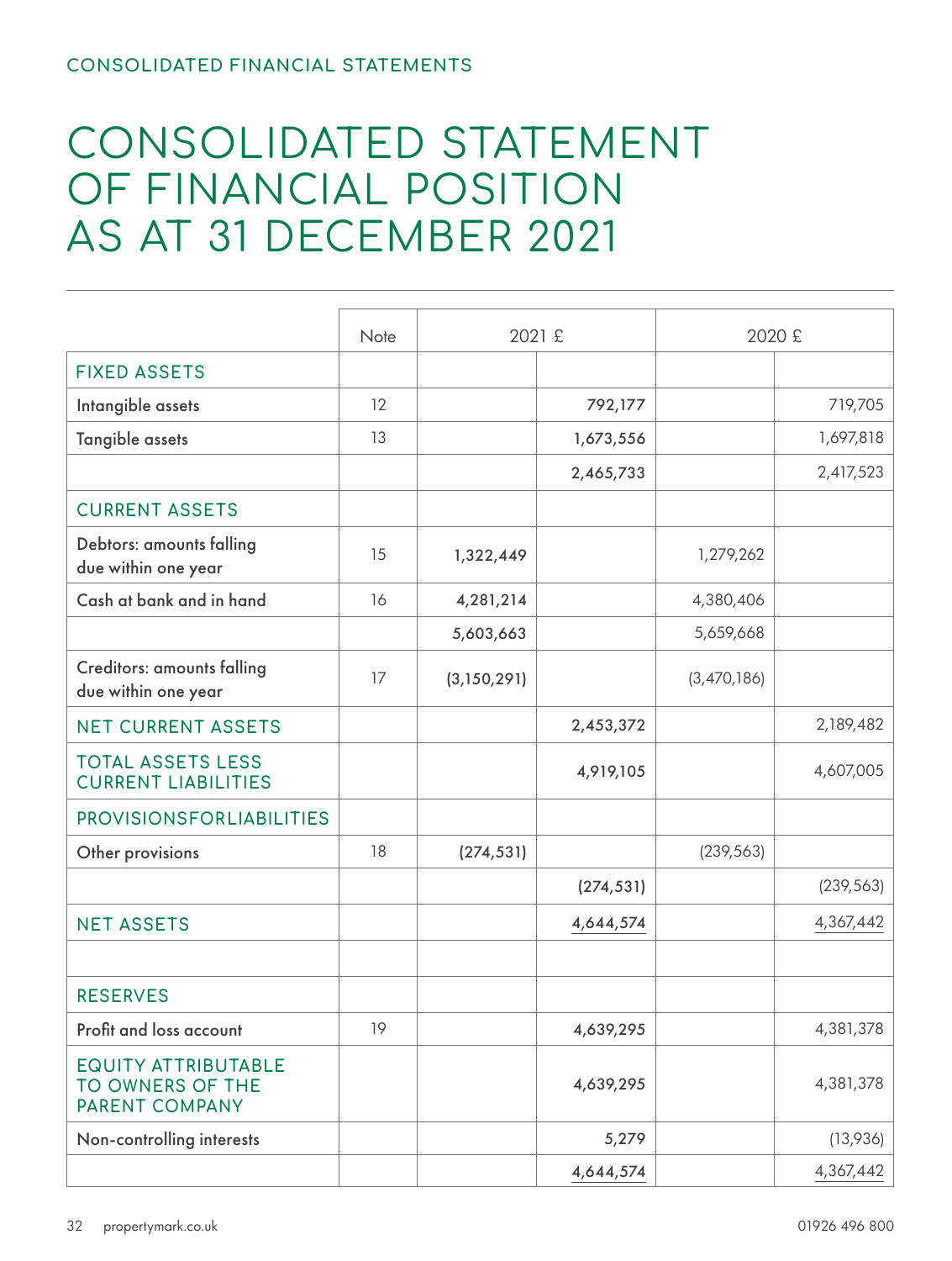### CONSOLIDATED STATEMENT OF FINANCIAL POSITION AS AT 31 DECEMBER 2021 CONTINUED

The financial statements were approved and authorised for issue by the board and were signed on its behalf on 17 May 2022.

The financial statements were approved and authorised for issue by the board and were signed on its behalf on 17 May 2022

N. therefreate

N A Heathcote, Director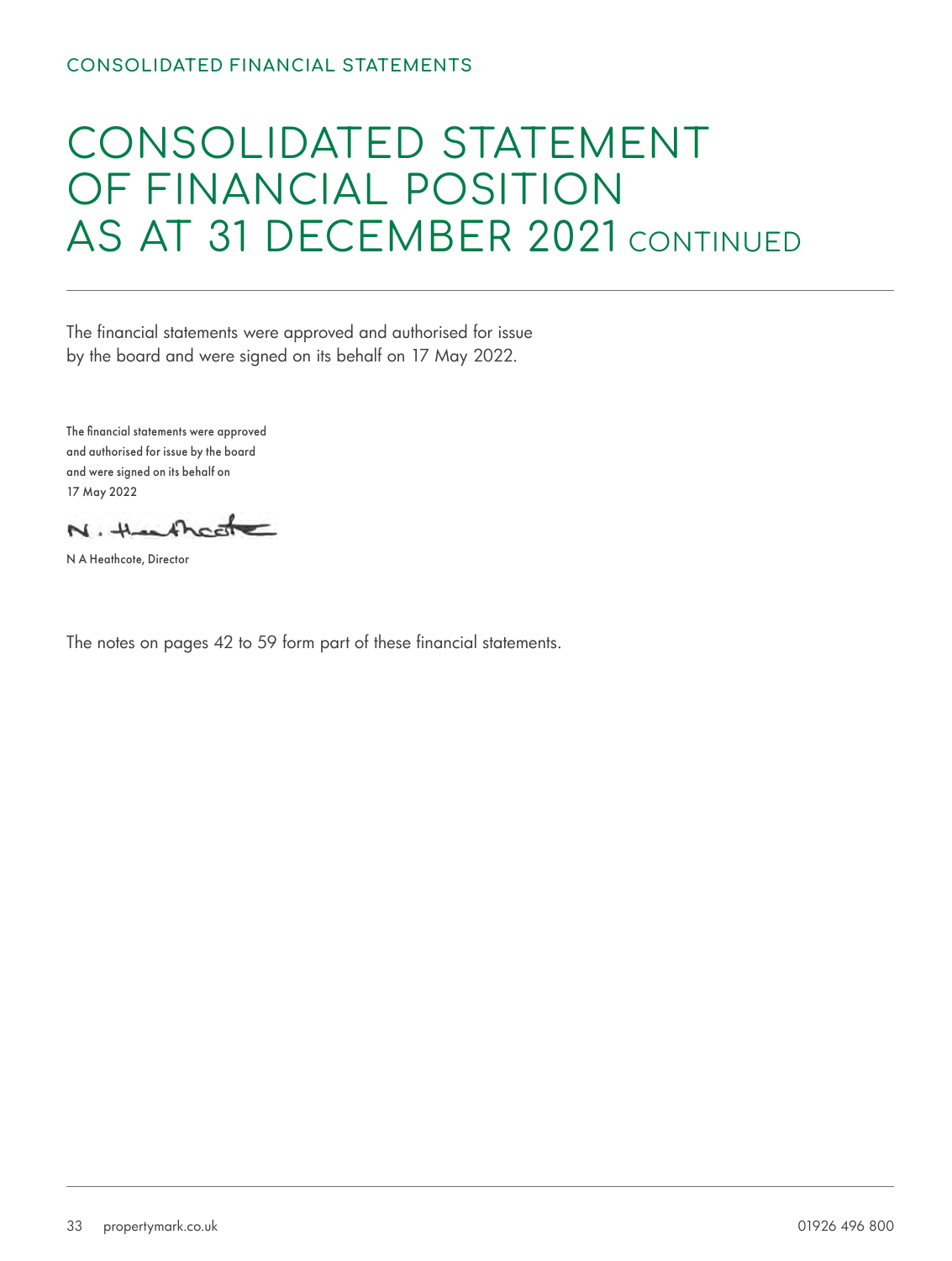### COMPANY STATEMENT OF FINANCIAL POSITION AS AT 31 DECEMBER 2021

|                                                          | Note |             | 2021 £     | 2020 £      |            |
|----------------------------------------------------------|------|-------------|------------|-------------|------------|
| <b>FIXED ASSETS</b>                                      |      |             |            |             |            |
| Intangible assets                                        | 12   |             | 792,177    |             | 719,705    |
| Tangible assets                                          | 13   |             | 1,645,539  |             | 1,697,818  |
|                                                          |      |             | 2,437,716  |             | 2,417,523  |
| <b>CURRENT ASSETS</b>                                    |      |             |            |             |            |
| Debtors: amounts falling<br>due within one year          | 15   | 1,113,936   |            | 1,315,816   |            |
| Cash at bank and in hand                                 | 16   | 2,024,031   |            | 1,864,867   |            |
|                                                          |      | 3,137,967   |            | 3,180,683   |            |
| <b>Creditors: amounts falling</b><br>due within one year | 17   | (2,894,864) |            | (3,309,807) |            |
| <b>NET CURRENT ASSETS/</b><br>(LIABILITIES)              |      |             | 243,103    |             | (129, 124) |
| <b>TOTAL ASSETS LESS</b><br><b>CURRENT LIABILITIES</b>   |      |             | 2,680,819  |             | 2,288,399  |
| <b>PROVISIONSFORLIABILITIES</b>                          |      |             |            |             |            |
| Other provisions                                         | 18   | (274, 532)  |            | (239, 563)  |            |
|                                                          |      |             | (274, 532) |             | (239, 563) |
| <b>NET ASSETS</b>                                        |      |             | 2,406,287  |             | 2,048,836  |
|                                                          |      |             |            |             |            |
| <b>RESERVES</b>                                          |      |             |            |             |            |
| Profit and loss account                                  |      |             | 2,406,287  |             | 2,048,836  |
|                                                          |      |             | 2,406,287  |             | 2,048,836  |
|                                                          |      |             |            |             |            |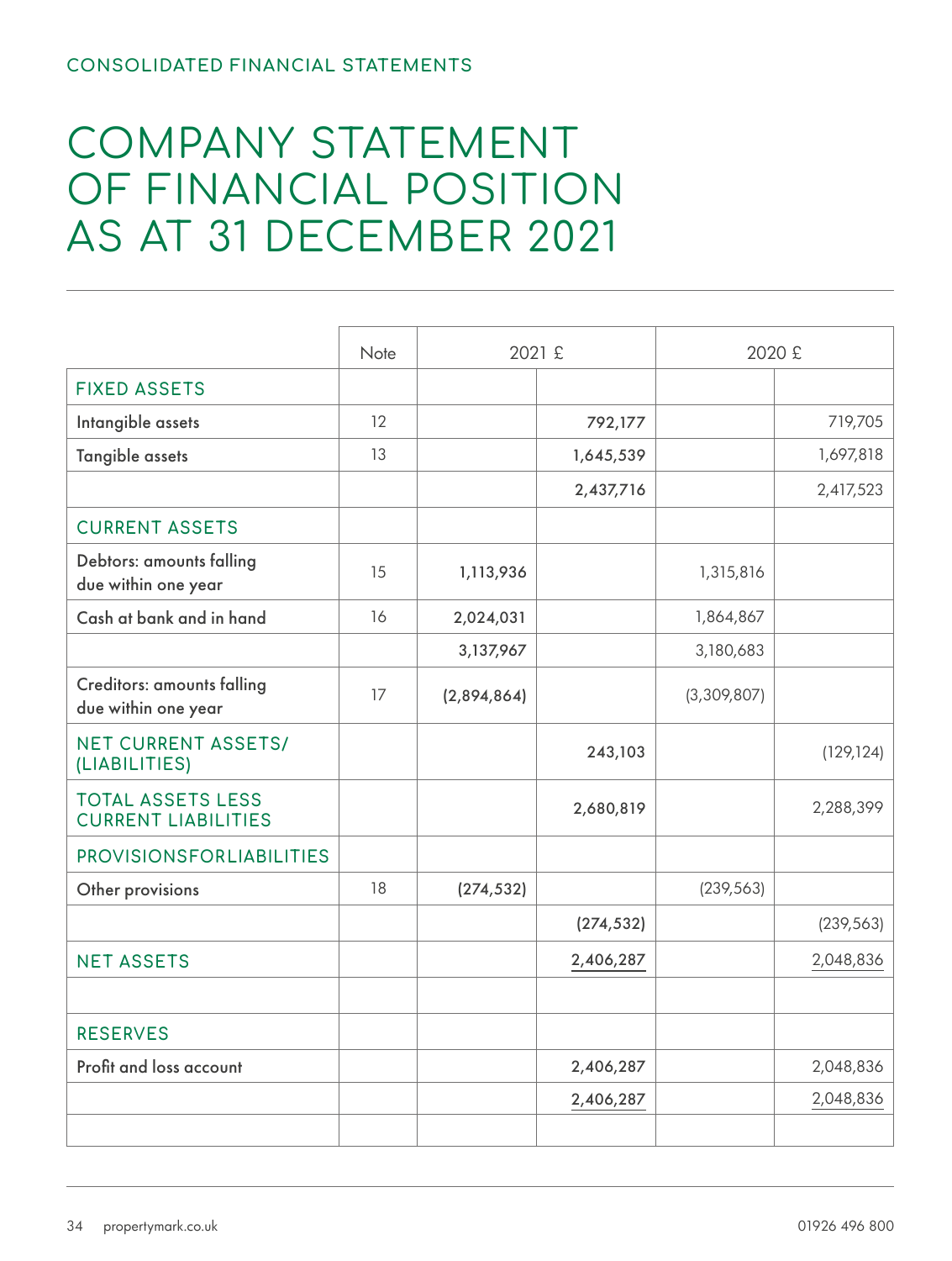### COMPANY STATEMENT OF FINANCIAL POSITION AS AT 31 DECEMBER 2021 CONTINUED

The financial statements were approved and authorised for issue by the board and were signed on its behalf on 17 May 2022.

The financial statements were approved and authorised for issue by the board and were signed on its behalf on 17 May 2022

N. thenshed

N A Heathcote, Director

The notes on pages 42 to 59 form part of these financial statements.

The company has taken advantage of the exemption allowed under section 408 of the Companies Act 2006 and has not presented its own Statement of Comprehensive Income in these financial statements. The company made a surplus of £357,451 (2020: £909,367) during the year.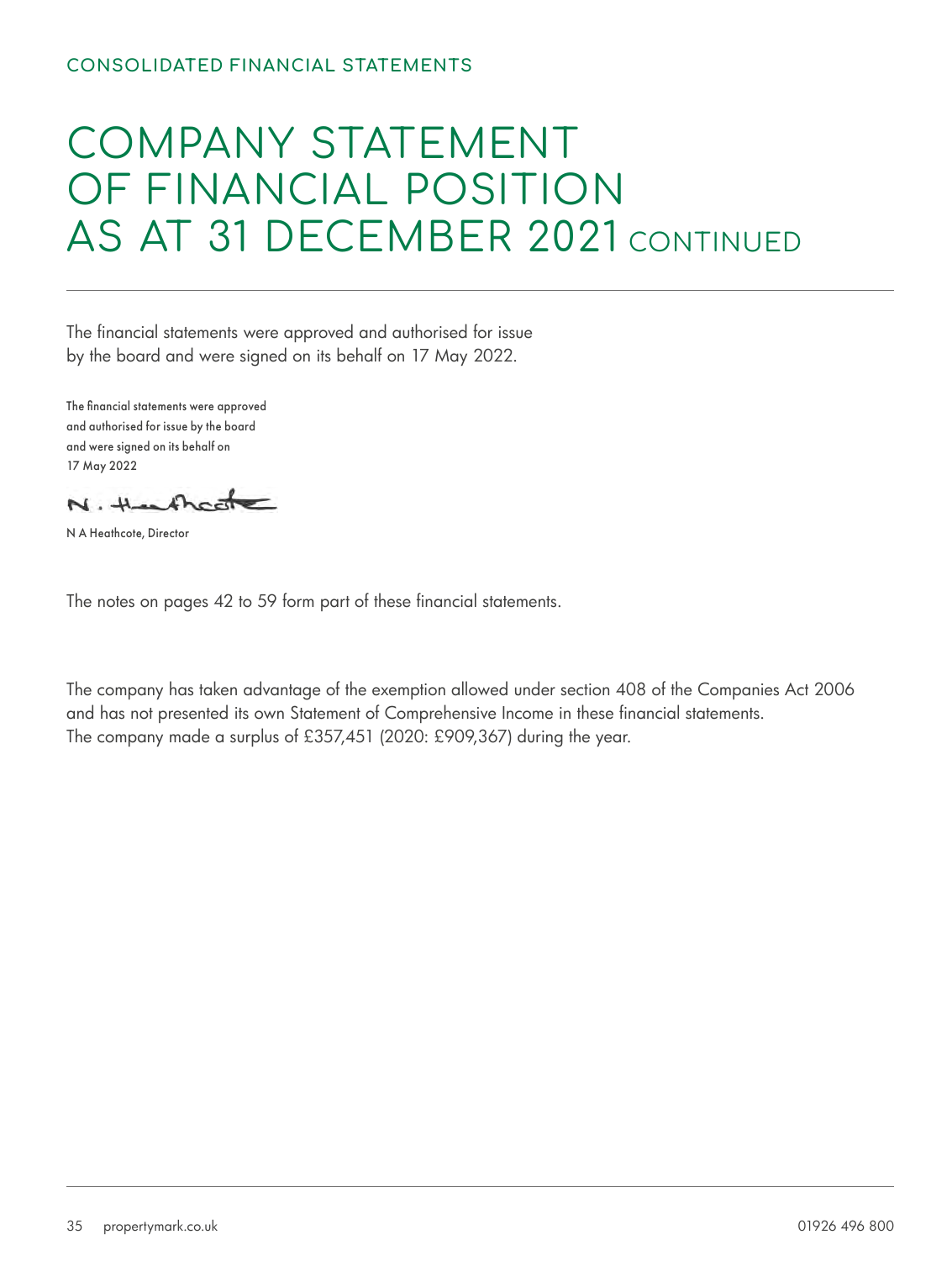### CONSOLIDATED STATEMENT OF CHANGES IN EQUITY FOR THE YEAR ENDED 31 DECEMBER 2021

|                      | Profit and loss<br>account<br>£ | Non-controlling<br>interests<br>£ | Total equity |
|----------------------|---------------------------------|-----------------------------------|--------------|
| At 1 January 2021    | 4,381,378                       | (13,936)                          | 4,367,442    |
|                      |                                 |                                   |              |
| Surplus for the year | 257,917                         | 19,215                            | 277,132      |
| AT 31 DECEMBER 2021  | 4,639,295                       | 5,279                             | 4,644,574    |
|                      |                                 |                                   |              |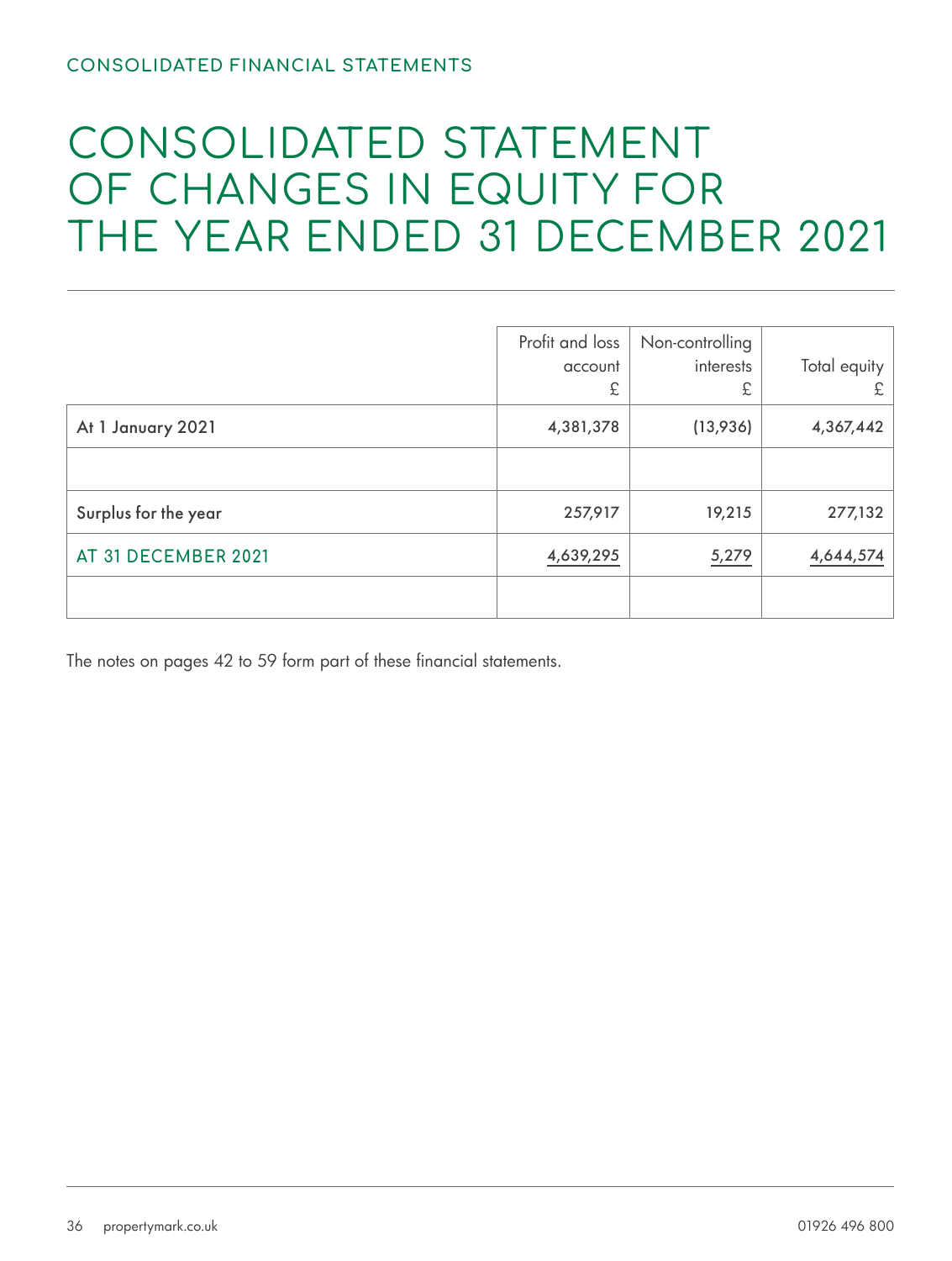### CONSOLIDATED STATEMENT OF CHANGES IN EQUITY FOR THE YEAR ENDED 31 DECEMBER 2020

|                      | Profit and loss<br>account<br>£ | Non-controlling<br>interests<br>£ | Total equity  <br>£ |
|----------------------|---------------------------------|-----------------------------------|---------------------|
| At 1 January 2020    | 3,613,139                       | (41, 117)                         | 3,572,022           |
|                      |                                 |                                   |                     |
| Surplus for the year | 768,239                         | 27,181                            | 795,420             |
| AT 31 DECEMBER 2020  | 4,381,378                       | (13,936)                          | 4,367,442           |
|                      |                                 |                                   |                     |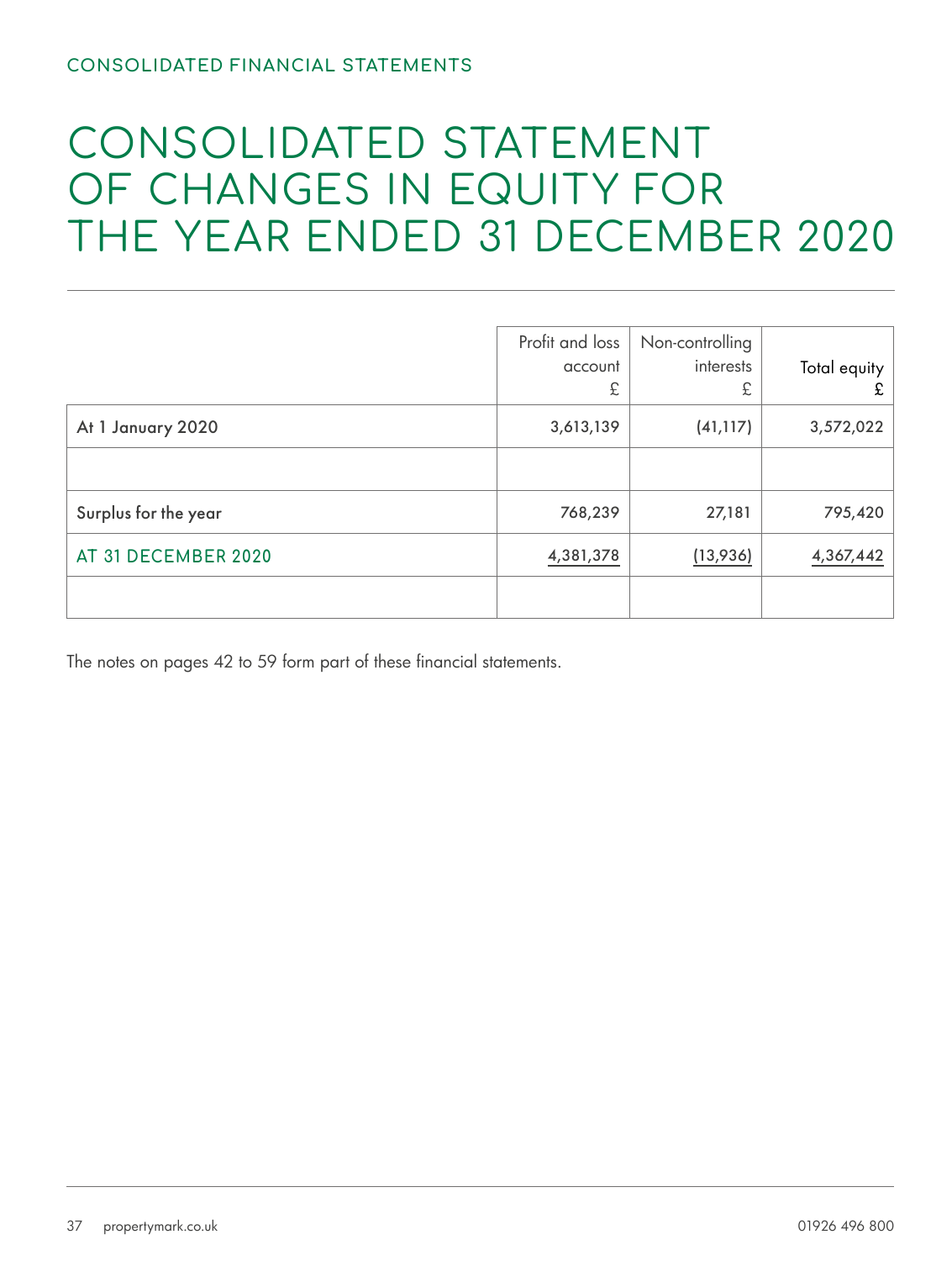### COMPANY STATEMENT OF CHANGES IN EQUITY FOR THE YEAR ENDED 31 DECEMBER 2021

|                      | Profit and<br>loss account<br>£ | Total equity |
|----------------------|---------------------------------|--------------|
| At 1 January 2021    | 2,048,836                       | 2,048,836    |
|                      |                                 |              |
| Surplus for the year | 357,451                         | 357,451      |
| AT 31 DECEMBER 2021  | 2,406,287                       | 2,406,287    |
|                      |                                 |              |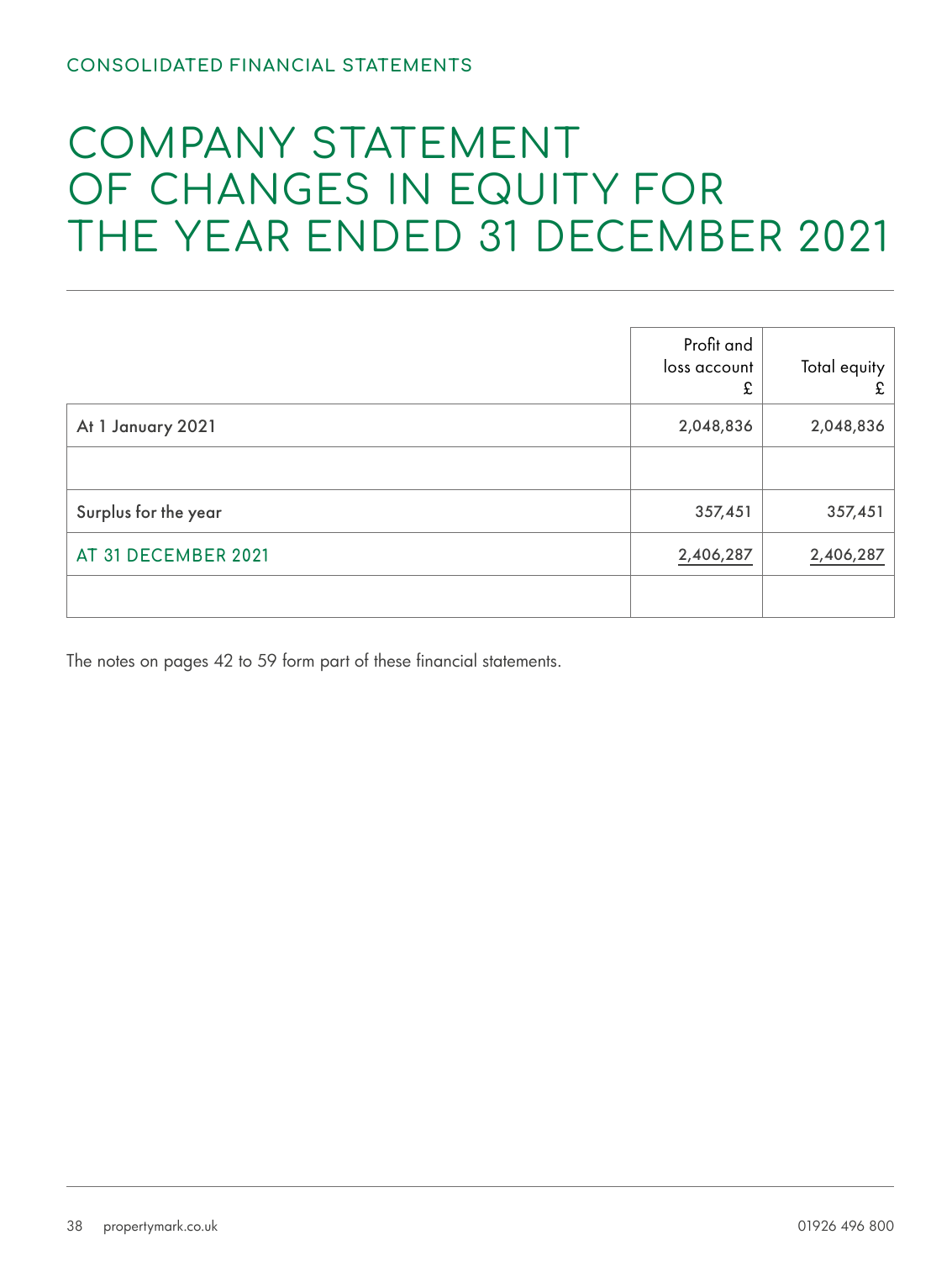### COMPANY STATEMENT OF CHANGES IN EQUITY FOR THE YEAR ENDED 31 DECEMBER 2020

|                      | Profit and<br>loss account<br>£ | Total equity<br>£ |
|----------------------|---------------------------------|-------------------|
| At 1 January 2020    | 1,139,470                       | 1,139,470         |
|                      |                                 |                   |
| Surplus for the year | 909,366                         | 909,366           |
| AT 31 DECEMBER 2020  | 2,048,836                       | 2,048,836         |
|                      |                                 |                   |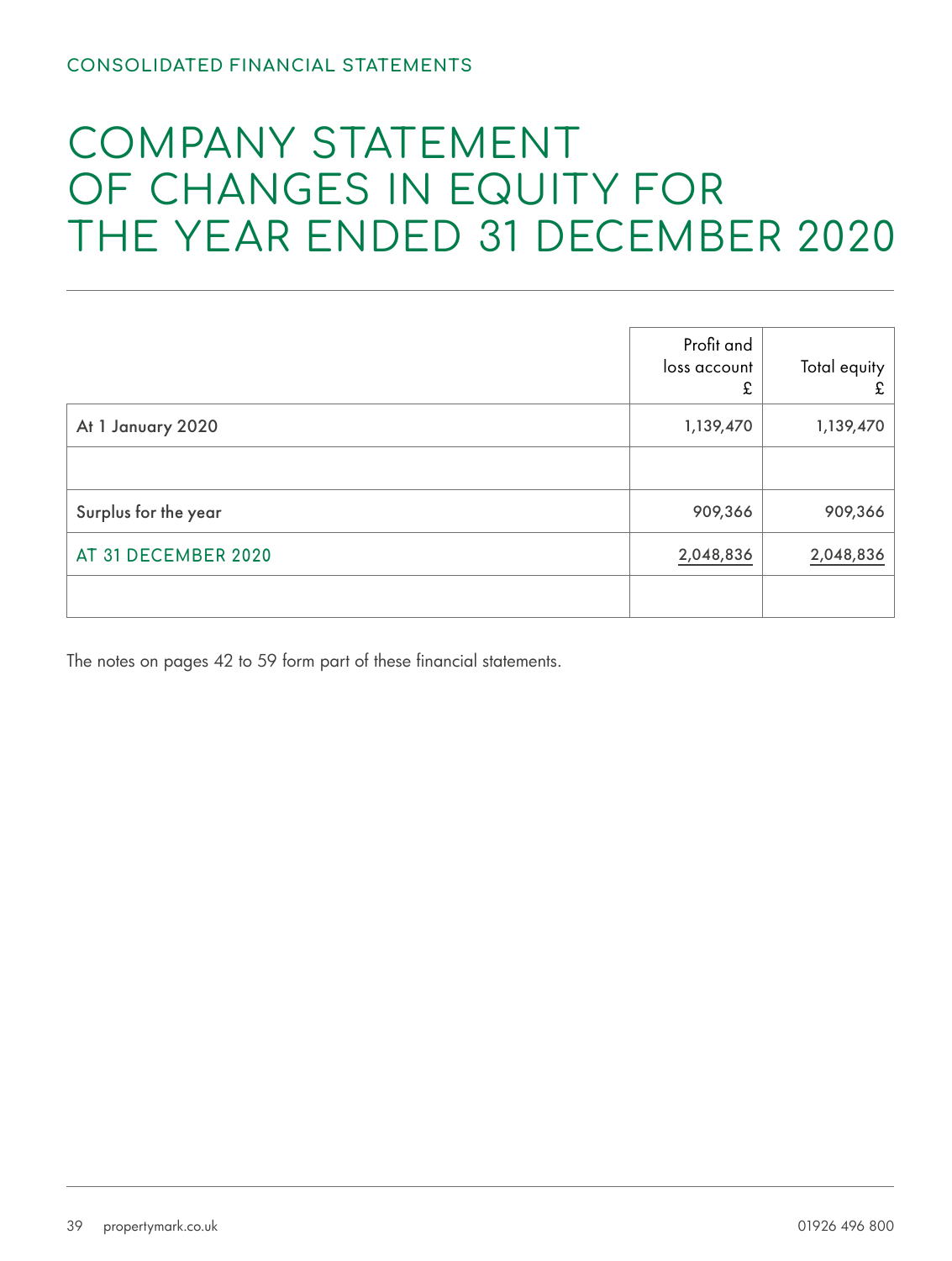### CONSOLIDATED STATEMENT OF CASH FLOWS FOR THE YEAR ENDED 31 DECEMBER 2021

|                                                        | 2021 £     | 2020 £     |
|--------------------------------------------------------|------------|------------|
| <b>CASH FLOWS FROM OPERATING ACTIVITIES</b>            |            |            |
| Profit for the financial year                          | 277,132    | 795,420    |
| <b>ADJUSTMENTS FOR:</b>                                |            |            |
| Amortisation of tangible assets                        | 104,603    |            |
| Depreciation of tangible assets                        | 91,373     | 85,347     |
| Government grants                                      | (6,097)    | (44, 424)  |
| Interest received                                      | (4,617)    | (10, 056)  |
| <b>Taxation charge</b>                                 | (7,673)    | (15, 917)  |
| (Increase)/decrease in debtors                         | (43, 187)  | 74,594     |
| (Decrease) in creditors                                | (322, 698) | (98, 237)  |
| Increase/(decrease) in provisions                      | 34,968     | (65, 308)  |
| Corporation tax received                               | 10,476     | 14,667     |
| NET CASH GENERATED FROM OPERATING ACTIVITIES           | 134,280    | 736,086    |
| CASH FLOWS FROM INVESTING ACTIVITIES                   |            |            |
| Purchase of intangible fixed assets                    | (177, 075) | (297, 514) |
| Purchase of tangible fixed assets                      | (67, 111)  | (12, 863)  |
| Government grants received                             | 6,097      | 44,424     |
| Interest received                                      | 4,617      | 10,056     |
| <b>NET CASH FROM INVESTING ACTIVITIES</b>              | (233, 472) | (255, 897) |
| NET(DECREASE)/INCREASEINCASHANDCASHEQUIVALENTS         | (99, 192)  | 480,189    |
| Cash and cash equivalents at beginning of year         | 4,380,406  | 3,900,217  |
| CASH AND CASH EQUIVALENTS AT THE END OF YEAR           | 4,281,214  | 4,380,406  |
| CASH AND CASH EQUIVALENTS AT THE END OF YEAR COMPRISE: |            |            |
| Cash at bank and in hand                               | 4,281,214  | 4,380,406  |
|                                                        | 4,281,214  | 4,380,406  |
|                                                        |            |            |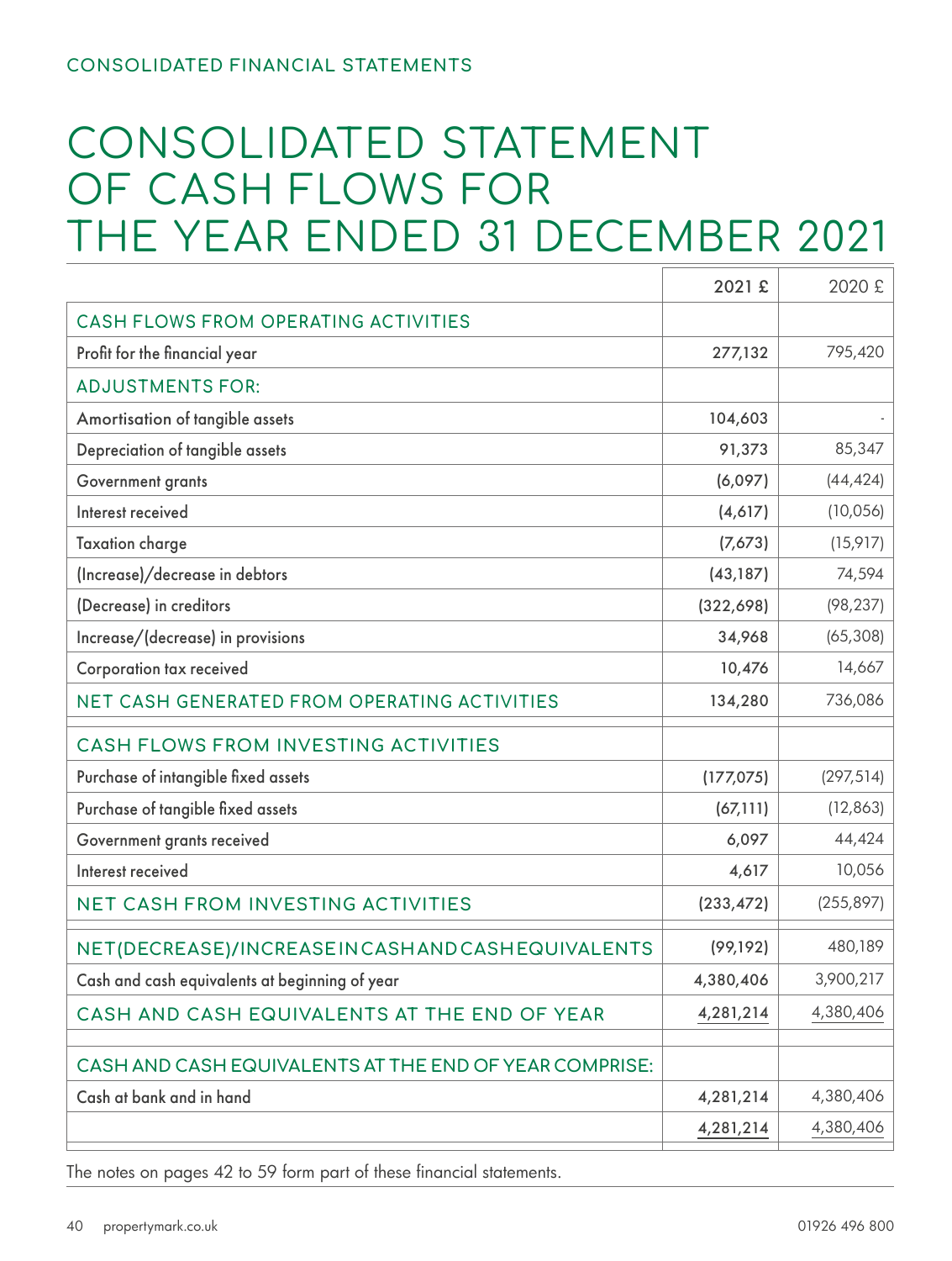### CONSOLIDATED ANALYSIS OF NET DEBT FOR THE YEAR ENDED 31 DECEMBER 2021

|                          | At 1 January<br>2021 | Cash flows<br>£ | At $31$<br>December<br>2021 |
|--------------------------|----------------------|-----------------|-----------------------------|
| Cash at bank and in hand | 4,380,406            | (99, 192)       | 4,281,214                   |
|                          | 4,380,406            | (99, 192)       | 4,281,214                   |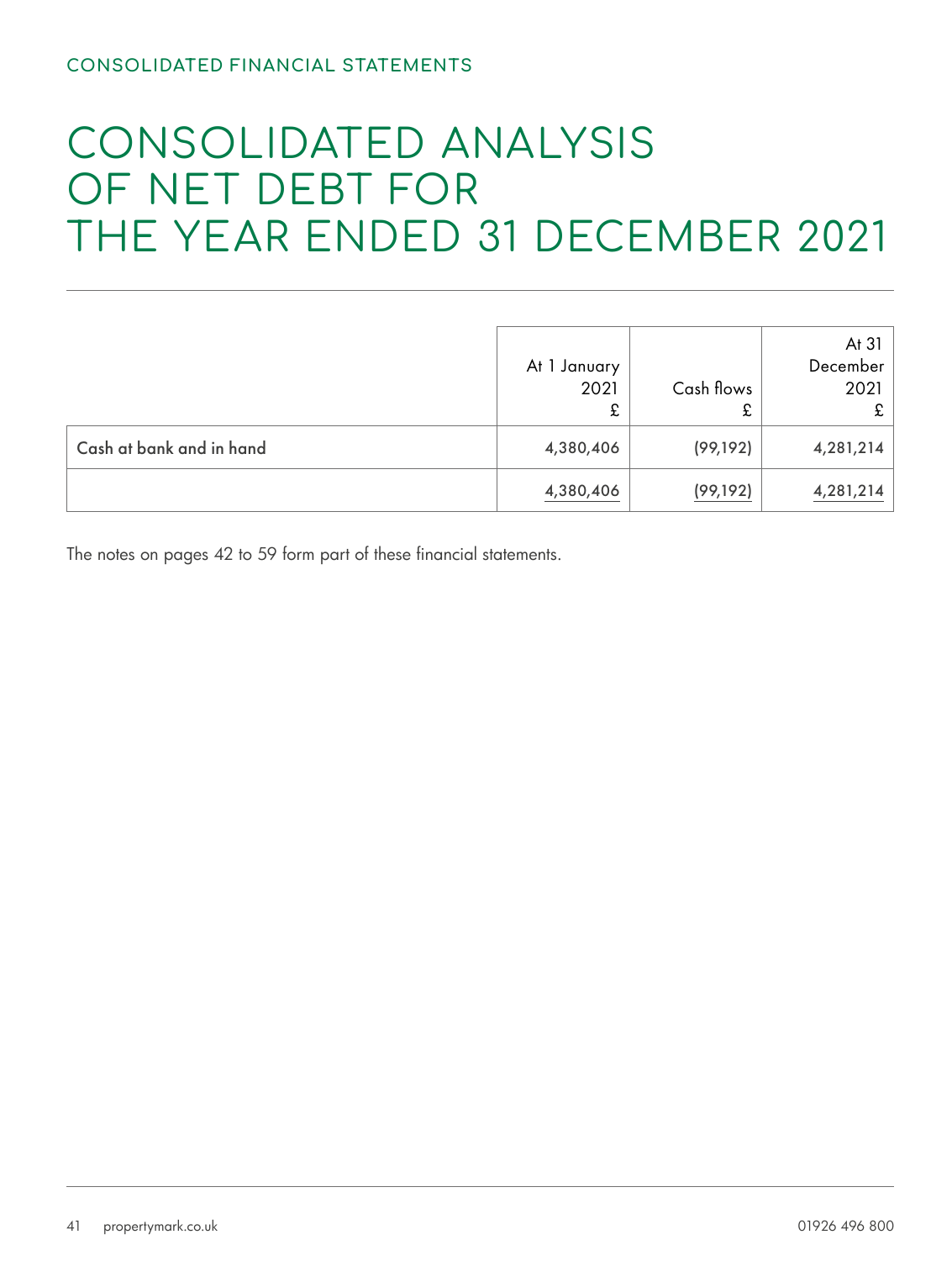### 1. GENERAL INFORMATION

Propertymark Ltd is a private company limited by guarantee and incorporated in England and Wales. Its registered head office is located at Arbon House, 6 Tournament Court, Edgehill Drive, Warwick, Warwickshire, CV34 6LG.

The principal activity of the company and group are detailed in the group strategic report.

The financial statements are presented in Sterling ("£").

### 2. ACCOUNTING POLICIES

### 2.1 Basis of preparation of financial statements

The financial statements have been prepared under the historical cost convention unless otherwise specified within these accounting policies and in accordance with Financial Reporting Standard 102, the Financial Reporting Standard applicable in the UK and the Republic of Ireland and the Companies Act 2006.

The preparation of financial statements in compliance with FRS 102 requires the use of certain critical accounting estimates. It also requires Group management to exercise judgement in applying the Group's accounting policies (see note 3).

The Company has taken advantage of the exemption allowed under section 408 of the Companies Act 2006 and has not presented its own Statement of Comprehensive Income in these financial statements.

The following principal accounting policies have been applied:

### 2.2 Basis of consolidation

The consolidated financial statements present the results of the company and its own subsidiaries ("the group") as if they form a single entity. Intercompany transactions and balances between group companies are therefore eliminated in full.

A subsidiary is an entity controlled by the group. Control is the power to govern the financial and operating policies of an entity so as to obtain benefits from its activities. Where the group owns less than 50% of the voting power of an entity but controls the entity by virtue of an agreement with other investors which give it control of the financial and operating policies of the entity, it accounts for the entity as a subsidiary and recognises a non-controlling interest.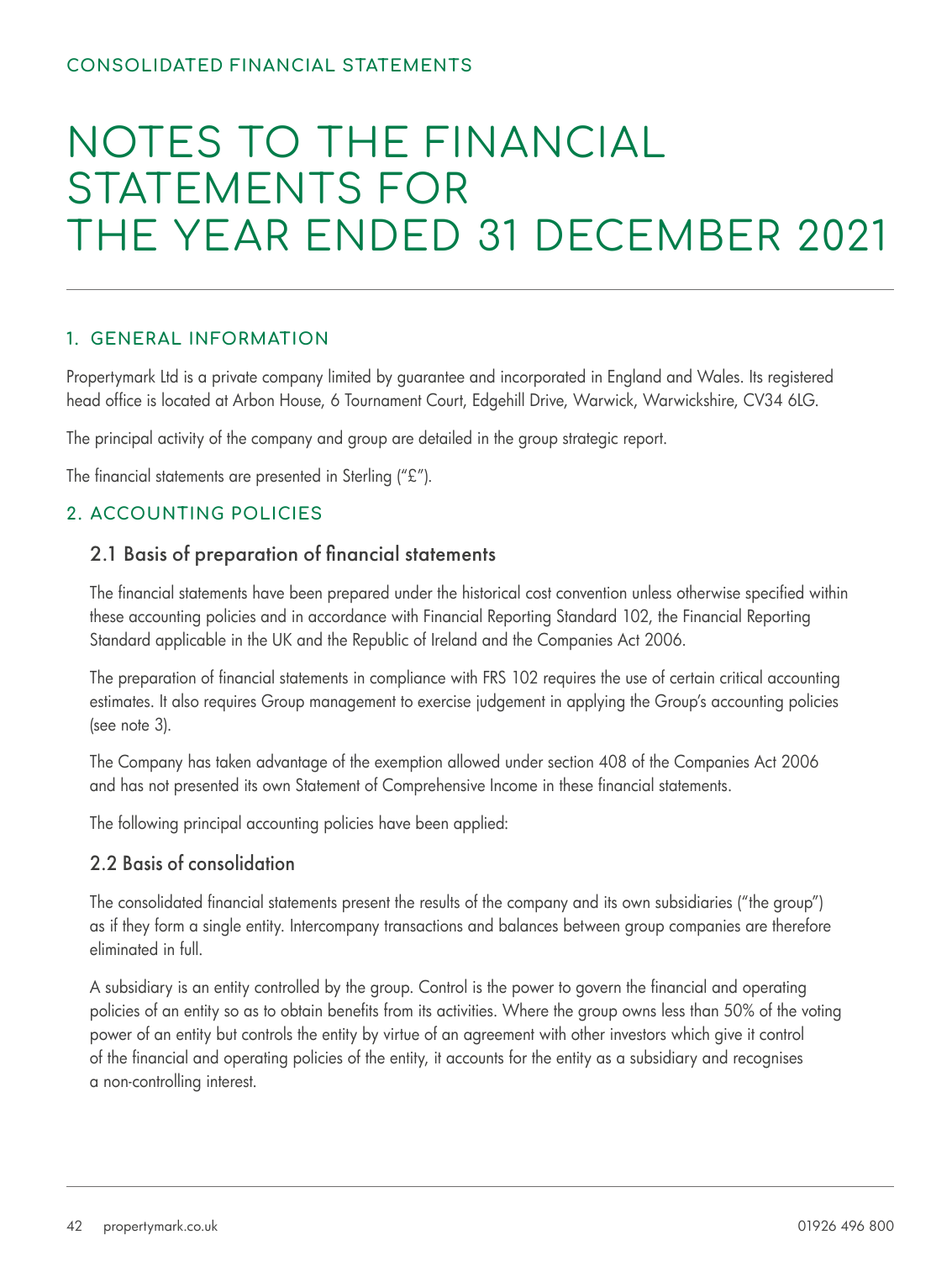### 2.3 Turnover

Turnover is recognised to the extent that it is probable that the economic benefits will flow to the group and the can be reliably measured. Turnover is measured as the fair value of the consideration received or receivable, excluding discounts, rebates, value added tax and other sales taxes. The following criteria must also be met before is recognised:

Membership fees are included in the Statement of Comprehensive Income, in the period to which they relate. Advanced payments in respect of membership fees are deferred and recognised over the course of the membership term.

Education and training, publications, seminars and events along with all other income (including entrance fees, conferences and events, CPD training and book sales) are recognised in the Statement of Comprehensive Income in the period in which the services or goods are provided.

Client money protection (CMP) income is in relation to fees received from customers in order to demonstrate that they are Propertymark Protected. This is accounted for in the period to which they relate.

### 2.4 Going concern

 The Group's business activities, together with the factors likely to affect its future development and position, are set out in the Strategic review and future prospects section of the Group Strategic report.

After reviewing the group's forecasts and projections for the period ending 30 June 2023, the directors have a reasonable expectation that the group has adequate resources to continue in operational existence for the foreseeable future. The group therefore continues to adopt the going concern basis in preparing its consolidated financial statements.

### 2.5 Other operating income

Government grant income relates to the Coronavirus Job Retention Scheme (CJRS) and is recognised as receivable in line with the period that the relevant expense has been incurred.

### 2.6 Intangible assets

Intangible assets are initially recognised at cost. After recognition, under the cost model, intangible assets are measured at cost less any accumulated amortisation and any accumulated impairment losses.

All intangible assets are considered to have a finite useful life. If a reliable estimate of the useful life cannot be made, the useful life shall not exceed ten years.

The estimated useful lives range as follows: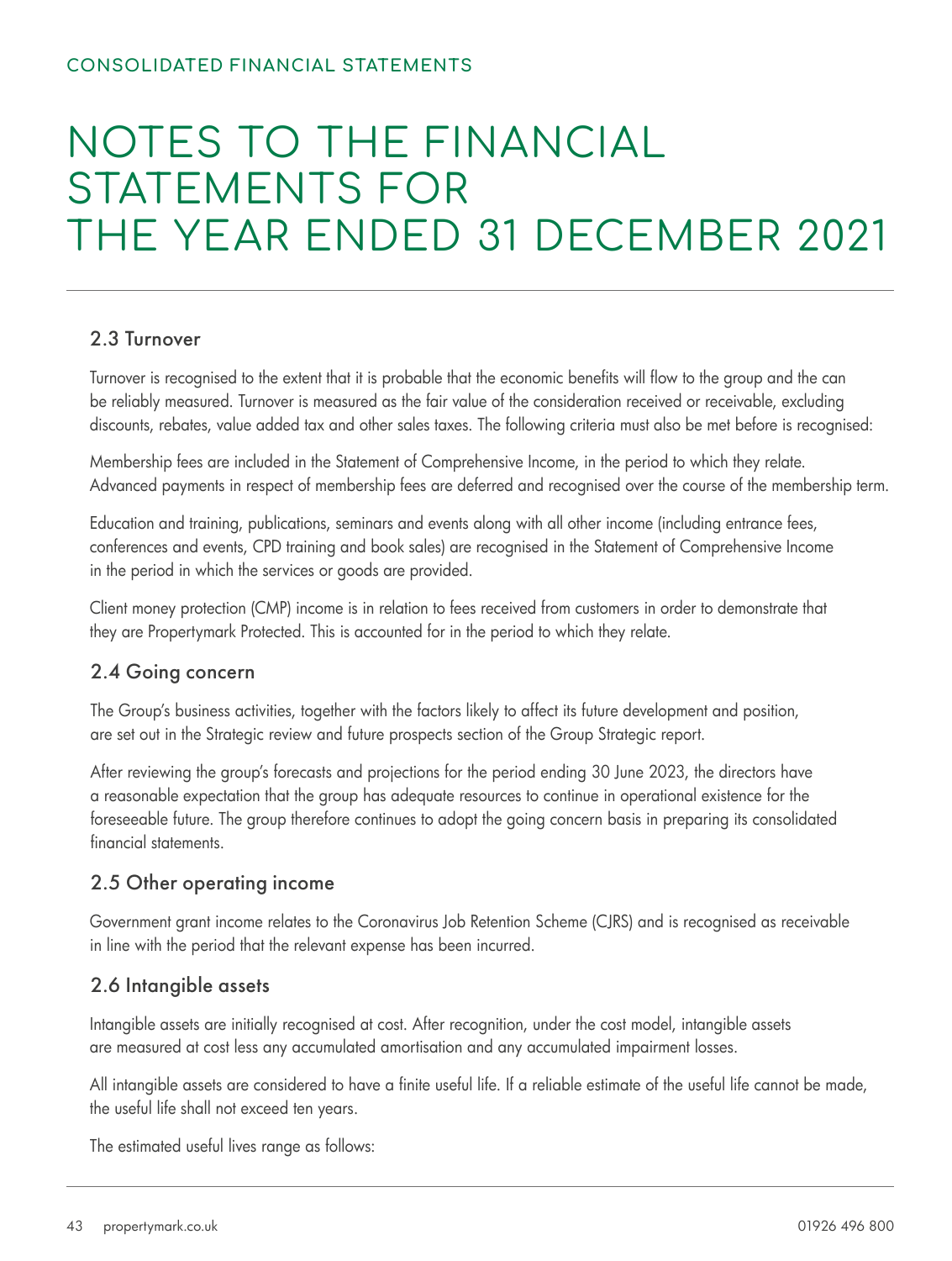Software development - 5 years

Amortisation is charged on intangible assets at the point in which it is classified as available for use.

### 2.7 Tangible fixed assets

Tangible fixed assets under the cost model are stated at historical cost less accumulated depreciation and any accumulated impairment losses. Historical cost includes expenditure that is directly attributable to bringing the asset to the location and condition necessary for it to be capable of operating in the manner intended by management.

Depreciation is charged so as to allocate the cost of assets less their residual value over their estimated useful lives, using the straight-line method.

Depreciation is provided on the following basis:

Leasehold property - 2% Fixtures and fittings ‑ 25%

The assets' residual values, useful lives and depreciation methods are reviewed, and adjusted prospectively if appropriate, or if there is an indication of a significant change since the last reporting date.

Gains and losses on disposals are determined by comparing the proceeds with the carrying amount and are recognised in profit or loss.

### 2.8 Valuation of investments

Investments in subsidiaries are measured at cost less accumulated impairment.

### 2.9 Debtors

Short-term debtors are measured at transaction price, less any impairment. Loans receivable are measured initially at fair value, net of transaction costs, and are measured subsequently at amortised cost using the effective interest method, less any impairment.

### 2.10 Cash and cash equivalents

Cash is represented by cash in hand and deposits with financial institutions repayable without penalty on notice of not more than 24 hours. Cash equivalents are highly liquid investments that mature in no more than three months from the date of acquisition and that are readily convertible to known amounts of cash with insignificant risk of change in value.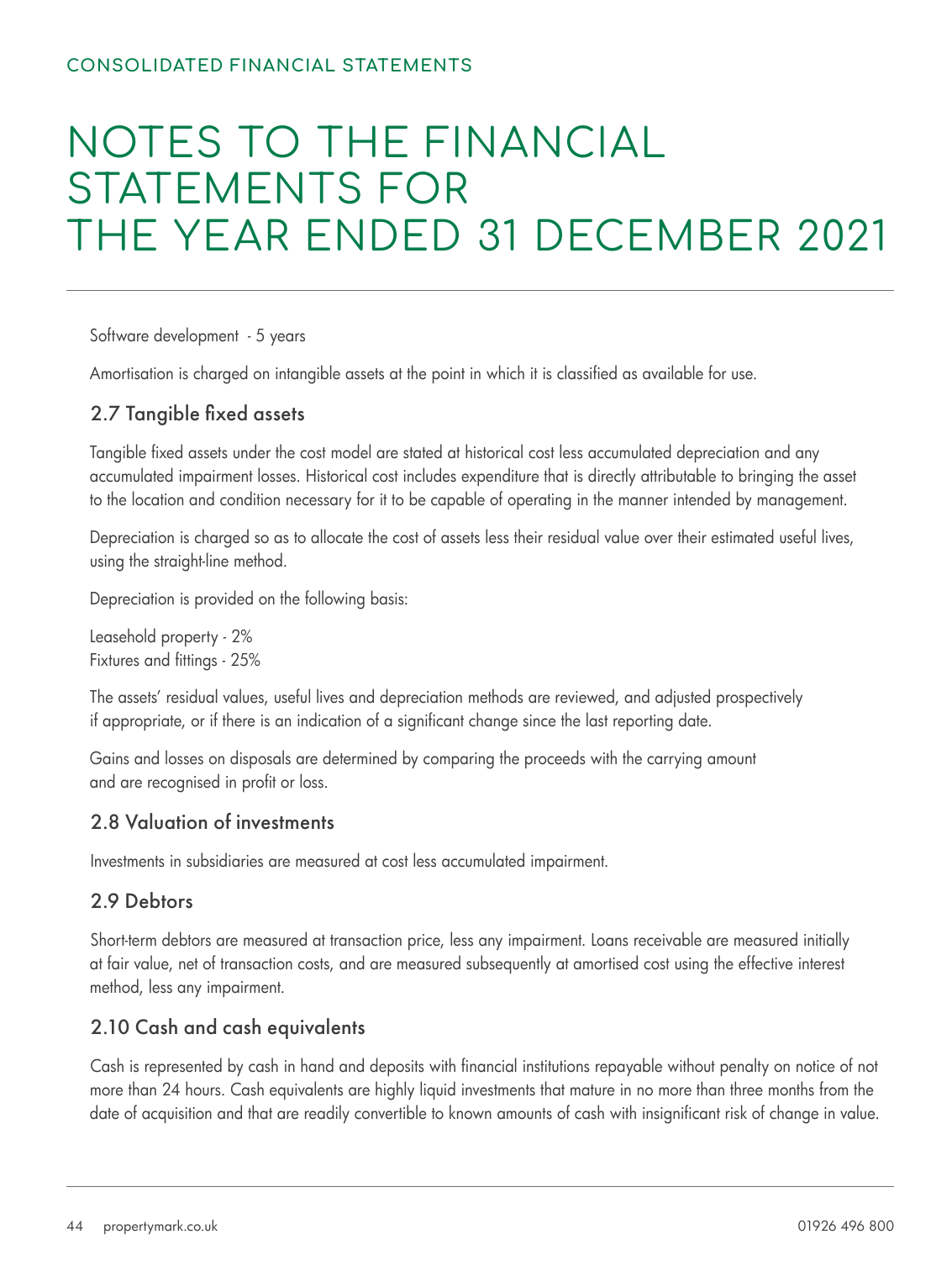In the Consolidated Statement of Cash Flows, cash and cash equivalents are shown net of bank overdrafts that are repayable on demand and form an integral part of the Group's cash management.

### 2.11 Financial instruments

The group only enters into basic financial instrument transactions that result in the recognition of financial assets and liabilities like trade and other debtors and creditors, loans from banks and other third parties, loans to related parties and investments in ordinary shares.

Debt instruments (other than those wholly repayable or receivable within one year), including loans and other accounts receivable and payable, are initially measured at present value of the future cash flows and subsequently at amortised cost using the effective interest method. Debt instruments that are payable or receivable within one year, typically trade debtors and creditors, are measured, initially and subsequently, at the undiscounted amount of the cash or other consideration expected to be paid

or received. However, if the arrangements of a short-term instrument constitute a financing transaction, like the payment of a trade debt deferred beyond normal business terms or in case of an out-right short-term loan that is not at market rate, the financial asset or liability is measured, initially at the present value of future cash flows discounted at a market rate of interest for a similar debt instrument and subsequently at amortised cost, unless it qualifies as a loan from a director in the case of a small company, or a public benefit entity concessionary loan.

Financial assets that are measured at cost and amortised cost are assessed at the end of each reporting period for objective evidence of impairment. If objective evidence of impairment is found, an impairment loss is recognised in the Consolidated Statement of Comprehensive Income.

For financial assets measured at amortised cost, the impairment loss is measured as the difference between an asset's carrying amount and the present value of estimated cash flows discounted at the asset's original effective interest rate. If a financial asset has a variable interest rate, the discount rate for measuring any impairment loss is the current effective interest rate determined under the contract.

For financial assets measured at cost less impairment, the impairment loss is measured as the difference between an asset's carrying amount and best estimate of the recoverable amount, which is an approximation of the amount that the group would receive for the asset if it were to be sold at the reporting date.

Financial assets and liabilities are offset and the net amount reported in the Statement of Financial Position when there is an enforceable right to set off the recognised amounts and there is an intention to settle on a net basis or to realise the asset and settle the liability simultaneously.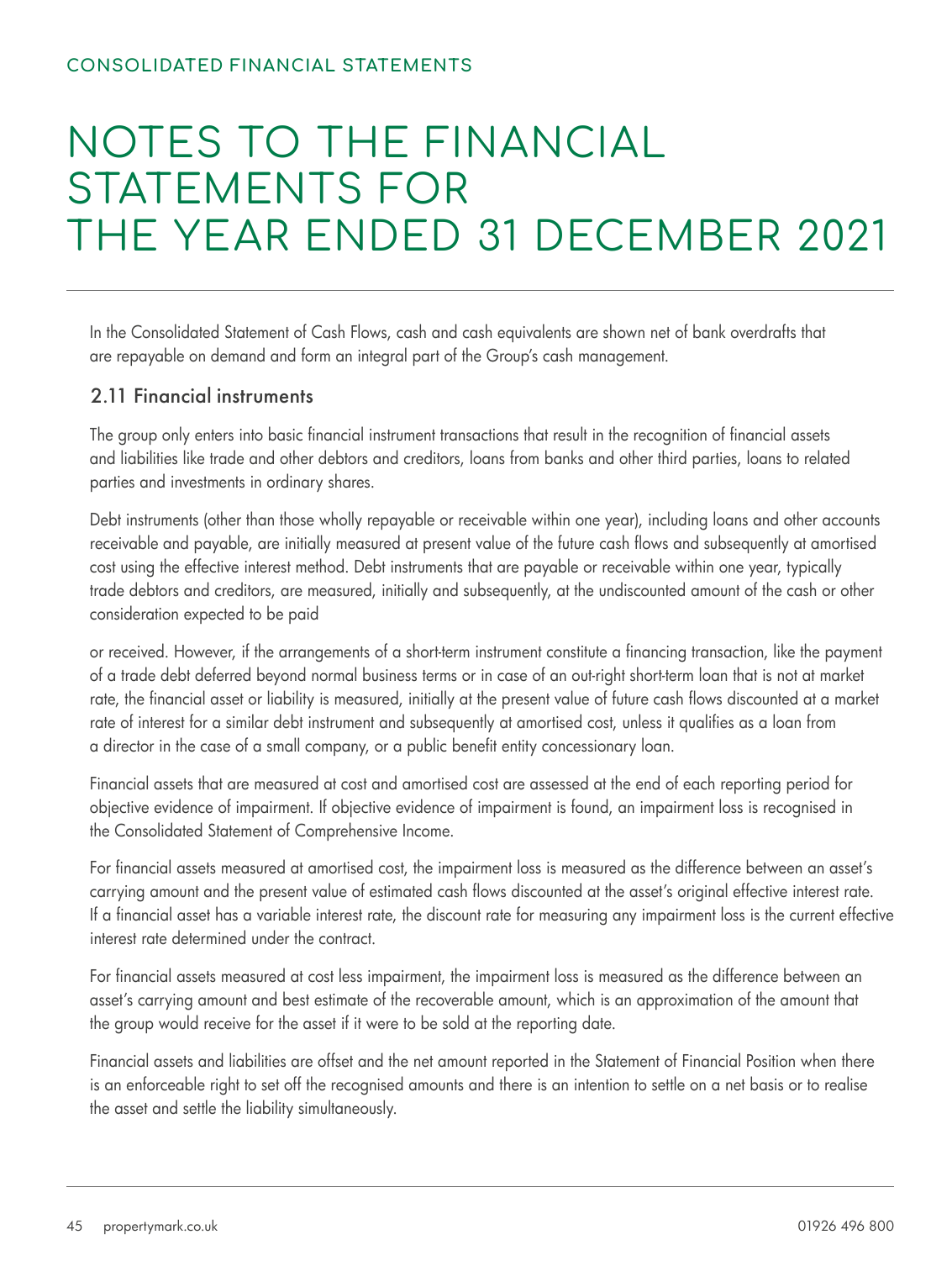### 2.12 Creditors

Short-term creditors are measured at the transaction price. Other financial liabilities, including bank loans, are measured initially at fair value, net of transaction costs, and are measured subsequently at amortised cost using the effective interest method.

### 2.13 Operating leases: the group as lessee

Rentals paid under operating leases are charged to profit or loss on a straight-line basis over the lease term.

### 2.14 Pensions

### Defined contribution pension plan

The Group operates a defined contribution plan for its employees. A defined contribution plan is a pension plan under which the Group pays fixed contributions into a separate entity. Once the contributions have been paid the Group has no further payment obligations.

The contributions are recognised as an expense in profit or loss when they fall due. Amounts not paid are shown in accruals as a liability in the Statement of Financial Position. The assets of the plan are held separately from the Group in independently administered funds.

### 2.15 Interest income

Interest income is recognised in profit or loss using the effective interest method.

### 2.16 Provisions for liabilities

Provisions are made where an event has taken place that gives the group a legal or constructive obligation that probably requires settlement by a transfer of economic benefit, and a reliable estimate can be made of the amount of the obligation.

Provisions are charged as an expense to profit or loss in the year that the group becomes aware of the obligation, and are measured at the best estimate at the reporting date of the expenditure required to settle the obligation, taking into account relevant risks and uncertainties.

When payments are eventually made, they are charged to the provision carried in the Statement of Financial Position.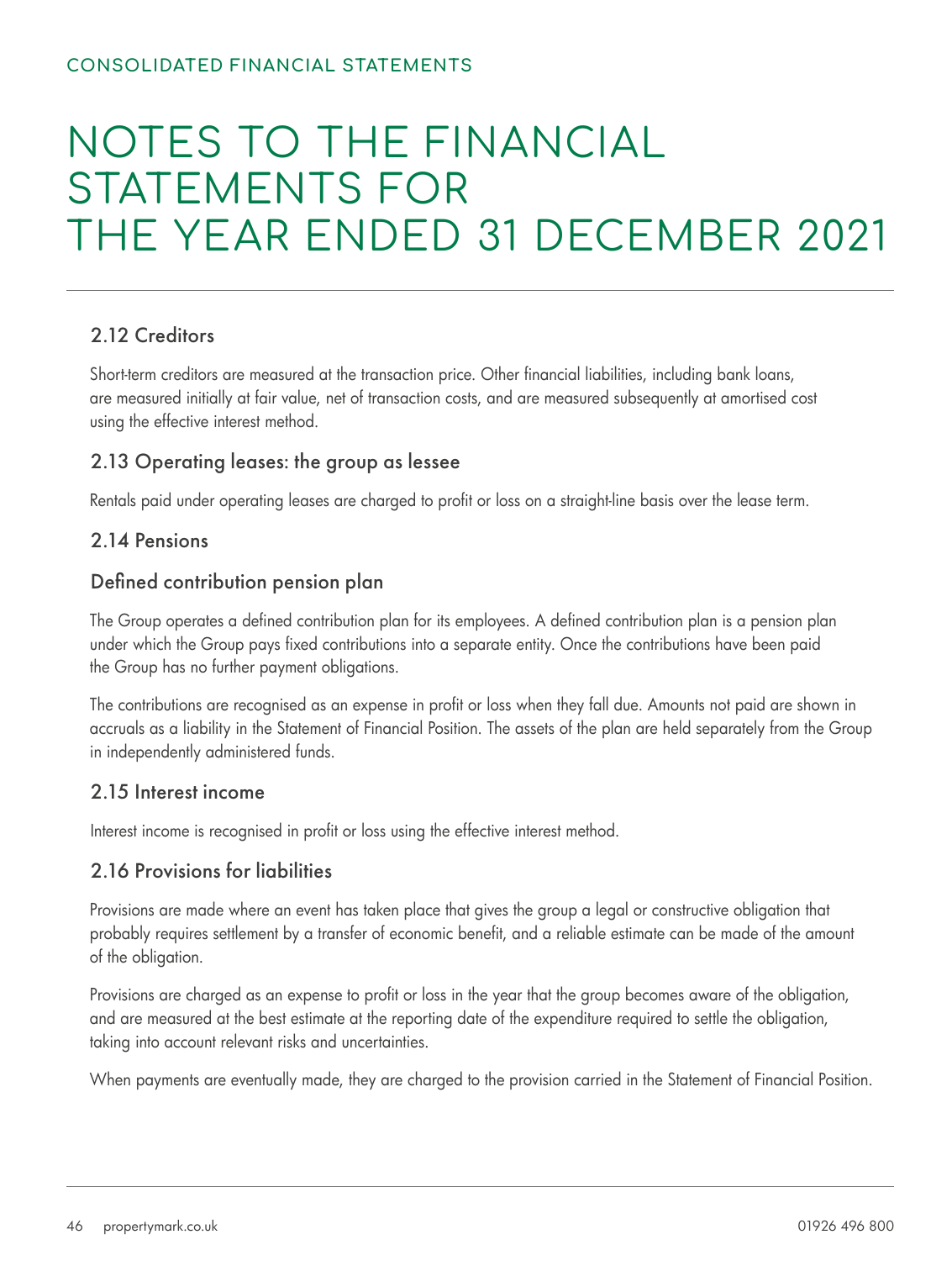### 2.17 Taxation

Tax is recognised in profit or loss except that a charge attributable to an item of income and expense recognised as other comprehensive income or to an item recognised directly in equity is also recognised in other comprehensive income or directly in equity respectively.

The current income tax charge is calculated on the basis of tax rates and laws that have been enacted or substantively enacted by the reporting date in the countries where the company and the group operate and generate income.

Deferred tax balances are recognised in respect of all timing differences that have originated but not reversed by the reporting date, except that:

• The recognition of deferred tax assets is limited to the extent that it is probable that they will be recovered against the reversal of deferred tax liabilities or other future taxable profits;

• Any deferred tax balances are reversed if and when all conditions for retaining associated tax allowances have been met; and

• Where they relate to timing differences in respect of interests in subsidiaries, associates, branches and joint ventures and the group can control the reversal of the timing differences and such reversal is not considered probable in the foreseeable future.

Deferred tax balances are not recognised in respect of permanent differences except in respect of business combinations, when deferred tax is recognised on the differences between the fair values of assets acquired and the future tax deductions available for them and the differences between the fair values of liabilities acquire and the amount that will be assessed for tax. Deferred tax is determined using tax rates and laws that have been enacted or substantively enacted by the reporting date.

### 3. JUDGEMENTS IN APPLYING ACCOUNTING POLICIES AND KEY SOURCES OF ESTIMATION UNCERTAINTY

Preparation of the financial statements requires management to make significant judgements and estimates. The items in the financial statements where these judgements and estimates have been made include:

### Client Money Protection (CMP) provision:

A provision is made in respect of management's best estimate of the likely exposure in relation to client money protection. In making such an estimate management have, in particular, considered claims that have been notified up to the date of approving these financial statements and their experience of the historic delay in being informed of potential claims.

### Provision for indirect and other taxes:

Management have recognised a provision representing their best estimate, of the likely exposure resulting from a review of historical indirect tax procedures and compliance.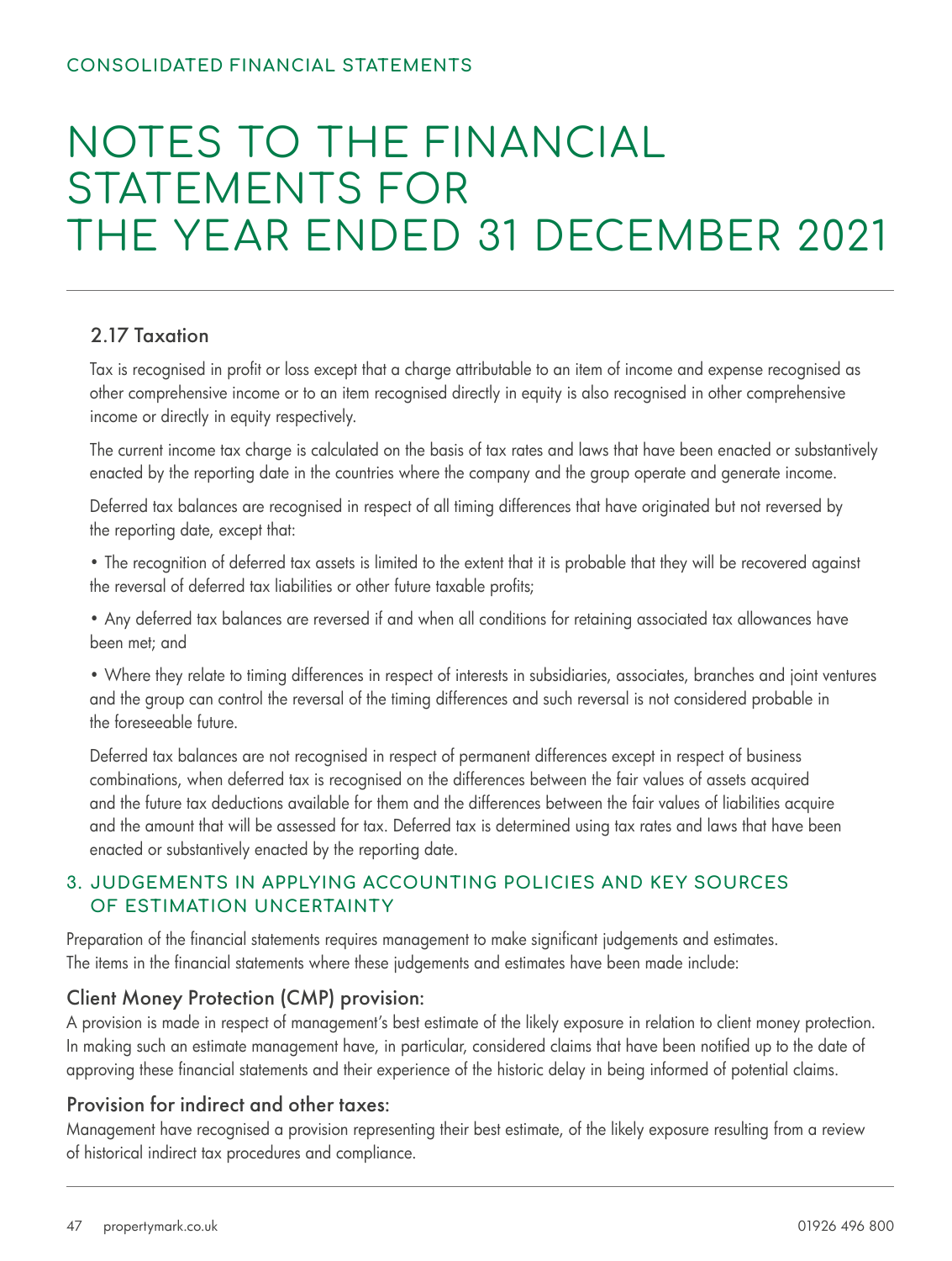#### 4. TURNOVER

| An analysis of turnover by class of business is as follows: | 2021<br>£ | 2020<br>£ |
|-------------------------------------------------------------|-----------|-----------|
| Membership fees                                             | 3,760,715 | 3,877,984 |
| <b>Education and training</b>                               | 1,436,757 | 1,085,499 |
| <b>Publications</b>                                         | 61,388    | 36,984    |
| Seminars and events                                         | 808,678   | 339,448   |
| Client money protection income                              | 1,784,604 | 1,628,887 |
| Other                                                       | 98,908    | 43,164    |
|                                                             | 7,951,050 | 7,011,966 |
|                                                             |           |           |

All turnover arose within the United Kingdom.

### 5. OTHER OPERATING INCOME

| 5. OTHER OPERATING INCOME | 2021<br>c | 2020   |
|---------------------------|-----------|--------|
| Government grants         | 6,097     | 44,424 |
|                           | 6,097     | 44,424 |
|                           |           |        |

### 6. OPERATING SURPLUS

| The operating surplus is stated after charging: | 2021    | 2020 l |
|-------------------------------------------------|---------|--------|
| Depreciation of tangible fixed assets           | 195,976 | 85,347 |
| Other operating lease rentals                   | 83,762  | 89,639 |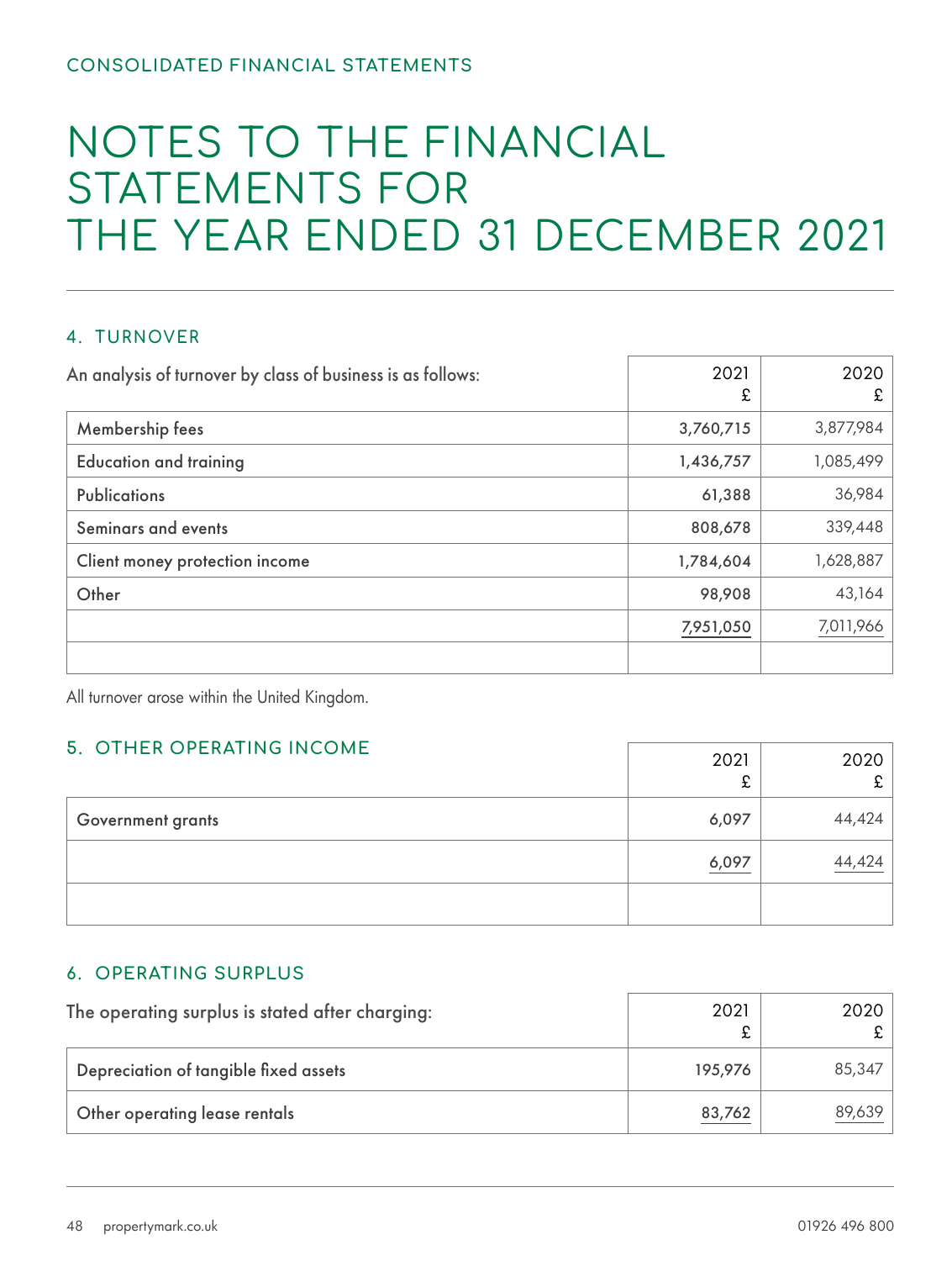| 7. AUDITOR'S REMUNERATION                                                                                               | 2021<br>£. | 2020<br>£ |
|-------------------------------------------------------------------------------------------------------------------------|------------|-----------|
| Fees payable to the Group's auditor and its associates for the audit<br>of the Group's annual financial statements      | 21,350     | 19,500    |
| Fees payable to the Group's auditor and its associates for the audit<br>of the Subsidiaries annual financial statements | 11,050     | 10,000    |
|                                                                                                                         |            |           |
| FEES PAYABLE TO THE GROUP'S AUDITOR<br>AND ITS ASSOCIATES IN RESPECT OF:                                                |            |           |
| <b>Taxation compliance services</b>                                                                                     | 6,000      | 5,500     |
| Tax advisory                                                                                                            | 7,975      | 12,600    |
| All other services                                                                                                      | 1,400      | 11,800    |
|                                                                                                                         | 15,375     | 29,900    |

| <b>EMPLOYEES</b><br>$8_{-}$<br>Staff costs were as follows: | Group<br>2021<br>£ | Group<br>2020<br>£ | Company<br>2021<br>£ | Company<br>2020 |
|-------------------------------------------------------------|--------------------|--------------------|----------------------|-----------------|
| Wages and salaries                                          | 2,478,591          | 2,255,828          | 2,478,591            | 2,255,828       |
| Social security costs                                       | 253,393            | 231,273            | 253,393              | 231,273         |
| Defined pension contribution scheme                         | 120,804            | 86,340             | 120,804              | 86,340          |
|                                                             | 2,852,788          | 2,573,441          | 2,852,788            | 2,573,441       |

| The average monthly number of employees,                 | Group    | Group    | Company  | Company  |
|----------------------------------------------------------|----------|----------|----------|----------|
| including the directors, during the year was as follows: | 2021 No. | 2020 No. | 2021 No. | 2020 No. |
| <b>Administration</b>                                    | 68       | 65       | 68       | 65       |

During the year, a total of key management personnel compensation of £504,768 (2020: £570,399) was paid.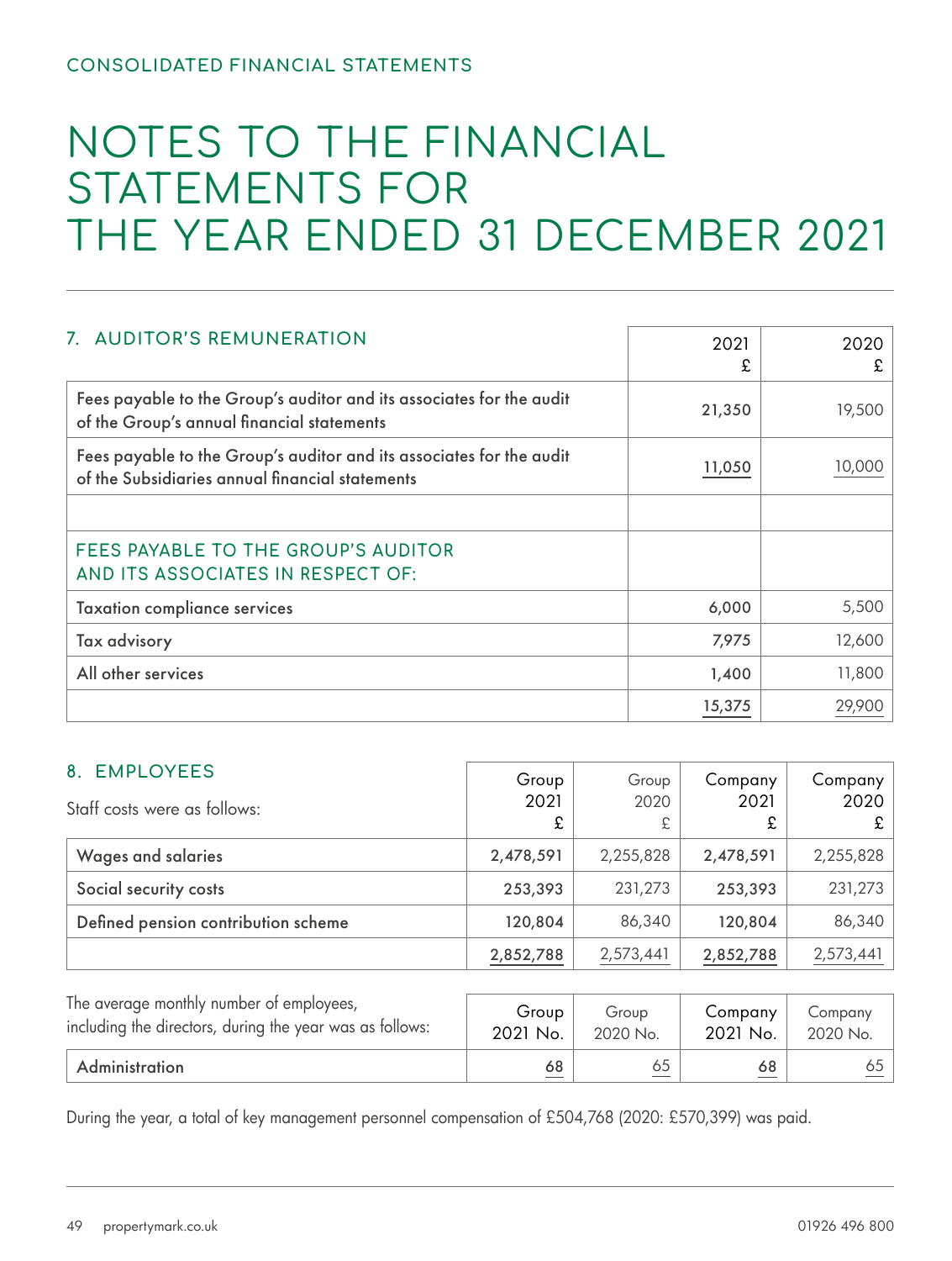| 9. DIRECTORS' REMUNERATION          | 2021    | 2020    |
|-------------------------------------|---------|---------|
| Directors' emoluments               | 354,375 | 181,053 |
| Defined pension contribution scheme | 5,810   | 542     |
|                                     | 360,185 | 181,595 |

The highest paid director received remuneration of £176,950 (2020: £64,084)

The value of the company's contributions paid to a defined contribution pension scheme in respect of the highest paid director amounted to £3,544 (2020: £Nil).

6 directors (2020: 4) have received remuneration in the year.

| <b>10. INTEREST RECEIVABLE</b> | 2021  |        |
|--------------------------------|-------|--------|
|                                |       |        |
| Other interest receivable      | 4,617 | 10,056 |
|                                | 4,617 | 10,056 |

### 11. TAXATION

|                                                | £       | £         |
|------------------------------------------------|---------|-----------|
| <b>CORPORATION TAX</b>                         |         |           |
| Current tax on surplus for the year            | (7,673) | (15, 917) |
|                                                | (7,673) | (15, 917) |
|                                                |         |           |
| <b>TOTAL CURRENT TAX</b>                       | (7,673) | (15, 917) |
| <b>DEFERRED TAX</b>                            |         |           |
| <b>TOTAL DEFERRED TAX</b>                      |         |           |
| <b>TAXATION ON LOSS ON ORDINARY ACTIVITIES</b> | (7,673) | (15, 917) |

2020

2021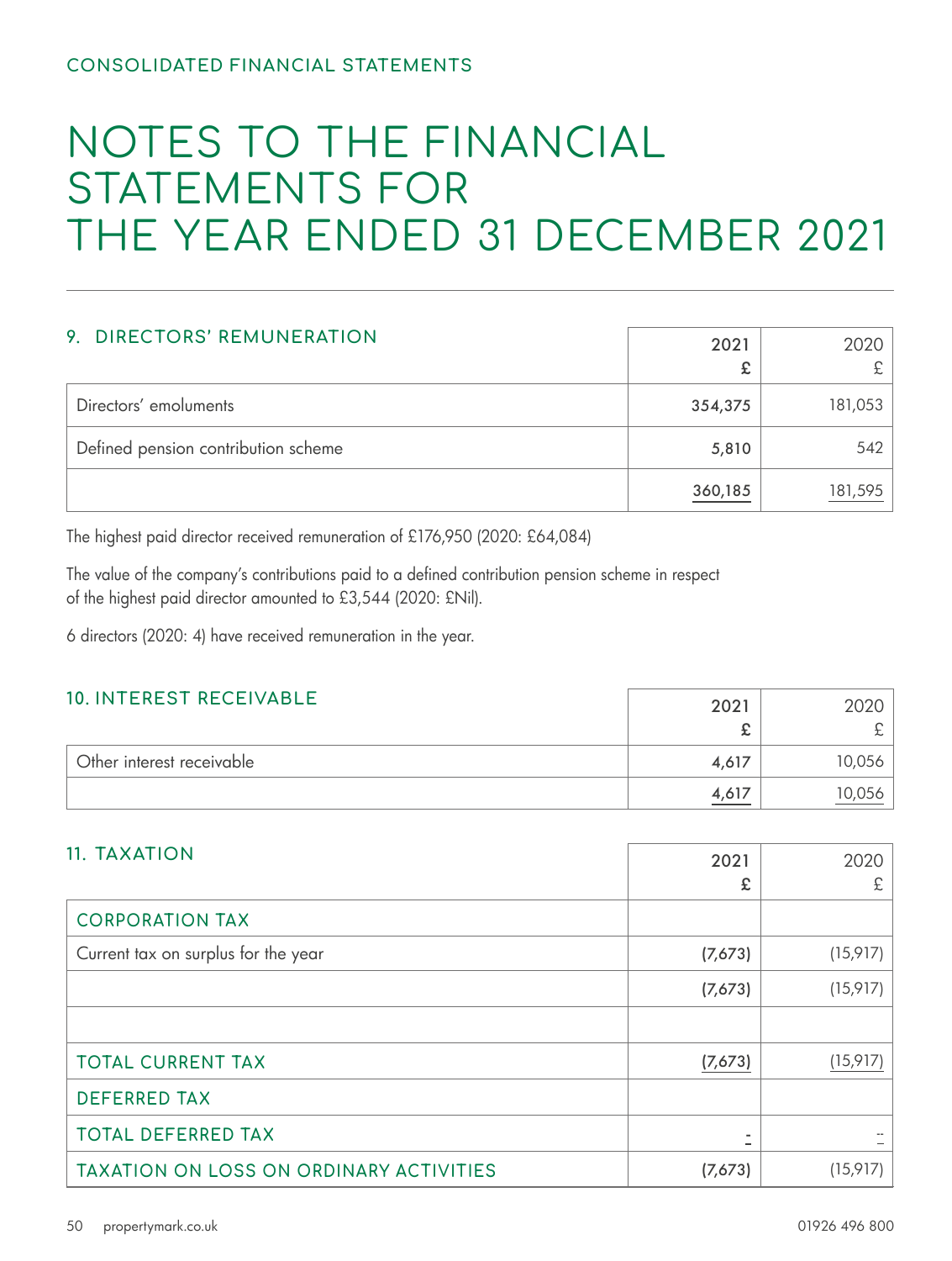### Factors affecting tax charge for the year

The tax assessed for the year is lower than (2020 - lower than) the standard rate of corporation tax in the UK of 19% (2020 - 19%). The differences are explained below:

|                                                                                                               | 2021<br>£ | 2020<br>£  |
|---------------------------------------------------------------------------------------------------------------|-----------|------------|
| Profit on ordinary activities before tax                                                                      | 269,459   | 779,503    |
| Profit on ordinary activities multiplied by standard rate of corporation tax<br>in the UK of 19% (2020 - 19%) | 51,197    | 148,106    |
| <b>EFFECTS OF:</b>                                                                                            |           |            |
| Tax refund                                                                                                    | (7,673)   | (15, 917)  |
| <b>Fixed asset differences</b>                                                                                | 20,397    | 24,628     |
| Income not taxable                                                                                            | (90, 571) | (187, 334) |
| Deferred tax not recognised                                                                                   | 18,977    | 14,600     |
| <b>TOTAL TAX CHARGE FOR THE YEAR</b>                                                                          | (7,673)   | (15, 917)  |

Factors that may affect future tax charges

There were no factors that may affect future tax charges.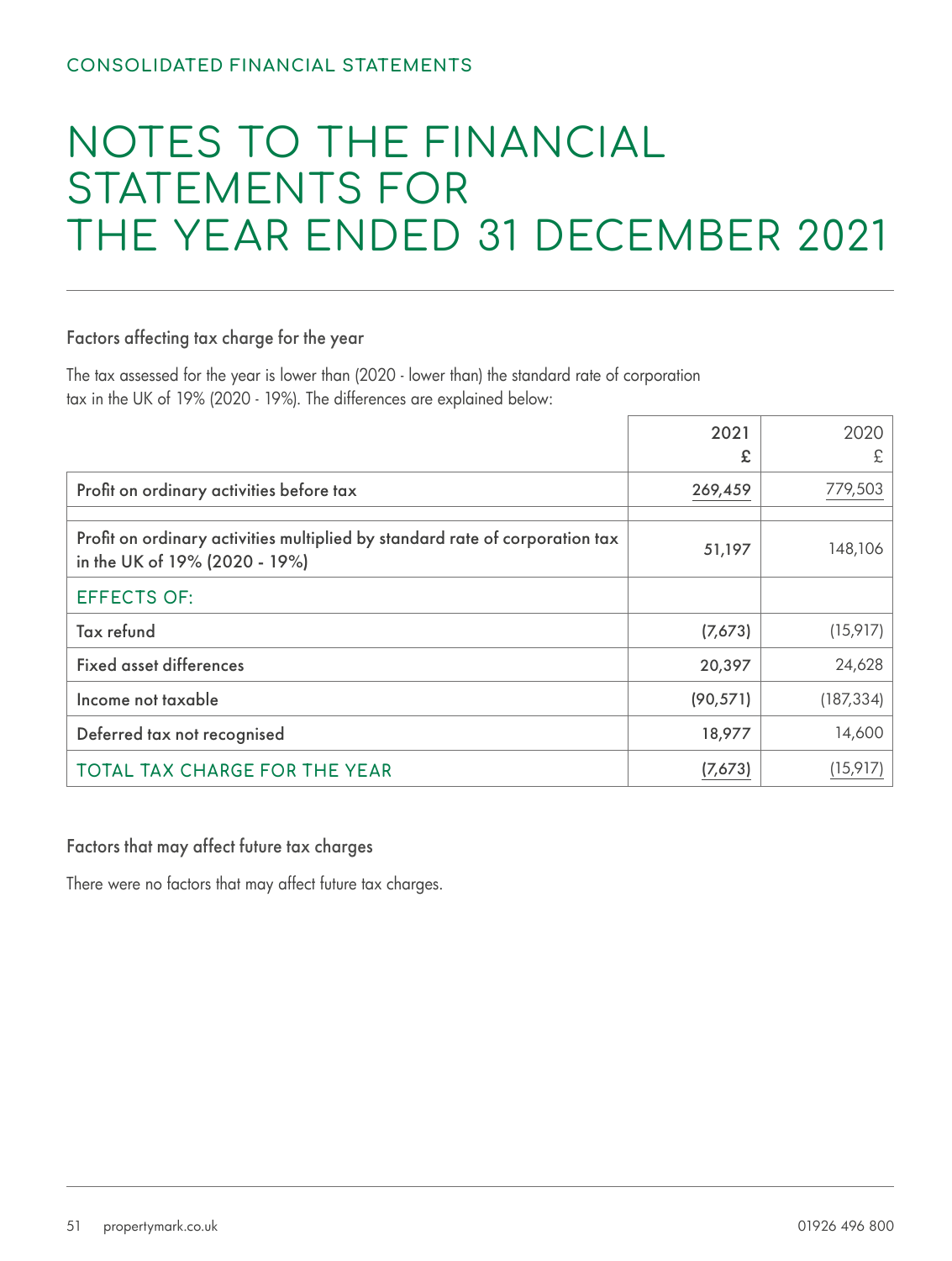| <b>12. INTANGIBLE ASSETS</b>        | Software         |
|-------------------------------------|------------------|
| <b>Group and Company</b>            | development<br>£ |
| <b>COST</b>                         |                  |
| At 1 January 2021                   | 719,705          |
| <b>Additions</b>                    | 177,075          |
| At 31 December 2021                 | 896,780          |
|                                     |                  |
| <b>AMORTISATION</b>                 |                  |
| Charge for the year on owned assets | 104,603          |
| At 31 December 2021                 | 104,603          |
| <b>NET BOOK VALUE</b>               |                  |
| At 31 December 2021                 | 792,177          |
| At 31 December 2020                 | 719,705          |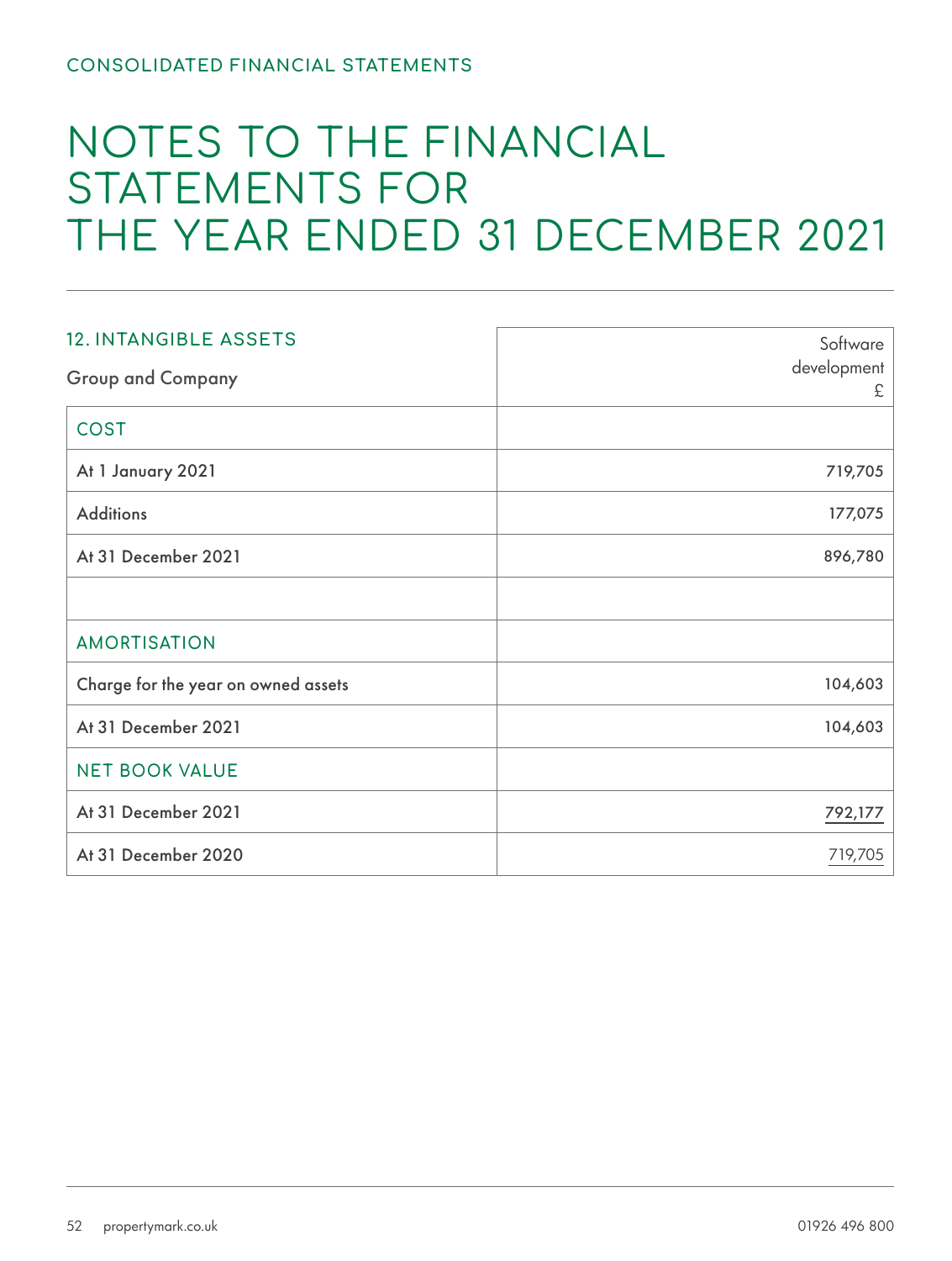| <b>13. TANGIBLE FIXED ASSETS</b><br>Group | Leasehold<br>property<br>£ | <b>Fixtures</b><br>and fittings<br>£ | Total<br>£ |
|-------------------------------------------|----------------------------|--------------------------------------|------------|
| <b>COST OR VALUATION</b>                  |                            |                                      |            |
| At 1 January 2021                         | 2,583,238                  | 177,466                              | 2,760,704  |
| <b>Additions</b>                          |                            | 67,111                               | 67,111     |
| At 31 December 2021                       | 2,583,238                  | 244,577                              | 2,827,815  |
| <b>DEPRECIATION</b>                       |                            |                                      |            |
| At 1 January 2021                         | 955,015                    | 107,871                              | 1,062,886  |
| Charge for the year on owned assets       | 42,840                     | 48,533                               | 91,373     |
| At 31 December 2021                       | 997,855                    | 156,404                              | 1,154,259  |
| <b>NET BOOK VALUE</b>                     |                            |                                      |            |
| At 31 December 2021                       | 1,585,383                  | 88,173                               | 1,673,556  |
| At 31 December 2020                       | 1,628,223                  | 69,595                               | 1,697,818  |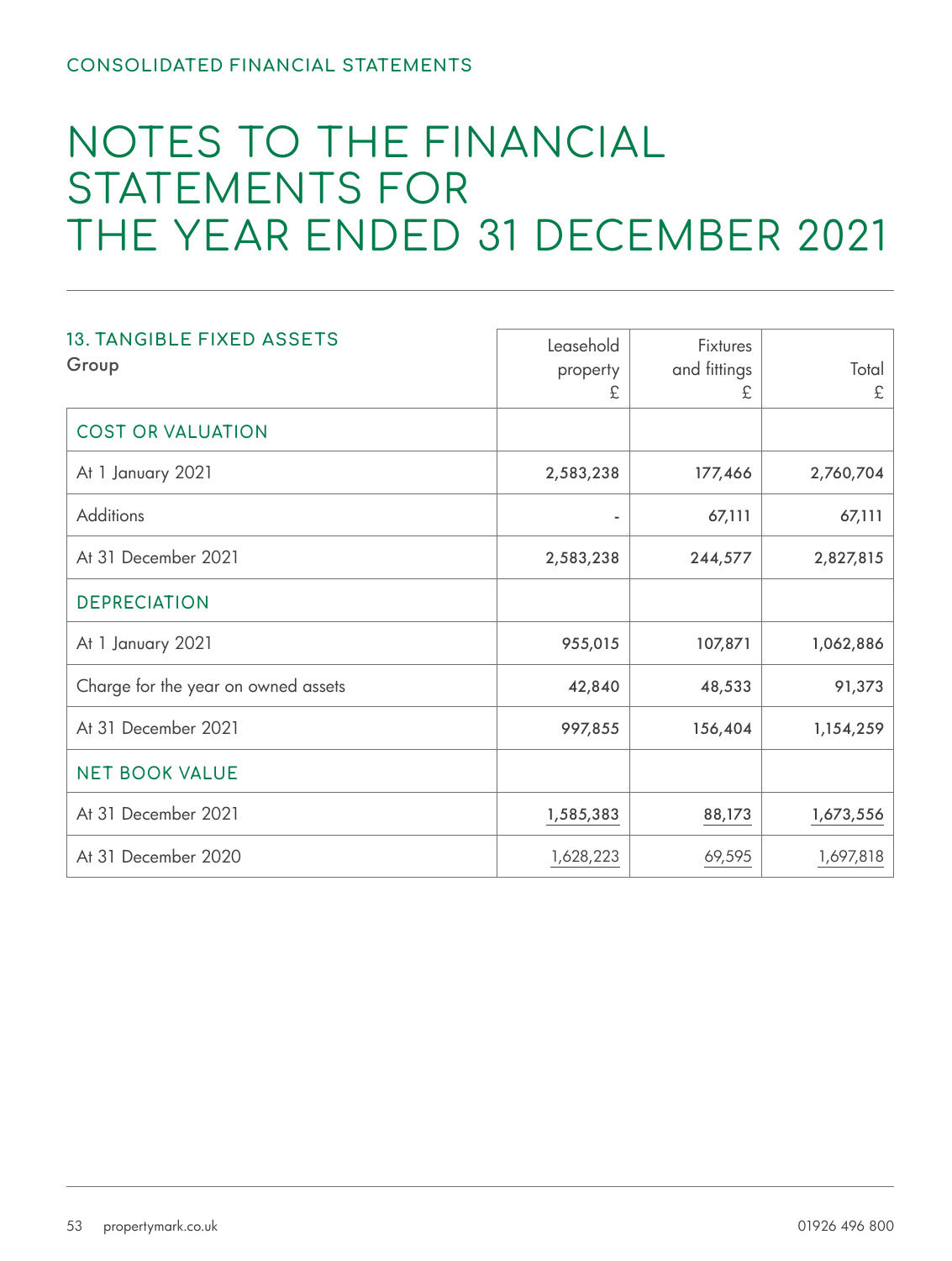| 13. TANGIBLE FIXED ASSETS (CONTINUED) | Leasehold | <b>Fixtures</b> |           |
|---------------------------------------|-----------|-----------------|-----------|
| Company                               | property  | and fittings    | Total     |
|                                       | £         | £               | £         |
| <b>COST OR VALUATION</b>              |           |                 |           |
| At 1 January 2021                     | 2,583,238 | 177,466         | 2,760,704 |
| <b>Additions</b>                      |           | 39,094          | 39,094    |
| At 31 December 2021                   | 2,583,238 | 216,560         | 2,799,798 |
| <b>DEPRECIATION</b>                   |           |                 |           |
| At 1 January 2021                     | 955,015   | 107,871         | 1,062,886 |
| Charge for the year on owned assets   | 42,840    | 48,533          | 91,373    |
| At 31 December 2021                   | 997,855   | 156,404         | 1,154,259 |
| <b>NET BOOK VALUE</b>                 |           |                 |           |
| At 31 December 2021                   | 1,585,383 | 60,156          | 1,645,539 |
| At 31 December 2020                   | 1,628,223 | 69,595          | 1,697,818 |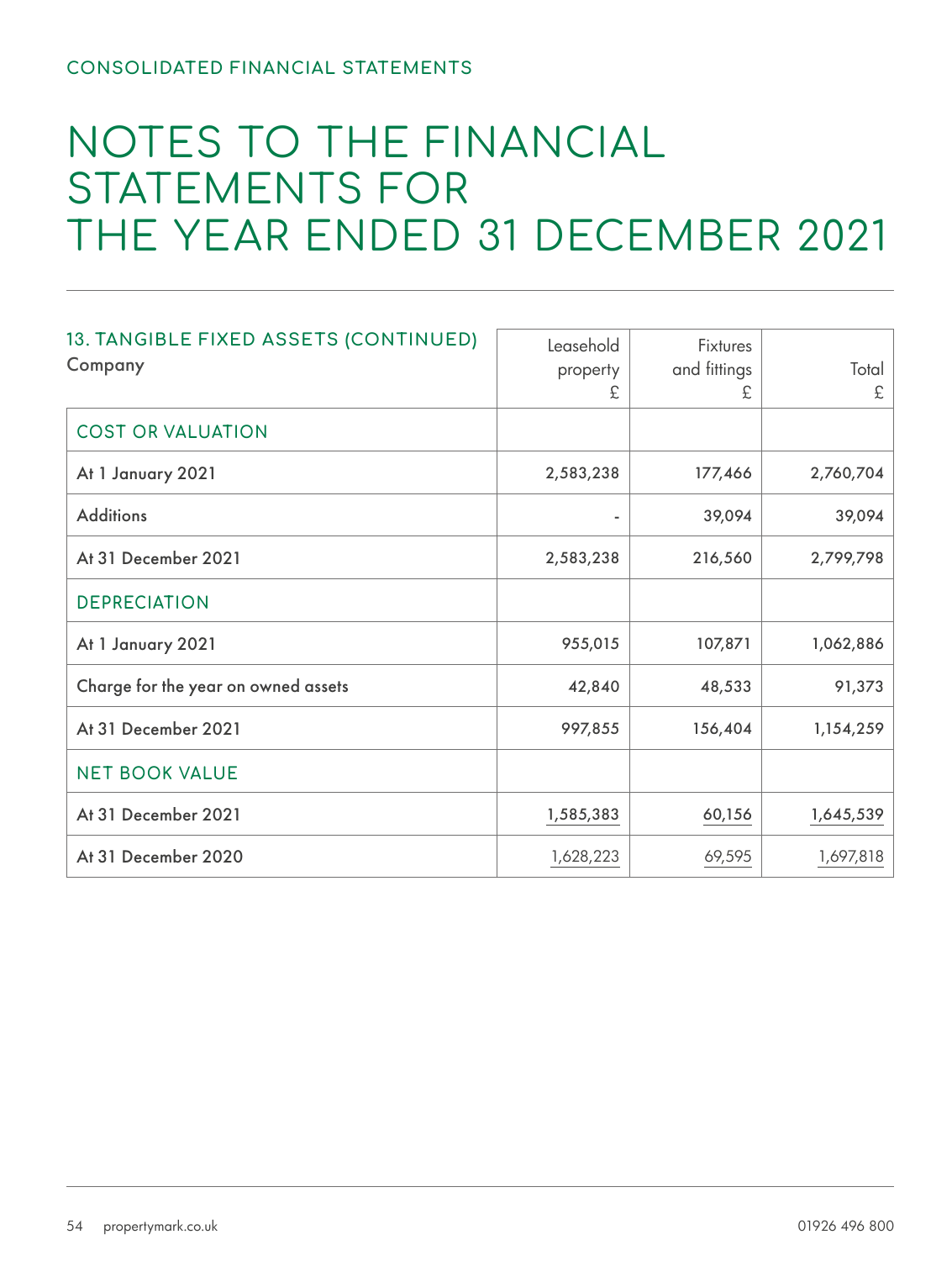### 14. FIXED ASSET INVESTMENTS

### Subsidiary undertakings

The following were subsidiary undertakings of the company:

| Name                                   | Class of shares      | Holding | Principal activity      |
|----------------------------------------|----------------------|---------|-------------------------|
| <b>Propertymark Qualifications Ltd</b> | Limited by guarantee | 100%    | Awarding body           |
| Money Shield Ltd                       | Ordinary             | 51%     | Client money protection |

Propertymark Ltd has been the sole member of its subsidiary company Propertymark Qualifications Limited, a company limited by guarantee, since incorporation in November 2006, and as such hold no share capital.

In the event of winding up, every member of the company undertakes to contribute to the assets of the company such an amount as may be required not exceeding £10.

#### Joint venture

Propertymark Limited holds a 50% interest in the voting rights of The Dispute Service Limited, however is not entitled to receive financial benefit as a result of its holding and as such there is no impact on the consolidated results of Propertymark Limited.

| <b>15. DEBTORS</b>                 | Group<br>2021<br>£ | Group<br>2020<br>£ | Company<br>2021<br>£ | Company<br>2020<br>£ |
|------------------------------------|--------------------|--------------------|----------------------|----------------------|
| <b>Trade debtors</b>               | 366,205            | 859,886            | 326,741              | 776,833              |
| Amounts owed by group undertakings |                    |                    | ۰                    | 258,141              |
| Other debtors                      | 51,515             | 87,979             | 51,616               | 84,789               |
| Prepayments and accrued income     | 904,729            | 331,397            | 735,579              | 196,053              |
|                                    | 1,322,449          | 1,279,262          | 1,113,936            | 1,315,816            |

Amounts owed by group undertakings are unsecured, not subject to interest and are repayable on demand.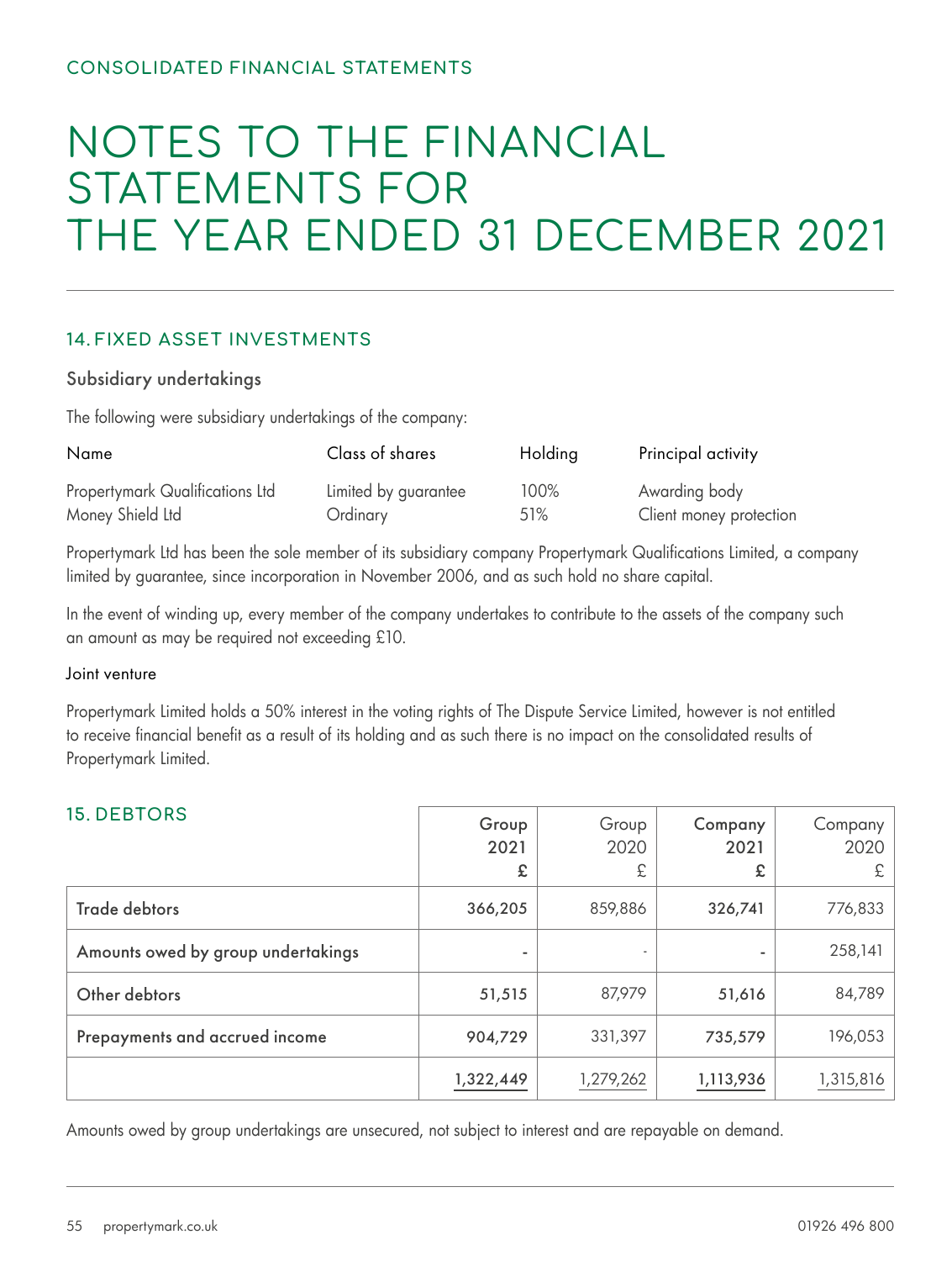| <b>16. CASH AND CASH EQUIVALENTS</b> | Group<br>2021 | Group<br>2020 | Company<br>2021<br>£ | Company<br>2020 |
|--------------------------------------|---------------|---------------|----------------------|-----------------|
| Cash at bank and in hand             | 4,281,214     | 4,380,406     | 2,024,031            | 1,864,867       |
|                                      | 4,281,214     | 4,380,406     | 2,024,031            | 1,864,867       |

### 17. CREDITORS: AMOUNTS FALLING DUE WITHIN ONE YEAR

|                                    | Group<br>2021<br>£ | Group<br>2020<br>£ | Company<br>2021<br>£ | Company<br>2020<br>£ |
|------------------------------------|--------------------|--------------------|----------------------|----------------------|
| <b>Trade creditors</b>             | 129,092            | 113,953            | 129,092              | 113,953              |
| Amounts owed to group undertakings |                    |                    | 37,944               |                      |
| Corporation tax                    | 2,803              | ٠                  | ۰                    |                      |
| Other taxation and social security | 107,804            | 83,000             | 107,804              | 83,000               |
| Other creditors                    | 92,488             | 11,588             | 69,809               | 7,589                |
| Accruals and deferred income       | 2,818,104          | 3,261,645          | 2,550,215            | 3,105,265            |
|                                    | 3,150,291          | 3,470,186          | 2,894,864            | 3,309,807            |

Amounts owed to group undertakings are unsecured, not subject to interest and are repayable on demand.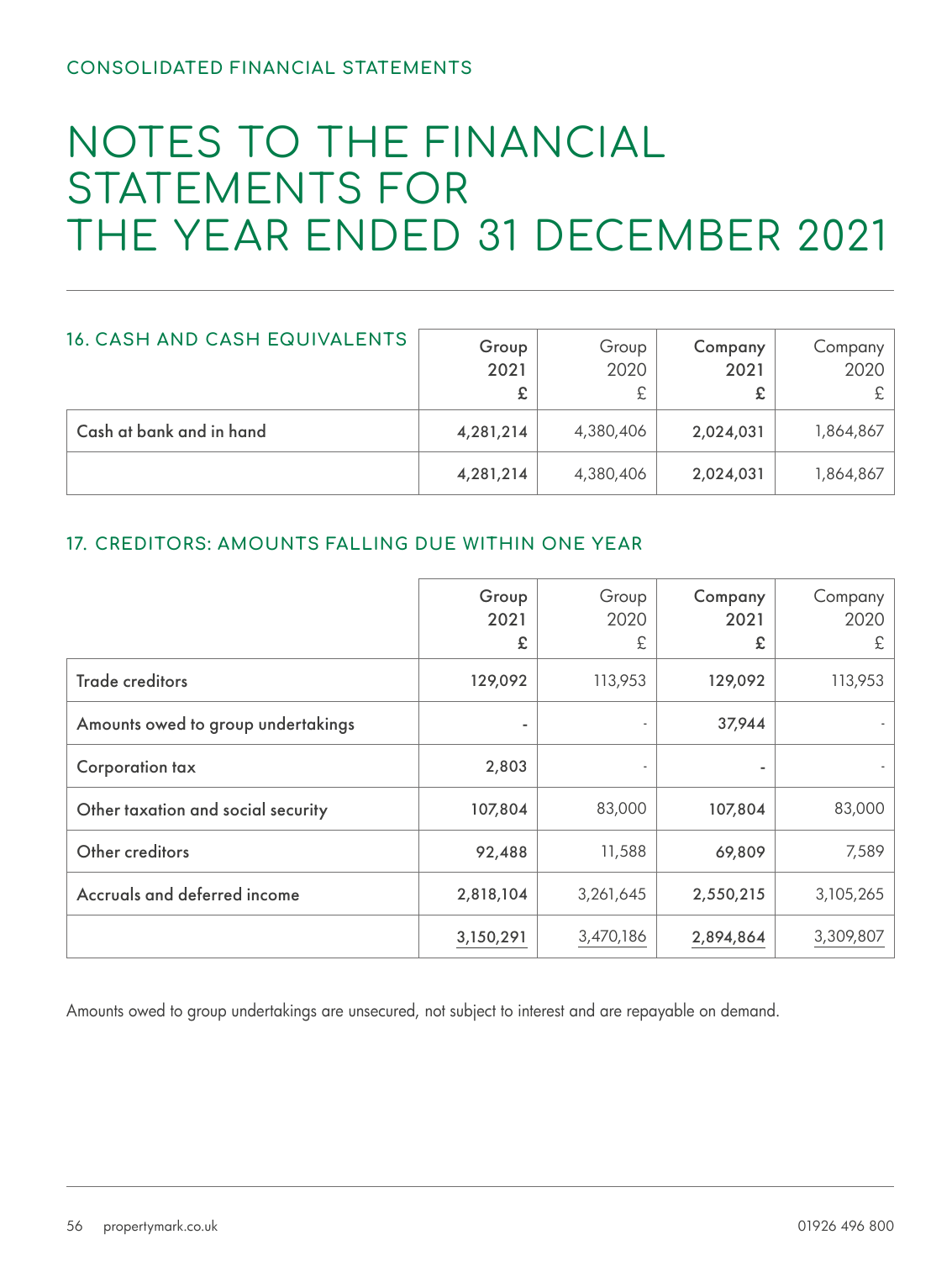| <b>18. PROVISIONS</b><br>Group | Provision for<br>indirect and<br>other taxes<br>£ | <b>CMP</b> provision<br>£ | Total<br>£ |
|--------------------------------|---------------------------------------------------|---------------------------|------------|
| At 1 January 2021              | 122,865                                           | 116,695                   | 239,560    |
| Charged to profit or loss      |                                                   | 42,990                    | 42,990     |
| Utilised in the year           | ۰                                                 | (8,019)                   | (8,019)    |
| AT 31 DECEMBER 2021            | 122,865                                           | 151,666                   | 274,531    |

| Company              | Provision for<br>indirect and<br>other taxes<br>£ | <b>CMP</b> provision<br>£ | Total   |
|----------------------|---------------------------------------------------|---------------------------|---------|
| At 1 January 2021    | 122,865                                           | 116,695                   | 239,560 |
| Utilised in the year |                                                   | 42,990                    | 42,990  |
| Utilised in the year |                                                   | (8,019)                   | (8,019) |
| AT 31 DECEMBER 2021  | 122,865                                           | 151,666                   | 274,531 |

Management recognise a provision representing their best estimate, of the likely exposure resulting from a review of historical indirect tax procedures and compliance.

A provision is made by management representing their best estimate, of any potential pay-out of claims from members of the CMP scheme.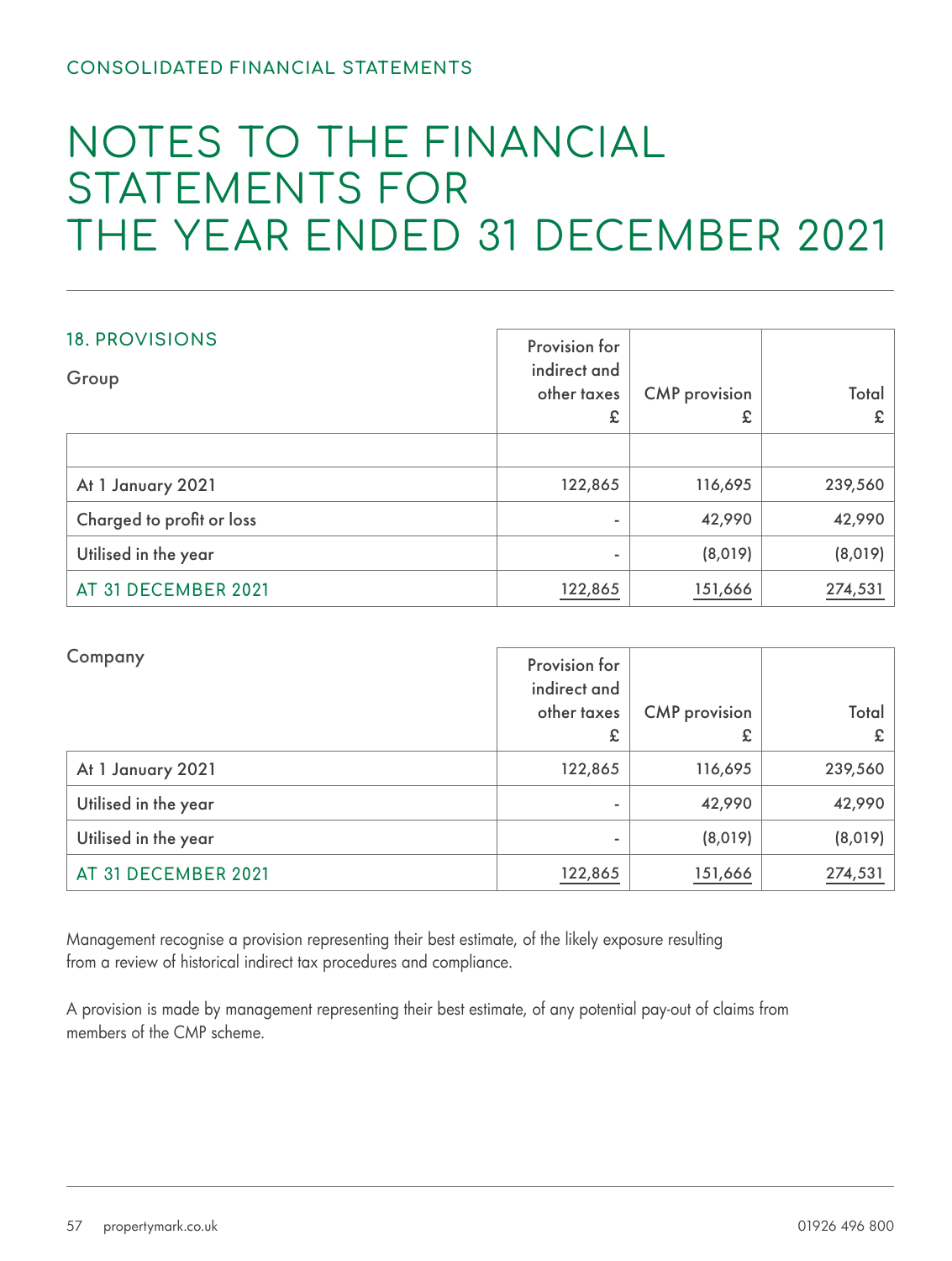### 19. RESERVES

Profit and loss account

The profit and loss account includes all current and prior year retained surpluses and deficits.

### 20.COMPANY STATUS

The company is a private company limited by guarantee and consequently does not have share capital. Each of the members is liable to contribute an amount not exceeding £10 towards the assets of the company in the event of liquidation

### 21. CAPITAL COMMITMENTS

| At 31 December 2021 the Group and Company had<br>capital commitments as follows: | Group<br>2021 | Group<br>2020 |
|----------------------------------------------------------------------------------|---------------|---------------|
|                                                                                  |               |               |
| Contracted for but not provided in these financial statements                    |               | 67.740        |
|                                                                                  |               | 67,740        |

The costs relate to contractual obligations associated with development of a new IT system as capitalised within intangible assets.

### 22.PENSION COMMITMENTS

The group operates defined contributions pension schemes. The assets of the schemes are held separately from those of the company in independently administered funds. The pension cost charge represents contributions payable by the group to the fund and amounted to £120,804 (2020: £86,340). No contributions were receivable from (2020: £Nil) the fund at the balance sheet date.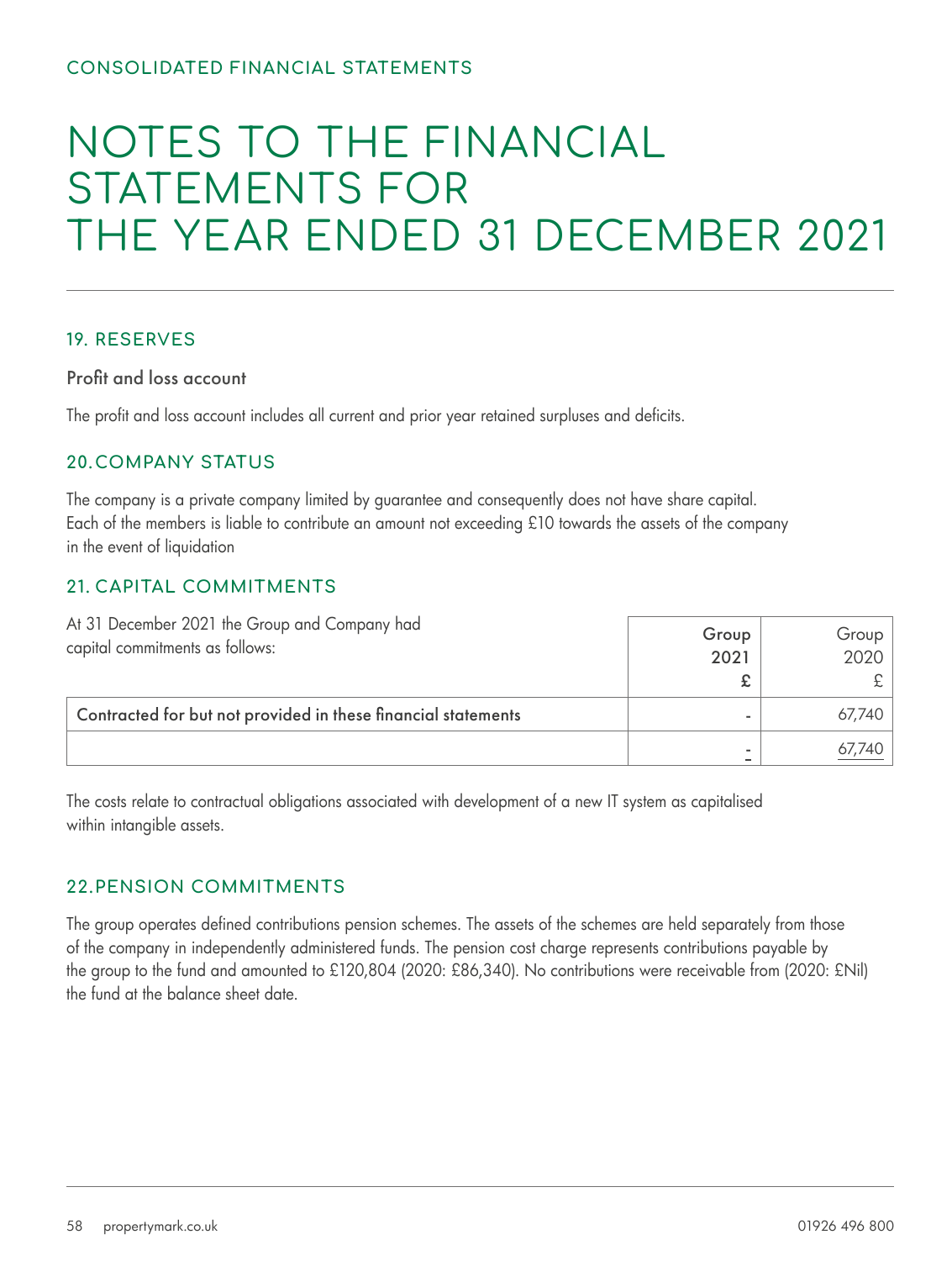### 23.COMMITMENTS UNDER OPERATING LEASES

At 31 December 2021 the Group and the Company had future minimum lease payments due under non-cancellable operating leases for each of the following periods:

|                                              | Group<br>2021<br>£ | Group<br>2020<br>£ | Company<br>2021 | Company  <br>2020 |
|----------------------------------------------|--------------------|--------------------|-----------------|-------------------|
| Not later than 1 year                        | 82,410             | 75,954             | 82,410          | 75,954            |
| Later than 1 year and not later than 5 years | 17,701             | 85,940             | 17,701          | 85,940            |
|                                              | 100,111            | 161,894            | 100,111         | 161,894           |

### 24.RELATED PARTY TRANSACTIONS

During the year, N Emerson, a director of the company, provided consultancy services amounting to £12,515 (2020: £26,400). No amounts were outstanding at 31 December 2021 (2020: £Nil).

K L Griffin, a director of the company, was paid a £4,746 honorarium for presidential service provided in the year (2020: £Nil). No amounts were outstanding at 31 December 2021 (2020: £Nil).

R L Selwyn, a director of the company, provided consultancy services amounting to £8,125 (2020: £Nil). No amounts were outstanding at 31 December 2021 (2020: £Nil).

There were no other related party transactions in the year.

### 25.CONTROLLING PARTY

The group is controlled by its board of directors as shown in the directors' report.